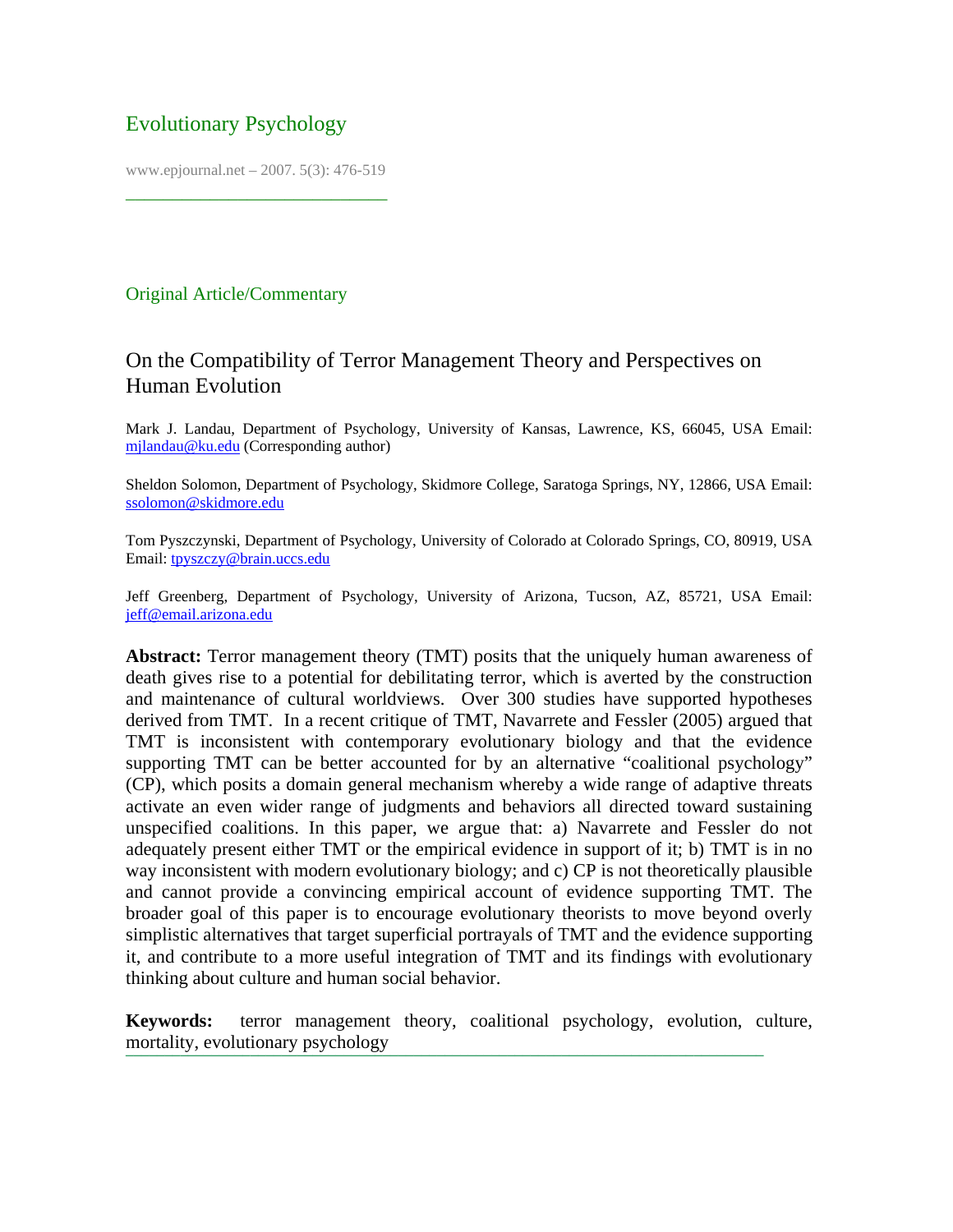### **Introduction**

*In every calm and reasonable person there is hidden a second person scared witless about death.* 

Philip Roth, *The Dying Animal* (2001, p. 153).

Terror management theory (TMT; see Greenberg, Pyszczynski, and Solomon, 1986; Solomon, Greenberg, and Pyszczynski, 1991), inspired by the work of Ernest Becker (1971; 1973; 1975), was developed to provide a functional account of the role of culture and self-esteem in human affairs. From the very beginning, we have viewed TMT as rooted in the principles of Darwin's (1859) theory of evolution by natural selection and believed that the two perspectives are immanently compatible and provide complementary insights into the origins and contemporary functioning of humankind. However, in their recent paper "Normative Bias and Adaptive Challenges…," Navarrete and Fessler (2005) argued that TMT is out of step with modern evolutionary theory, that the body of empirical evidence associated with TMT does not provide strong empirical support, and that an alternative account of allegiance to cultural worldviews based on their coalitional psychology (CP) offers a more useful perspective. We found their critique wide-ranging but misguided in many respects. Moreover, the CP perspective is not theoretically coherent or plausible, and it cannot account for the large body of empirical evidence supporting TMT. In the present paper we provide a brief overview of TMT and the research supporting it, respond to Navarrete and Fessler's criticisms of this work, critique their alternative CP account of allegiance to cultural worldviews, and consider how an integrated consideration of both existential psychological and evolutionary factors can lead to a richer understanding of human cognition and behavior.

#### *Terror Management Theory*

In line with Ernest Becker's theorizing, TMT starts with Darwin's (1859) insight that human beings, like all other living species, are biologically predisposed in many ways toward continued life, but that more so than other species, humans adapt to their environment and prosper largely by virtue of highly developed cognitive abilities, including the capacities for abstract, symbolic, temporally extended, and self-reflective thought<sup>1</sup>. Presumably these capacities conferred a significant advantage for humans in terms of flexible and innovative behaviors suited to their physical and social surroundings.

This cognitive sophistication, however, had some problematic consequences. Following thinkers in the existentialist and psychoanalytic traditions (e.g., Brown, 1959; Freud, 1937/1965; Kierkegaard, 1844/1959; Rank, 1930/1998; Zilboorg, 1943), Becker observed that humans' symbolic understanding of the world and explicit self-awareness enabled them to recognize that, even in the absence of immediate danger, life will inevitably end, and that death can occur at any time for reasons that often cannot be anticipated or controlled. This awareness of the inevitability of one's own death conflicts with the desire for continued life and engenders an ever-present potential to experience severe anxiety.

According to Becker, humans avoid a continual fearful confrontation with the fact of their mortality by denying that their physical death ends in absolute annihilation. This is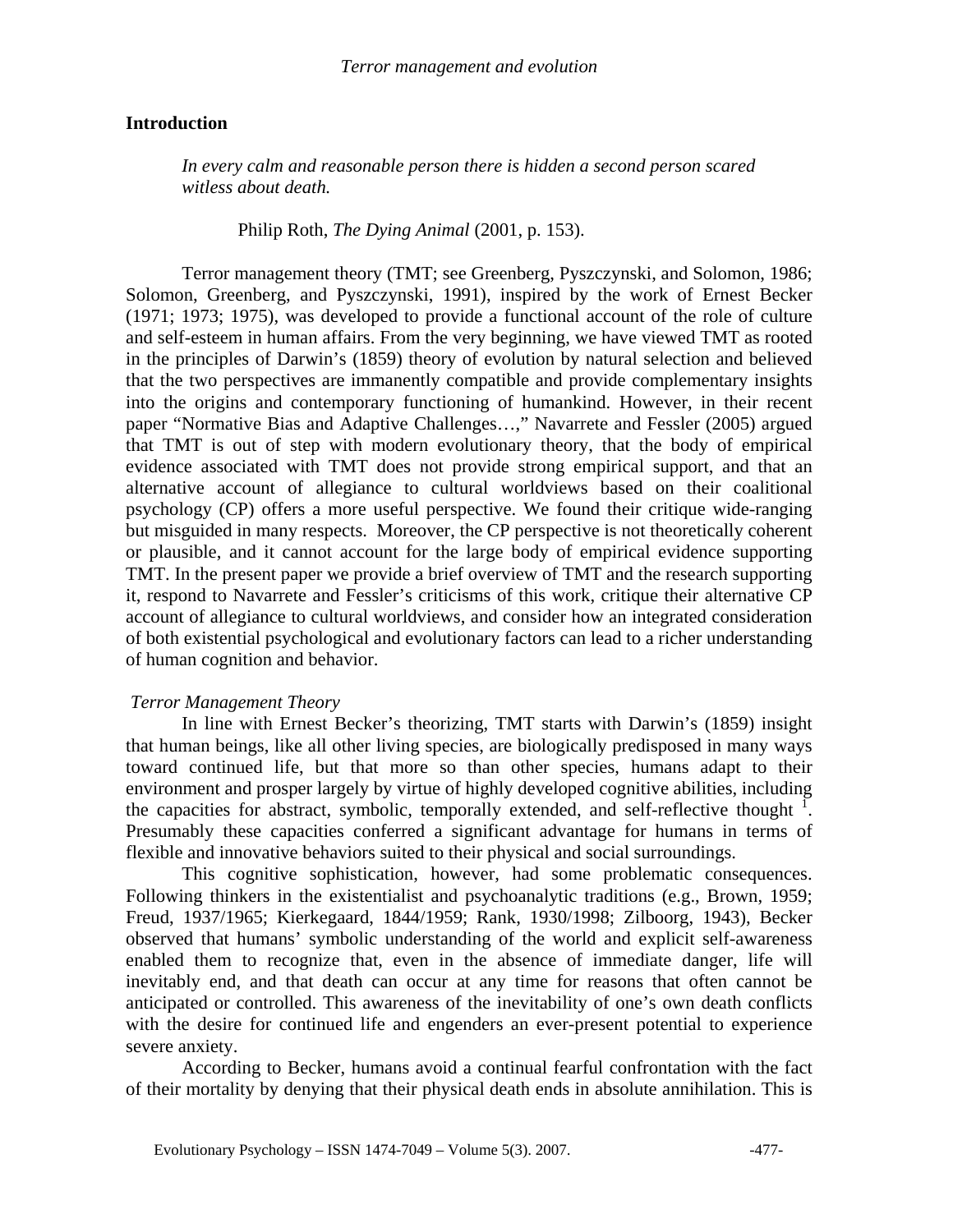accomplished, in part, through the collective construction and maintenance of cultural worldviews: widely shared beliefs about the nature of reality that imbue life with meaning and order and provide the opportunity for some form of death transcendence to those who uphold cultural standards of value. By perceiving themselves as valuable contributors to a meaningful world (i.e., by maintaining *self-esteem*), people can avoid viewing themselves as merely material animals fated only to obliteration upon death; instead they can view themselves as enduring, significant beings who will continue on past physical death, either literally through some form of afterlife (e.g., heaven, reincarnation, nirvana), or symbolically through enduring accomplishments and being part of larger enduring collectives (see Lifton, 1979, for an extended discussion of different modes of literal and symbolic immortality). Following this line of thought, TMT thus posits that humankind manages the potential terror (hence the term *terror management*) resulting from awareness of the inevitability of death by maintaining faith in a cultural worldview and procuring selfesteem by living up to the standards of value prescribed by that worldview.

Because both worldviews and self-esteem are symbolic constructions rather than absolute representations of reality, confidence in them, and hence effective mitigation of anxiety, requires ongoing consensual validation from others. Those who share one's worldview and agree that one is meeting or exceeding cultural standards of value strengthen these psychological structures and increase their effectiveness as shields against existential terror; those who view the world or oneself differently undermine these structures and their effectiveness as anxiety-buffers.

# *Empirical Evidence*

 Empirical support for TMT comes from over 300 separate experiments conducted by independent researchers in at least 15 different countries, including samples from collectivistic cultures like Japan (Heine, Harihara, and Niiya, 2002), Iran (Pyszczynski, et al., 2006), and Aboriginal Australia (Halloran and Kashima, 2004). The work has supported hypotheses concerning a diverse range of domains of human behavior, including prejudice, self-esteem striving, social judgment, creativity, health, sex and other bodily activities, aggression, altruism, risk-taking, justice, nationalism, religiosity, politics, aesthetic preferences, and close relationships. Because Navarrete and Fessler acknowledge only a highly selective subset of this evidence, we will provide a brief overview summarizing the major findings of TMT research (for more comprehensive recent reviews of this literature, see Greenberg, Solomon, and Arndt, in press; Pyszczynski, Solomon, and Greenberg, 2003; Solomon, Greenberg, and Pyszczynski, 2004).

# *Mortality Salience Increases Cultural Worldview Defense and Self-Esteem Striving*

The *mortality salience hypothesis* states that if cultural worldviews and self-esteem function to provide protection against death-related concerns, then heightening the salience of mortality (mortality salience; MS) should intensify commitment to, and defense of, these psychological structures. A growing body of research, to date consisting of over 200 separate experiments, provides support for specific instantiations of this broad hypothesis. These studies have used a variety of operationalizations of MS, such as open-ended items designed to focus thoughts on one's own death (e.g., Rosenblat, Greenberg, Solomon, Pyszczynski, and Lyon, 1989), completing a death anxiety scale, writing a single sentence about death (e.g., Dechesne et al., 2003) exposure to subliminal death-related stimuli (e.g.,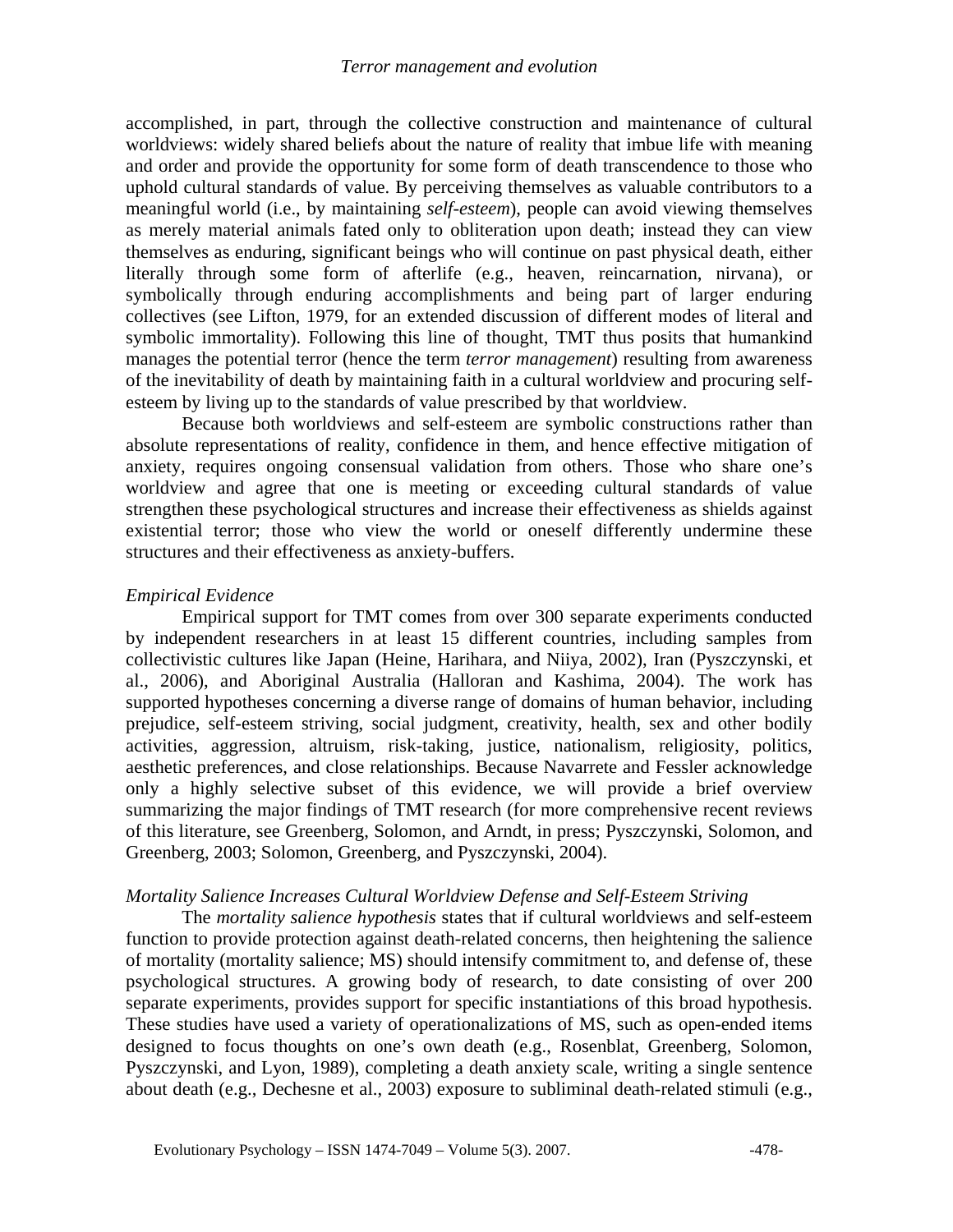Arndt, Greenberg, Pyszczynski, and Solomon, 1997a), or interviews in front of funeral home or cemetery (e.g., Pyszczynski, Wicklund, et al., 1996).

 Early research tested hypotheses based on the notion that MS should result in *worldview defense*, or a heightened agreement with and affection for those who uphold or share one's beliefs (or are similar to oneself and group) and equally vigorous disagreement with and disdain for those who challenge or do not share one's beliefs (i.e., are different from oneself and group). In a typical study, participants receive a MS manipulation embedded in a packet of questionnaires purportedly designed to assess personality and interpersonal judgments. Specifically, participants in the MS condition are asked to respond to the following open-ended questions: "Please briefly describe the emotions that the thought of your own death arouses in you" and "Jot down, as specifically as you can, what you think will happen to *you* as you physically die and once you are physically dead." Participants in control conditions complete parallel questions about another topic. Although participants in initial studies were led to consider benign topics such as watching television, subsequent research has utilized a variety of aversive control topics, including thoughts of intense pain, paralysis, losing a limb in an accident, social exclusion, worries about life after college, giving a speech, failing an exam, uncertainty, and imagining the death of a loved one. Afterwards, participants rated target individuals who upheld or violated cherished aspects of participants' worldviews.

 For example, Greenberg et al. (1990, Study 1) had Christian participants evaluate Christian and Jewish targets (very similar demographically except for religious affiliation) after a MS or control induction. Although there were no differences in evaluation of the targets in the control condition, mortality salient participants exhibited a greater fondness for the Christian target and more adverse reactions to the Jewish target. An additional study replicated and extended this finding by showing that after a MS induction, American participants showed increased affection for an essay and its American author praising the United States and increased disdain for an anti-American essay and its American author. Other research showed that MS leads to positive reactions to those who exemplify the values of the worldview and negative reactions to those who violate them (e.g., Florian and Mikulincer, 1997; Rosenblatt et al., 1989). This work also demonstrated that MS effects are not the result of subjective anxiety or negative mood; specifically, asking participants to ponder their demise does not typically engender negative affect or self-reported anxiety, and covarying out these variables does not eliminate MS effects. Rosenblatt et al. (1989) also demonstrated that MS effects are unmediated by self-awareness or physiological arousal, and that they are quite precisely directed at worldview threatening or bolstering targets (e.g., in Rosenblatt et al., Study 2, only participants morally opposed to prostitution prescribed a higher bond for an alleged prostitute after a MS induction, and MS did not adversely affect participants' ratings of the experimenter, which one would predict if MS effects were nonspecific in nature.

Behavioral effects of MS have been obtained in addition to the attitudinal effects described above. For example, Greenberg, Simon, Porteus, Pyszczynski and Solomon (1995) found that participants took longer and felt more uncomfortable using cherished cultural icons in a blasphemous fashion (i.e., sifting colored dye through an American flag and using a Crucifix as a hammer) after a MS induction. Also, Ochsmann and Mathy (1994) showed that following a MS induction, German participants sat closer to a German confederate and further away from a Turkish confederate. And H. McGregor et al. (1998)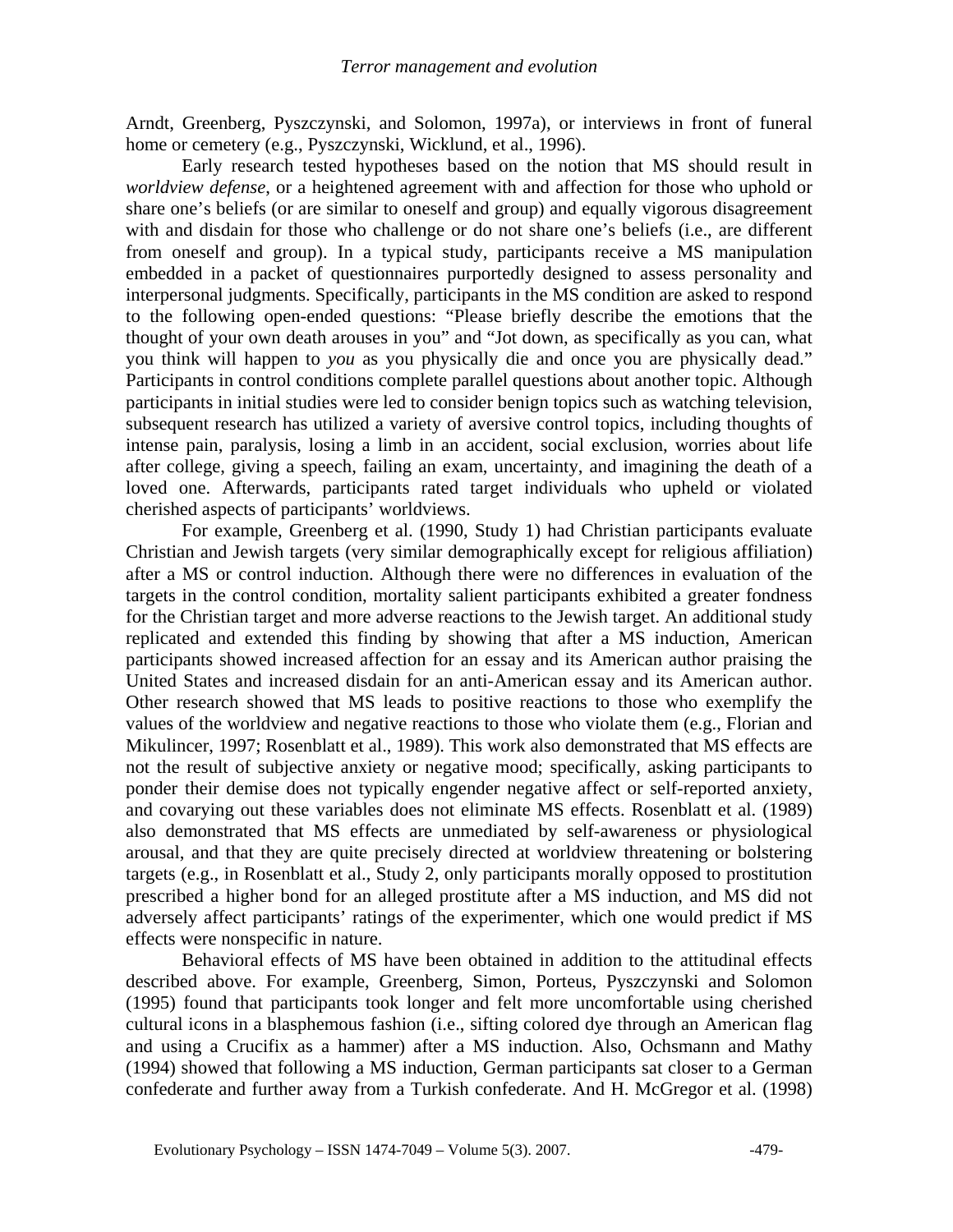demonstrated that MS increased physical aggression (assessed by the amount of hot sauce administered to a fellow participant known to dislike spicy food in the context of a supposed study of consumer taste preferences) toward those who attack one's political orientation.

There is also a good deal of empirical support for the hypothesis that MS increases diverse efforts to enhance and protect self-esteem (see Pyszczynski, Greenberg, Solomon, Arndt, and Schimel, 2004 for a review of this research). For example, MS leads to increased identification with the body among those who value the body as a source of selfesteem (Goldenberg, McCoy, Pyszczynski, Greeenberg, and Solomon, 2000) and increased group (e.g., ethnic) identification when such identification has positive implications for self-esteem but *also* decreased group identification when such identification has negative implications for self-esteem (Arndt, Greenberg, Schimel, Pyszczynski, and Solomon, 2002; Dechesne, Janssen, and van Knippenberg, 2000). Similarly, Mikulincer and Florian (2002) have found that MS increases self-serving attributions after a performance outcome. In addition, MS has been found to boost efforts to live up to the standards of value from which one's self-esteem is derived, including risky driving behavior (both self-reported and on a driving simulator; Taubman-Ben-Ari, Florian, and Mikulincer, 1999), fitness intentions (Arndt, Schimel, and Goldenberg., 2003), displays of physical strength (Peters, Greenberg, Williams and Schneider, 2005), and charitable donations (Jonas, Schimel, Greenberg, and Pyszczynski, 2002) among those who value these domains as sources of self-esteem. More recently, Landau and Greenberg (2006) found that MS leads high selfesteem individuals faced with a risky, self-relevant decision to pursue opportunities for excellence despite substantial risk of failure whereas mortality-salient low self-esteem individuals become more risk-averse in an effort to protect their self-esteem.

### *Self-Esteem Provides a Buffer Against Anxiety*

Research also supports the hypothesis that high levels of self-esteem reduce proneness to anxiety in response to threats. In the initial test of this hypothesis, Greenberg, et al. (1992) showed that boosting self-esteem with positive feedback on a personality test led to lower levels of self-reported anxiety on the State Anxiety Inventory (Spielberger, Gorsuch, and Lushene, 1970) in response to graphic video depictions of death. They also showed that both positive personality feedback and success on a supposed test of intelligence led to lower levels of physiological arousal (skin conductance) in response to the threat of painful electric shock. Additional support for the anxiety-buffer hypothesis was provided by Greenberg, Pyszczynski et al. (1993), who demonstrated that both experimentally enhanced and dispositionally high self-esteem lead to lower levels of cognitive distortions to deny one's vulnerability to an early death. Specifically, whereas in control conditions participants reported whatever level of emotionality (high or low) they had been led to believe is associated with a long life expectancy, participants with dispositionally high or experimentally enhanced self-esteem did not show this bias.

# *Bolstering One Aspect of the Anxiety-Buffer Reduces the Effect of MS on Defense of Other Aspects of the Anxiety-Buffer*

Research has also tested a combination of the MS and anxiety-buffer hypotheses: If self-esteem and faith in a cultural worldview provide protection against death-related concerns, then bolstering one of these components should reduce or eliminate the effects of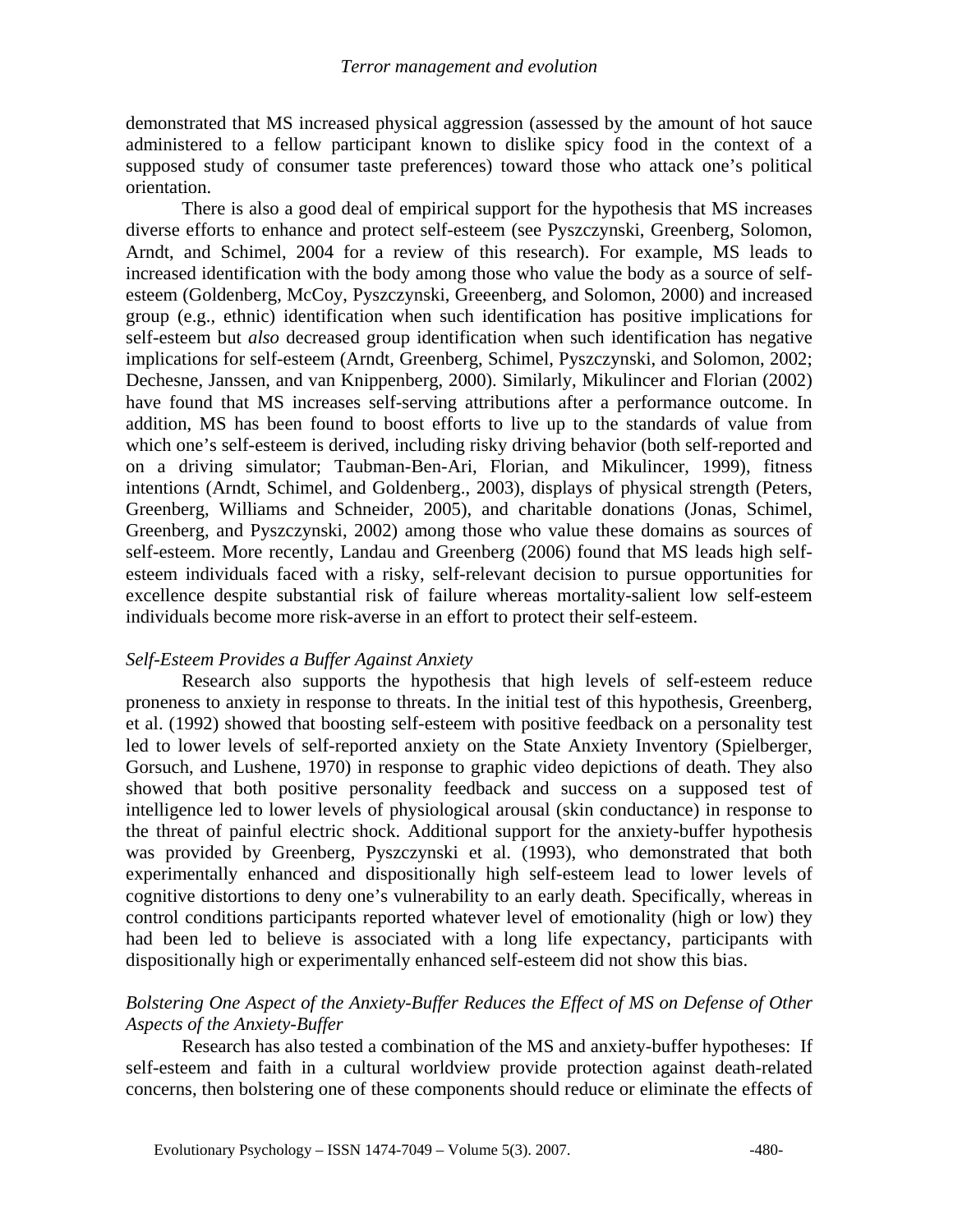MS on clinging to other aspects of the anxiety-buffer. For example, Harmon-Jones et al. (1997) demonstrated that participants with experimentally enhanced or dispositionally high self-esteem do not exhibit the increased worldview defense typically found in response to MS. Arndt and Greenberg (1999) replicated this finding and furthermore found that a selfesteem boost did not eliminate MS-induced derogation of a worldview-threatening target if that person attacked the domain upon which the prior self-esteem boost was based, further demonstrating the dependence of self-esteem and its anxiety-buffering properties on faith in one's cultural worldview.

# *Belief in Literal Immortality Eliminates the Effect of MS on Self-Esteem Striving and Worldview Defense*

TMT posits that people fear death because, regardless of what they profess to believe about the possibility of life after death, they are painfully aware of the possibility that death *might* entail absolute annihilation. If this is the case, then increasing faith in the existence of life after death (in TMT terms, literal immortality) should reduce or eliminate the effect of MS on self-esteem striving and worldview defense. Dechesne et al. (2003) tested this hypothesis in three experiments. In Studies 1 and 2, participants were given one of two articles which supposedly summarized a recent scientific conference on the meaning of the highly publicized "near death experience." Half of the participants read an article that argued that the near death experience was an artifact of the biological processes involved in the shutting down of brain functioning; the other half read an article that argued that the near death experience cannot be explained as the simple by-product of biological processes and that this experience can be explained only by concluding that some form of consciousness persists after biological death. After reading one of these articles, participants were induced to think about either their own death or dental pain, and were then given the same positive personality feedback that Dechesne, Janssen, and van Knippenberg (2000) previously demonstrated is rated by participants as more credible after MS. Although participants who read the article arguing that death is the absolute end of life showed the same increased ratings of the validity of the positive personality feedback in response to MS, those who read the article arguing that the near death experience provides irrefutable evidence of an afterlife did not show an exaggerated regard for the personality feedback. Study 3 replicated and extended these findings, showing that whereas priming death in the absence of afterlife-confirming information led participants to judge moral transgressions more harshly, this effect was eliminated when afterlife-confirming information was primed prior to MS. This work shows that when literal immortality is viewed as likely, the need for strengthening symbolic bases of death transcendence is lessened.

# *Grave Matters Matter in a Wide Variety of Domains of Human Judgment and Behavior*

In accord with Becker's and TMT's assertion that concerns about death affect a substantial proportion of human activity, research has shown that in addition to exacerbating concern with culturally specific sources of meaning, MS heightens more general tendencies to seek and prefer clear and coherent interpretations of others and events. For example, MS increases preference for information that bolsters the belief that the world is just (Hirschberger, in press; Landau et al., 2004a), and decreases attraction to individuals who act in inconsistent ways (Landau et al., 2004a) and artworks that seem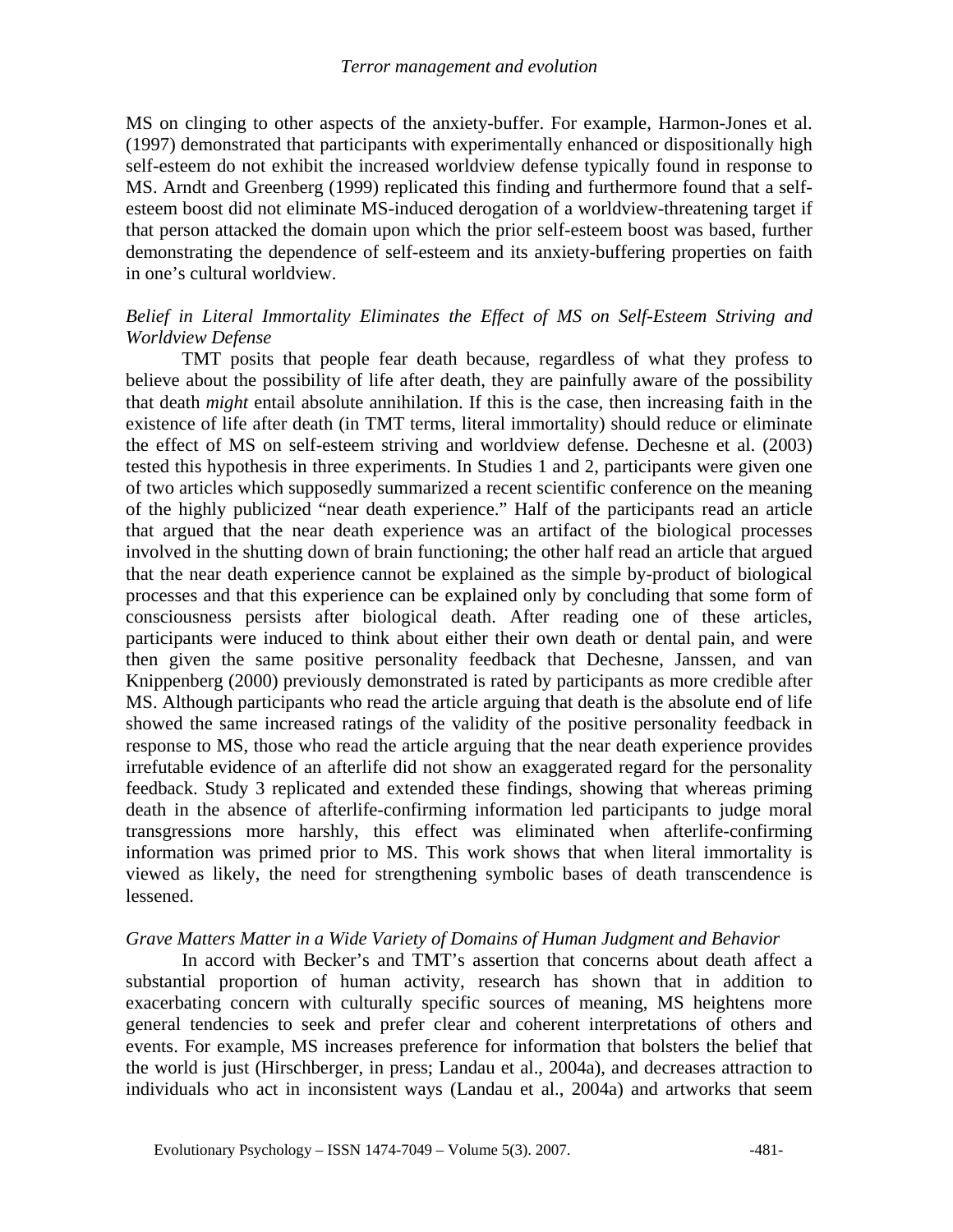devoid of meaning (Landau, Greenberg, Solomon, Pyszczynski and Martens, 2006b). MS also leads to negative reactions to threats to meaningful conceptions of time, and increases perceived meaningfulness of one's personal past and the continuity of one's current self with past and anticipated experience (Landau, Greenberg, Arndt, and Routledge, 2006a).

Furthermore, and consistent with hypotheses derived from TMT, reminders of death increase: religious conviction (Jonas and Fischer, 2006), stereotyping (Schimel et al., 1999), national identification (Castano, Yzerbyt, and Paladino, 2004), conformity to norms (Jonas et al., 2006), guilt after creative activities (e.g., Arndt and Greenberg, 1999), desire for expensive luxury goods (e.g., Kasser and Sheldon, 2000), desire for children (Wisman and Goldenberg, 2005), structuring of nature (Koole and Van den Berg, 2005), and efforts to be physically attractive (Routledge et al., 2004).

In addition, MS effects are moderated by a host of theoretically specified individual difference variables including personal need for structure, self-esteem, authoritarianism, the valuing of tolerance, neuroticism, attachment style, intrinsic religiosity, and investment in specific bases of self-worth (see e.g., Goldenberg, Pyszczynski, Greenberg and Solomon, 2000b; Greenberg, Solomon and Pyszczynski, 1997; Greenberg, Solomon and Arndt, in press; Mikulincer, Florian, and Hirschberger, 2003).

A substantial line of research spearheaded by Jamie Goldenberg also shows how reminders of death lead people to distance from ideas or activities that remind them that they are animals. To avoid the recognition that they are merely material, finite creatures, people invest in worldviews that elevate them to a spiritual or symbolic plane that transcends the life and death fray of the animal world<sup>2</sup>. As examples of evidence supporting this analysis, following MS, people high in neuroticism or reminded of their similarities to other animals distance themselves from physical, but not romantic aspects of sex (Goldenberg et al., 1999; Goldenberg, Cox, Pyszczynski, Greenberg and Solomon, 2002), and avoid aversive and pleasurable physical sensations (Goldenberg, et al., 2006b), and are more disgusted by reminders of their animal nature (Goldenberg, et al., 2001). In addition, after MS, women are more reluctant to give themselves breast exams, and people are more negative toward mothers breast-feeding in public (Goldenberg et al., 2006a). Furthermore, MS leads men to distance from feelings of sexual attraction to sexually provocative, but not "wholesome," women, and MS combined with reminders of carnal lust increases tolerance for physical aggression towards women (Landau et al., 2006c).

# *What's Death Got to do With it? A Dual Process Model of Defense Against Conscious and Nonconsious Death-Related Thoughts*

As mentioned above, TMT research indicates that MS effects are specific to thoughts of one's own death; they are not elicited by other aversive stimuli, increased selffocus, subjective arousal (self-report or physiological), the salience of cultural values, or high cognitive load (Greenberg, et al., 1995). What then are the cognitive processes by which conscious and unconscious awareness of death influence cultural worldview and self-esteem defense? Pyszczynski, Greenberg, and Solomon (1999, p. 835) proposed a dual process theory to explicate these processes:

*Distinct defensive responses are activated by thoughts of death that are conscious and those that are on the fringes of consciousness (highly accessible but not in current focal attention). Proximal defenses entail the*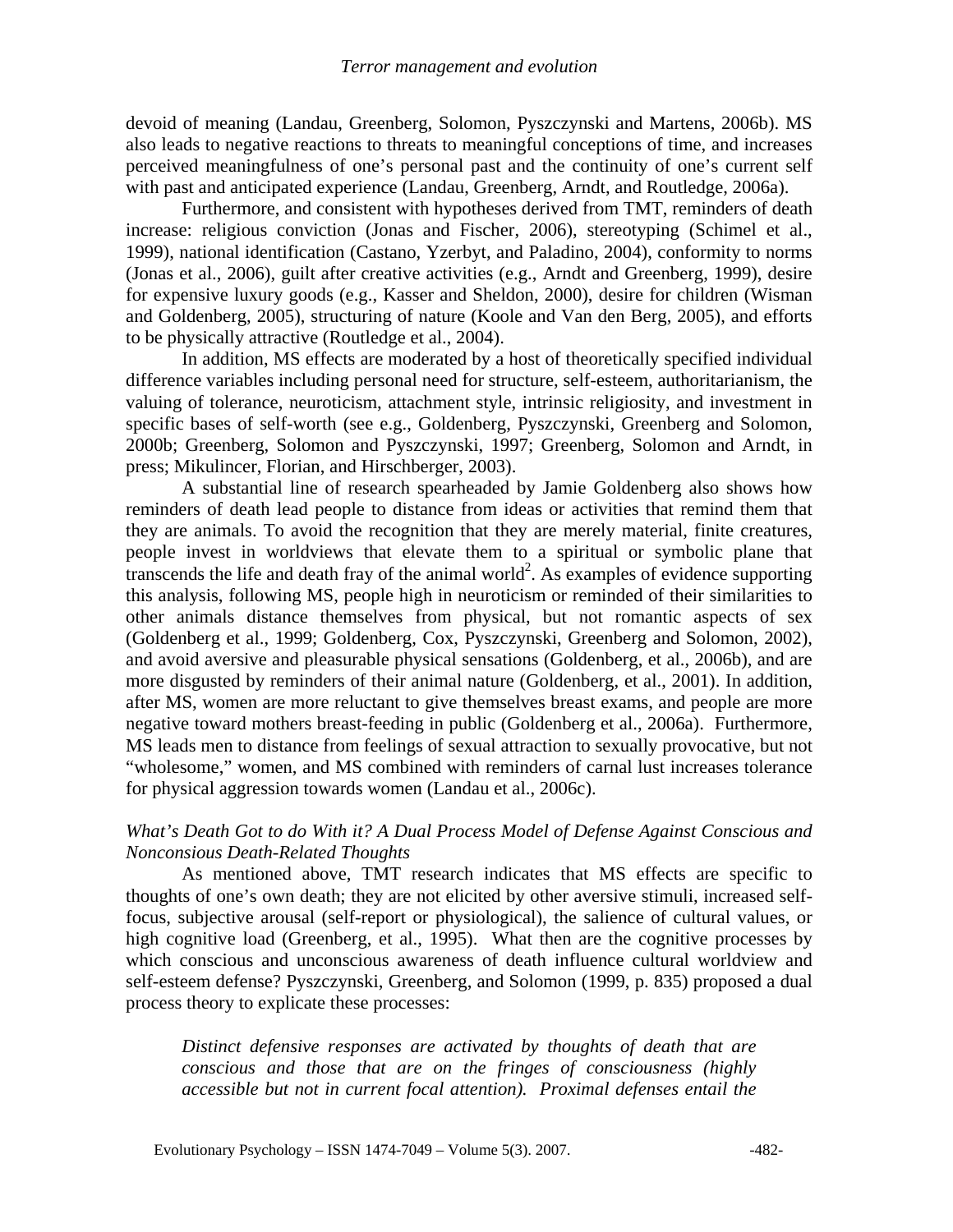#### *Terror management and evolution*

*suppression of death-related thoughts or pushing the problem of death into the distant future by denying one's vulnerability to various risk factors. These defenses are rational, threat-focused, and are activated when thoughts of death are in current conscious attention. Distal terror management defenses entail maintaining self-esteem and faith in one's cultural worldview and serve to control the potential for anxiety resulting from awareness of the inevitability of death. These defenses are experiential, not related to the problem of death in any semantic or rational way, and are increasingly activated as the accessibility of death-related thoughts increases, up to the point at which such thoughts enter consciousness and proximal threat-focused defenses are initiated.* 

 In support of this dual process conception (see Figure 1 for a graphic depiction), Greenberg, Arndt, Simon, Pyszczynski, and Solomon (2000) demonstrated that immediately after a MS induction, people engage in proximal defenses (vulnerabilitydenying defensive distortions) but do not show evidence of distal defense (exaggerated regard and disdain for similar and dissimilar others respectively); and, as expected, distal defense was obtained after a delay, but proximal defenses were not. Additionally, defense of the cultural worldview does not occur when mortality is *highly* salient, or when people are forced to keep thoughts of death in consciousness following our typical subtle MS manipulation (Greenberg, Pyszczynski, Solomon, Simon, and Breus, 1994), or when they are asked to behave "rationally" (Simon, Greenberg, Harmon-Jones, Solomon, Pyszczynski, Arndt, and Abend, 1997). A variety of additional studies have shown that reactions immediately following MS are logically related to the problem of death; for example, immediately after MS people increase their intentions to get more exercise and use safe sun products. However, after a delay, when death-related thought is not in focal attention but high in accessibility, responses serve bolstering of the worldview and selfesteem, reactions that sometimes run counter to logical efforts to forestall death; for example, after MS and a delay people for whom tanning was relevant to their self-esteem actually lowered their intentions to use safe sun products (Routledge, et al., 2004).

 Arndt, Greenberg, Solomon, Pyszczynski, and Simon (1997) also demonstrated that the accessibility of death-related thoughts is low immediately following MS as a result of an active suppression of such thoughts, and that a delayed increase in the accessibility of death-related thoughts (presumably from relaxation of the suppression) is responsible for the delayed appearance of cultural worldview defense. More specifically, whereas death thought accessibility was low immediately after MS among participants under low cognitive load, death accessibility was high immediately after MS among participants with high cognitive load. As Wegner (1992) has shown, cognitive load interferes with thought suppression; thus these findings suggest that the initial response to thoughts of death is often to suppress such thoughts.

 Research also shows that presenting death-related words beneath conscious awareness leads to an immediate increase in death thought accessibility and heightened worldview defense relative to negative or neutral or control words (Arndt, Greenberg, Pyszczynski, and Solomon 1997; Harmon-Jones, et al., 1997), and that cultural worldview defense and self-esteem bolstering keep levels of death-thought accessibility low. Specifically, following MS, both self-esteem and worldview bolstering bring death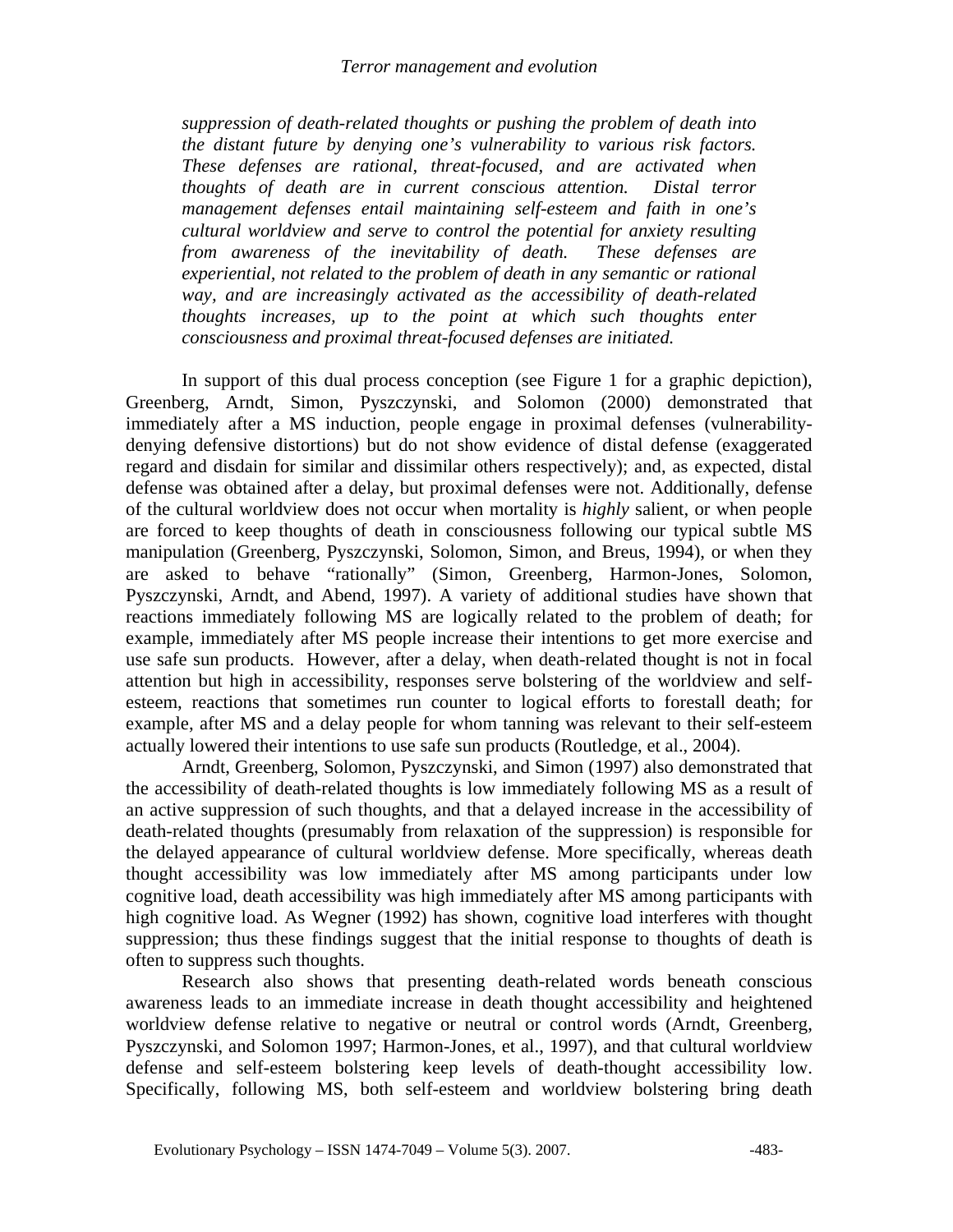accessibility back down to baseline levels (Arndt et al., 1997b; Greenberg et al., 2000; Harmon-Jones et al., 1997). In addition, death-related thought increases the accessibility of chronically or situationally salient aspects of one's worldview (Arndt, Greenberg, and Cook, 2002; for a recent review of research supporting the entire model, see Arndt, Cook, and Routledge, 2004). Taken together, these findings suggest that heightened accessibility of death-related thought is a necessary and sufficient condition to produce worldview defense and self-esteem striving following MS.

**Figure 1.** The Cognitive Architecture of Terror Management.



 According to this dual process model, it is the potential to experience anxiety, rather than the actual experience of anxiety, that is triggered by heightened death thought accessibility and that mediates worldview defense. In a test of this hypothesis, Greenberg et al. (2003) had participants consume a placebo purported to either block anxiety or enhance memory. Then, after a MS or control induction, participants evaluated pro- and anti-American essays as a measure of worldview defense. Although MS intensified worldview defense in the memory-enhancer condition, this effect was completely eliminated in the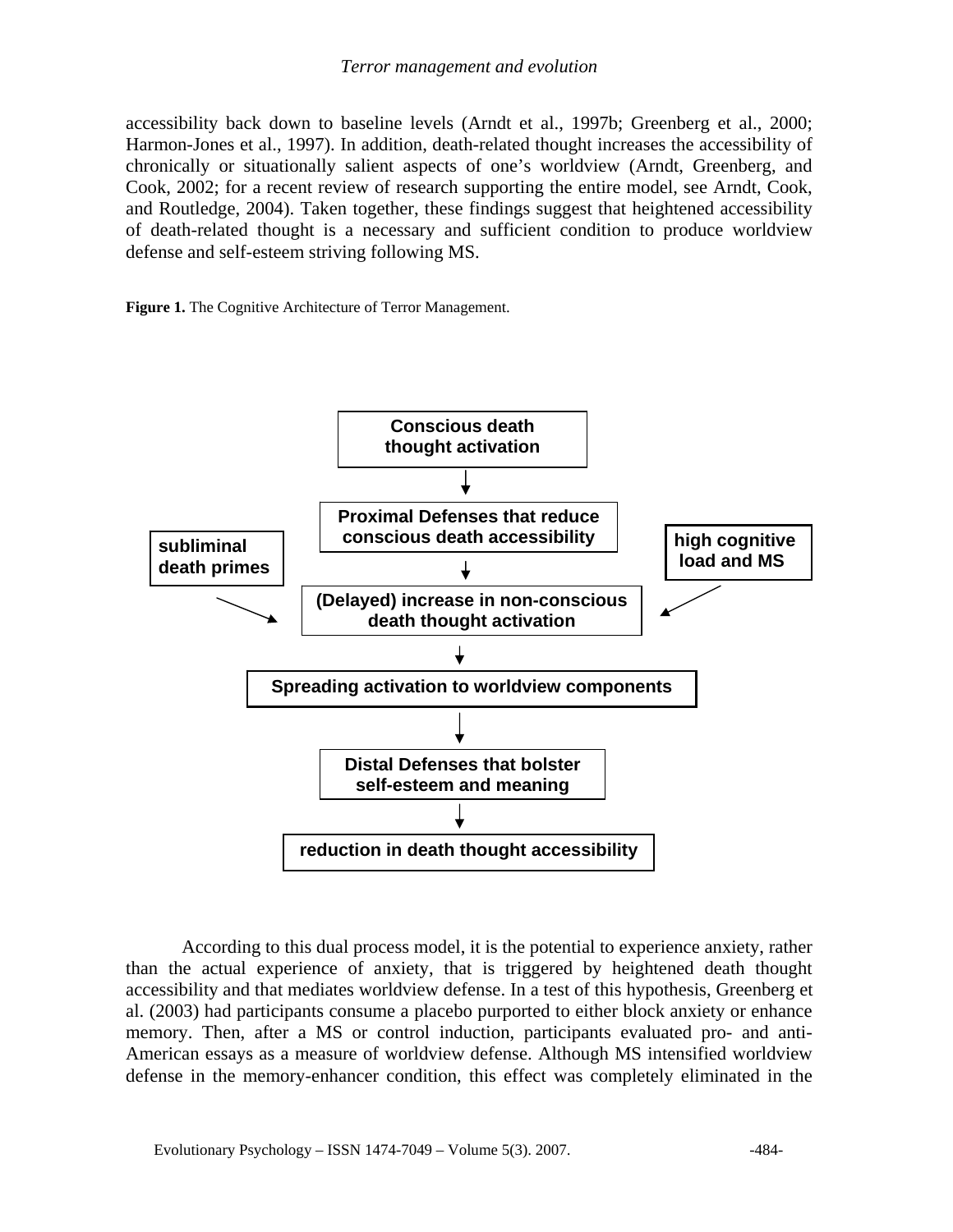anxiety-blocker condition. These results suggest that cultural worldview defense serves to avert the experience of anxiety rather than to ameliorate actually experienced anxiety.

# *Threats to Terror Management Defenses Increase Death Thought Accessibility*

TMT's dual process model also suggests that inductions semantically unrelated to death which threaten terror management defenses can produce heightened accessibility of implicit death thoughts. As an example of research consistent with this hypothesis, Mikulincer, Florian, and Hirschberger (2003) examined the terror management function of close relationships. They predicted and found that MS heightens the motivation to form and maintain close relationships, and that threats to close relationships result in increased deaththought accessibility. Additionally, Goldenberg et al. found that thoughts of the physical, corporeal aspects of sex (rather than the more romantic aspects) increased the accessibility of death-related thoughts among neurotics (1999) and high and low neurotics following a reminder of humans' similarity to animals (2002). Landau et al. (2004a) and Hirschberger (in press) both found that threats to belief in a just world increased death thought accessibility. Landau et al. (2004b) also found evidence of increased death-thought accessibility following subliminal reminders of the events of 9/11.

 Most recently, Schimel, Hayes, Williams, and Jahrig (2007) have shown that threats to the Canadian worldview and to a pro-creationism worldview increase death thought accessibility among Canadians and creationists, respectively, on both word-stem completion and lexical decision measures. Furthermore, they found that these effects are eliminated when the threat could be easily dismissed, independent of the arousal of both anxiety and anger, and distinct from increases in the accessibility of other negative and neutral words. In another set of studies, Hayes, Schimel, and Williams (2007) found evidence of increased death thought accessibility following self-esteem threats. Specifically, participants who received negative feedback on their intelligence or personality were subsequently faster to make lexical decisions about death-related words, but not negative or neutral words.

### *Summary*

 In sum, there is now a substantial empirical literature that provides strong support for the central tenets of terror management theory: 1) in a large number of studies, priming thoughts of death, but not other aversive topics, engenders exaggerated need for the anxiety-buffering properties of cultural worldviews; this is reflected in increased regard for anything that supports the individual's worldview as well as increased disdain for anything that threatens to undermine its validity; 2) MS relative to controls similarly instigates efforts to bolster and protect self-esteem; 3) self-esteem reduces anxiety in response to threatening circumstances; 4) momentarily elevated or dispositionally high self-esteem reduces or eliminates worldview defenses following MS; 5) MS increases investment in basic ways people imbue their social and personal lives with meaning; 6) MS increases distancing from reminders that humans are animals; 6) threats to psychological beliefs that serve a terror management function increase the accessibility of death-related thought; and 7) MS effects are instigated by heightened accessibility of implicit death thoughts and the function of terror management processes is to avert the potential for anxiety engendered by death-related thought and reduce the accessibility of such thoughts.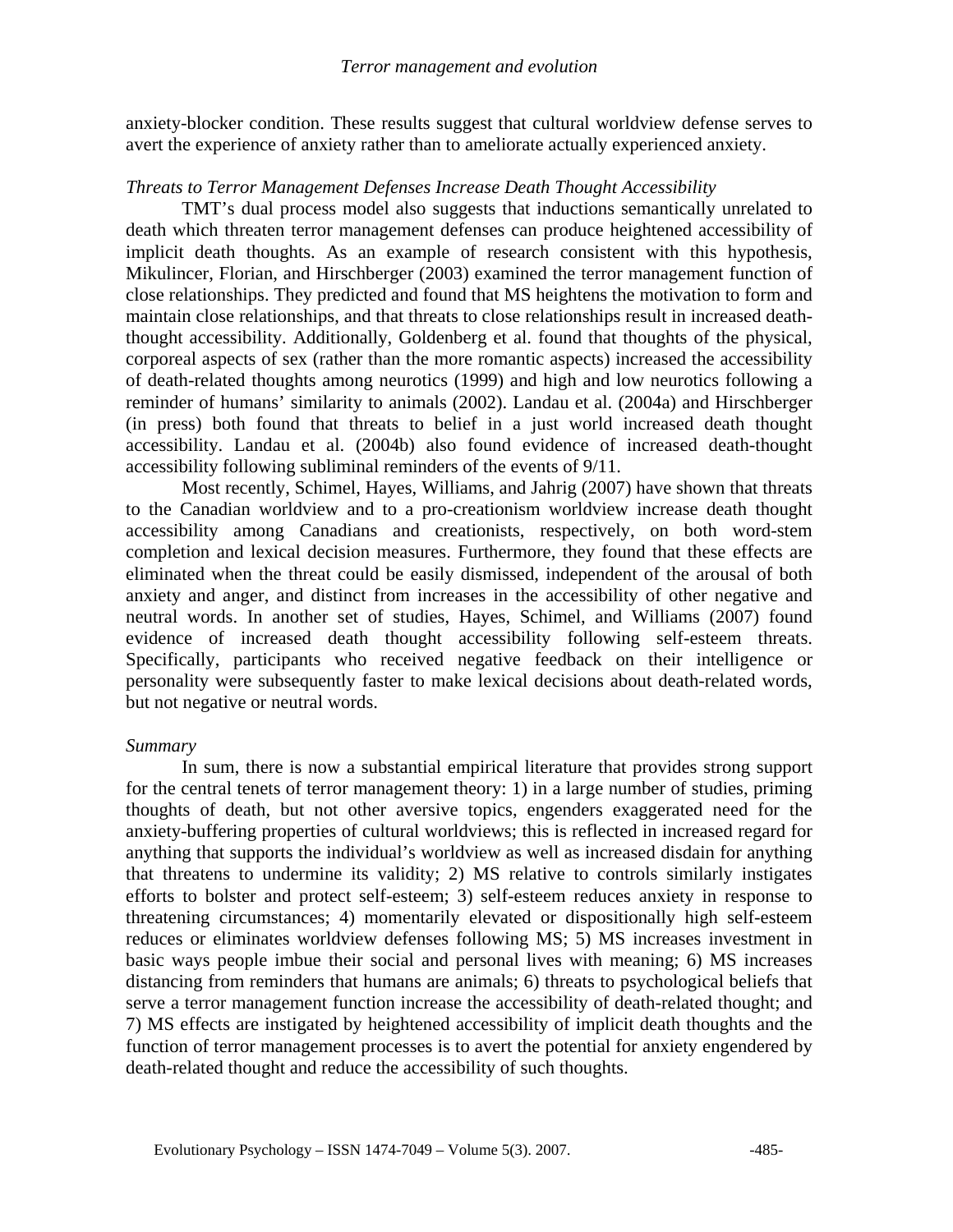#### *TMT and Evolutionary Psychology*

Navarrete and Fessler (2005) argue that any viable psychological theory should be consistent with what is known about how evolution works and the evolutionary history of our species, and that TMT lacks such consistency. The authors' first concern is that TMT is wedded to an outmoded assumption that human beings share with many other species a "survival instinct." Specifically, they insist that avoiding death is too general a problem to be solved by natural selection. Second, they claim that TMT's notion that death anxiety can be debilitating and that psychological mechanisms exist to inhibit anxiety is untenable because anxiety was designed by natural selection as an adaptive response to specific threats. Third, they critique TMT's claim that culture functions to buffer anxiety on the grounds that cultural worldviews often include fear and anxiety-arousing elements. We address each of these critiques in turn.

#### *The Instinct for Self-preservation*

*"…it has always seemed to me that the only painless death must be that which takes the intelligence by violent surprise and from the rear so to speak since if death be anything at all beyond a brief and peculiar emotional state of the bereaved it must be a brief and likewise peculiar state of the subject as well and if aught can be more painful to any intelligence above that of a child or an idiot than a slow and gradual confronting with that which over a long period of bewilderment and dread has been taught as an irrevocable and unplumbable finality, I do not know it."*

William Faulkner (1936/1990, p. 142)

According to Navarrete and Fessler (p. 301) contemporary evolutionary theory defines an instinct as a mechanism which, over the course of a species' evolution, reliably generated a stereotyped behavioral response to circumscribed stimuli in ways that had positive fitness consequences. Since, according to this definition, natural selection can only build instincts that respond to specific adaptive challenges in specific situations, it could not have designed an instinct for survival per se because staying alive is a broad and distal goal with no single clearly defined adaptive response (similarly, based on this reasoning there can be no language instinct, no sociability instinct, no aggressive instinct, for these are all far too domain general). The implication seems to be (the authors are never explicit about this) that, contrary to TMT, human awareness of the inevitability of death could not have conflicted with an *instinctual* avoidance of death (since there could be no such instinct) and thus could not have engendered the potential for terror that purportedly underlies worldview and self-esteem defense.

This critique of TMT has been lodged by others (e.g., Buss, 1997; Pelham, 1997) in the past and addressed in several of our prior writings (e.g., Solomon, Greenberg, and Pyszczynski*,* 1997). Becker's ideas (formulated in the late 1950's and early 1960's) were framed in terms of Darwin's (1859) original depiction of evolution by natural selection where the individual is the primary unit of selection:

*Owing to this struggle for life, any variation, however slight and from whatever cause proceeding, if it be in any degree profitable to an individual of any species, in its infinitely complex relations to other organic beings and*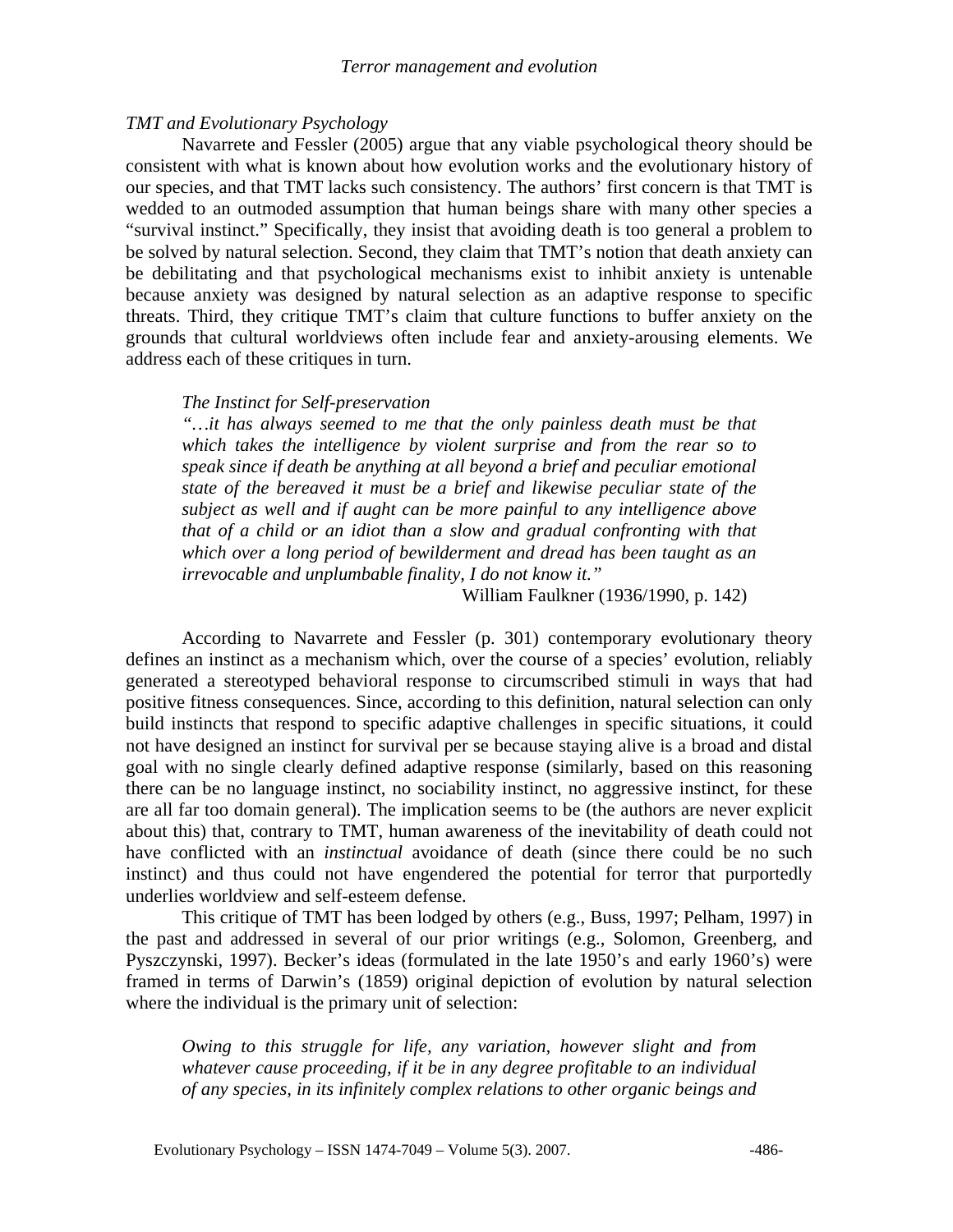#### *Terror management and evolution*

*to external nature, will tend to the preservation of that individual, and will generally be inherited by its offspring.* 

(From Chapter 3: Struggle for Existence of *The Origin of Species*).

It is in this sense that TMT theorists, following Becker, have used the term "selfpreservation instinct"; however, in the first complete formal statement of the theory (Solomon, Greenberg, and Pyszczynski, 1991 <sup>3</sup> ) Footnote 2 on p. 95 reads:

*Some have argued (e.g., Dawkins, 1976) that the need for self-preservation at the individual level is ultimately in the service of preserving our genes rather than ourselves per se. We have no quarrel with this assertion, and accepting it would not significantly alter our conceptual analysis.* 

The use of the term "instinct for self-preservation" in our earlier TMT writings was meant to highlight the general orientation toward continued life that is expressed in many of the organism's bodily systems (e.g., heart, liver, lungs, etc) and its diverse approach and avoidance tendencies (some of which qualify as instincts) that promote its survival and reproduction, ultimately leading to genes being passed on to future generations. Our use of this term also reflects the classic psychoanalytic and anthropological influences on TMT and was intended to highlight our intellectual debt to the work of theorists like Freud, Rank, Zilboorg, Oswald Spengler, and Darwin. To avoid this objection to the "instinct" term, we have taken efforts in recent writings to introduce our assumptions in terms of adaptations predisposing humans toward survival, rather than terminology suggesting a unitary instinct for self-preservation.

We concur with Navarrete and Fessler and many others that natural selection, at least initially, is unlikely to design a unitary survival instinct, but rather a series of specific adaptations that have tended over evolutionary time to promote the perpetuation of an organism's genes. However, whether one construes these adaptations as a series of discrete mechanisms or a general over-arching tendency that encompasses many specific systems (and whether they are psychologically represented as discrete or general), it is uncontroversial to assume that with few interesting exceptions, organisms are predisposed to approach things that facilitate continued existence and to avoid things that would likely cut life short.

Navarrete and Fessler place special emphasis on these exceptions, pointing to examples of adaptations that facilitate gene survival at the cost of the individual organism's own life (e.g., salmons' torturous upriver swim to spawn at their birthplace and then die as a result of injuries, exhaustion, and other vulnerabilities resulting from this journey). Although we do not dispute well-documented phenomena such as these, the fact that natural selection produces some adaptations that facilitate reproduction at the eventual cost of the individual organism's life in no way undermines the point that nature also selects for a panoply of characteristics that keep organisms alive long enough to reproduce, and in many cases, care for their offspring. We have never claimed that survival-enhancing characteristics are the *only* features of organisms that are selected for; rather, our point is that biological systems and characteristics that promote survival greatly enhance chances for reproduction, and for mammalian species, chances for offspring to successfully pass genes on to future generations as well. Although there are species where only certain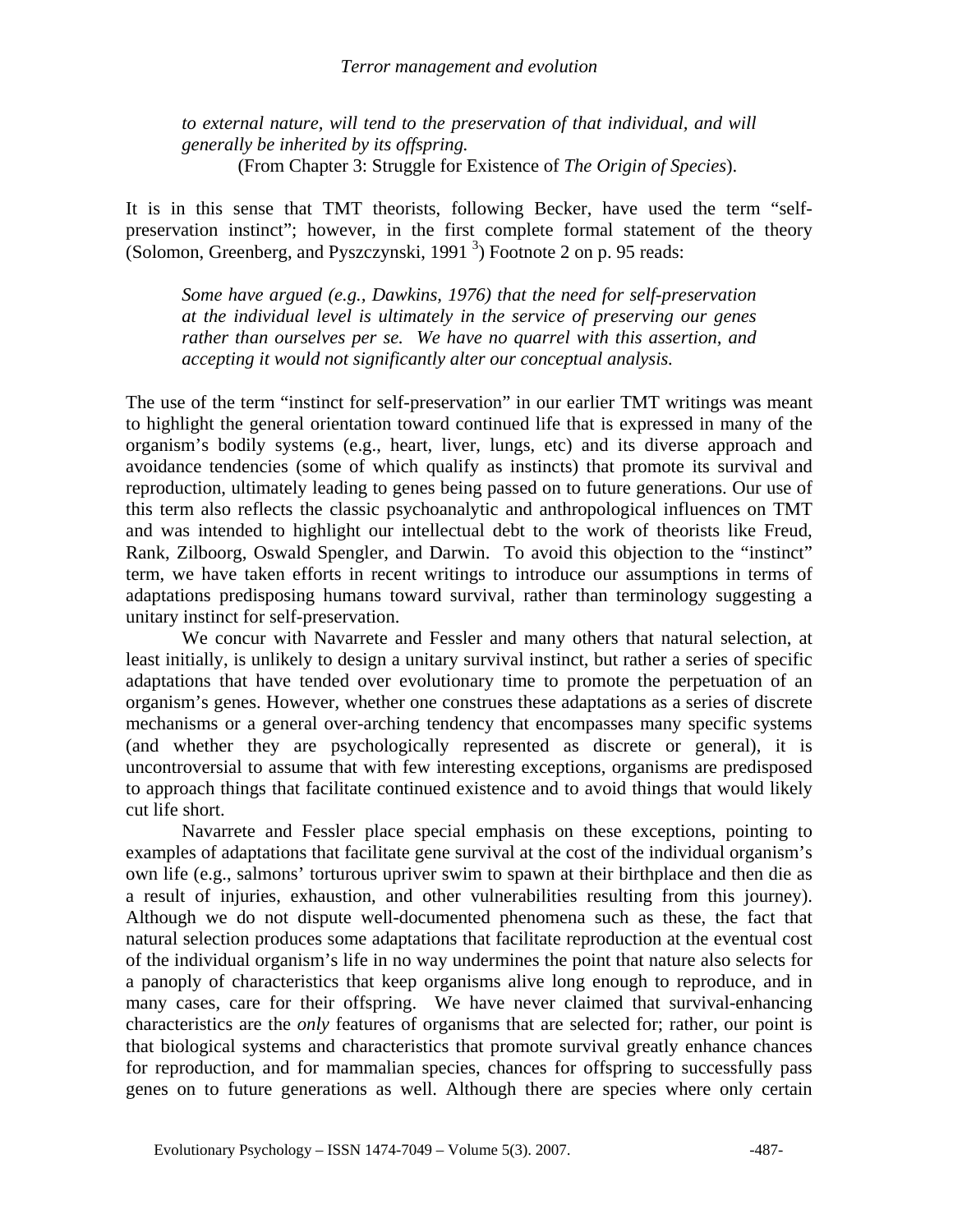members are eligible for reproduction (e.g., bees) and others in which most die off from various causes and only a few survive long enough to reproduce (e.g. most insects), a general tendency to seek things that increase the chances of surviving at least to the point of reproduction is one of the most common ways that genes are transmitted – and this is clearly the case within the hominid line from which humans descended.

Despite their objection that it is incompatible with contemporary evolutionary theory to view survival as an overarching motive driving behavior, Navarrete and Fessler seem to agree with this idea and dismiss it as "true to the point of banality" (p. 302). In their words, "Even if we were to grant that the concept of a *self-preservation instinct* is a hypothetical construct that refers only to a general predisposition to orient oneself toward continued life, it is not obvious how such an imperative could result in any practical guidance of adaptive behavior" (p. 301). Actually, hypothetical constructs are very useful for explaining behavior. Motivational and evolutionary theorists have profitably characterized human and nonhuman behaviors as ultimately regulated by motivational constructs that may or may not be explicitly represented within the organism exhibiting them. For example, it is useful to group under the same territorial instinct behaviors and traits that have the same purpose (e.g., a dog's barking and a fish's attack on another fish both reflecting territorial motives) even though they have different genetic underpinnings.

As many (e.g., Mithen, 1996; Tattersall, 1998) have argued, in addition to specific solutions to specific adaptive problems, natural selection also favors integrated systemic functioning. It is the improved survival rates and reproductive success of life forms possessing integrated systemic characteristics that determine whether those characteristics become widespread in a population. Thus we think it is appropriate and useful to characterize a glucose-approaching amoeba and a bear-avoiding salmon as oriented toward self-preservation and reproduction, even if neither species possesses a single instinctual mechanism designed to foster life or a general representation of life and death.

Furthermore, regardless of what specific genes were selected for, humans know that they are alive and want to continue living. Genes indirectly shaped our brains in ways that orient us not only toward reproduction, but also, and much more of the time, toward staying alive, healthy, and comfortable. Early in development, humans fear specific threats to survival, such as cliffs and strangers, and many of these fears represent inherited patterns of responses to certain kinds of stimuli unmediated by any awareness of death per se. However, with normal cognitive development comes the addition of symbolic reasoning to these specific emotional responses, which engenders a conscious knowledge that one is currently alive and that death is an unavoidable outcome.

An important consequence of this development is that humans are susceptible to anxiety due to events and stimuli that are not immediately present, or for which no innate fear or defense response exists. For example, we can experience anxiety in the face of threats to our individual survival, such as indications of heart disease or a gun to our head, despite the absence of any genetically determined mechanisms designed to respond to these specific threats (indeed, it's this awareness of potential and distant threats that enables us to flexibly adapt to unfamiliar and complex circumstances). So although humans, like other animals, probably don't have a single instinctual mechanism designed to avoid death per se, in our species highly adaptive and flexible approach and avoidance tendencies are profoundly affected by the knowledge that we are alive now, that we want to continue living, that there are many threats to this desire, and that it will inevitably be thwarted. We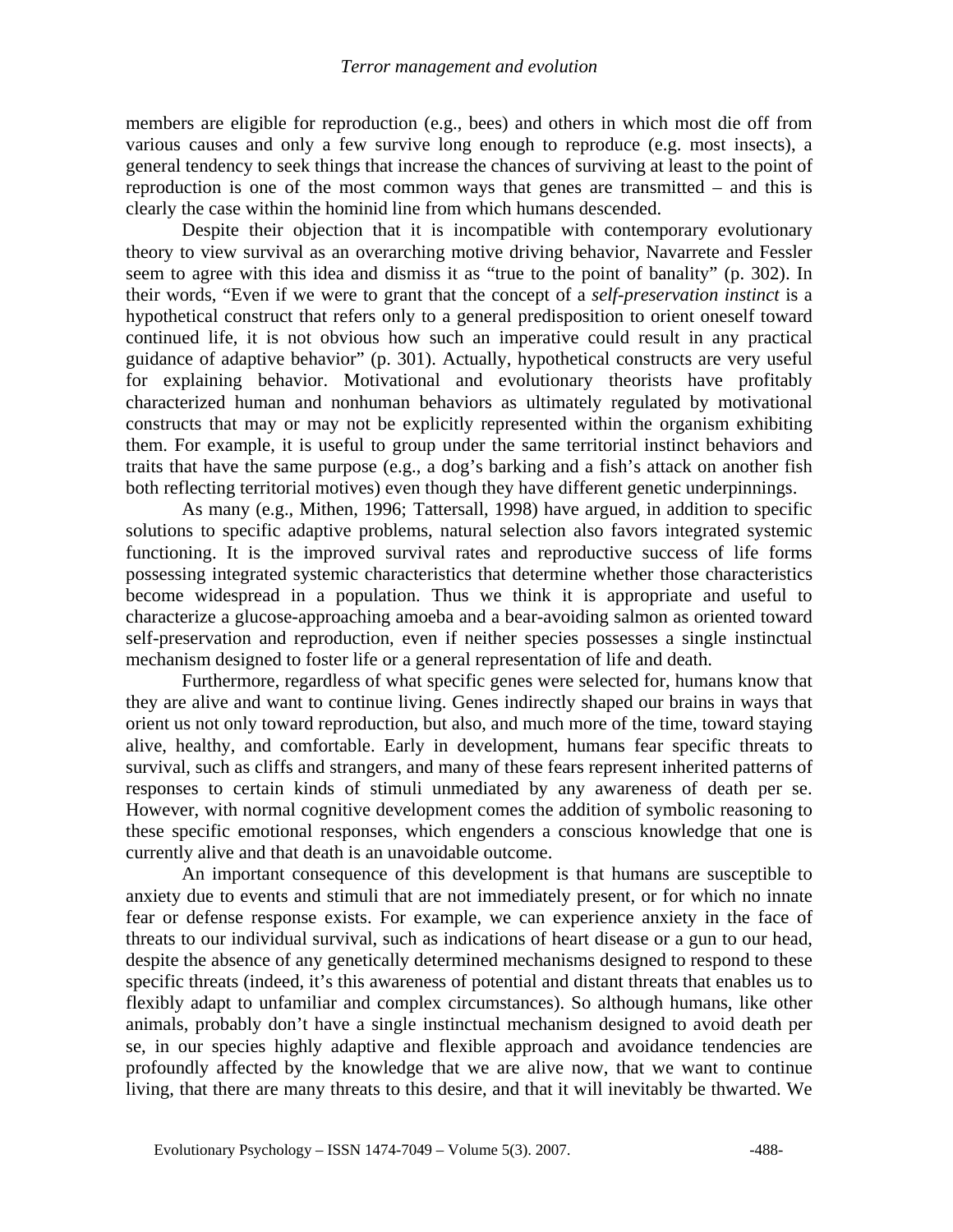believe that this makes awareness of mortality deeply troubling and results in the many documented terror management defenses to quell potential anxiety engendered by this awareness.

According to TMT, the uniquely human awareness of death (a byproduct of evolved abilities for symbolization, future-oriented thought, and self-awareness) gave rise to potentially debilitating terror that is assuaged through the construction and maintenance of cultural worldviews that provide opportunities to acquire and maintain self-esteem in the service of psychological equanimity in this life and immortality in the next. And although TMT is the first formal theory to make this claim in academic psychology, there are other more recent lines of inquiry from evolutionary perspectives that converge on the same argument:

*One of the essentially universal attributes of human culture is what might be called the mystical or religious inclination. There is no culture I know of that lacks a rich mythical, mystical, and religious tradition. And there is no culture that doesn't devote much of this intense interpretive enterprise to struggling with the very personal mystery of mortality. Knowledge of death, of the inconceivable possibility that the experiences of life will end, is a datum that only symbolic representation can impart. Other species may experience loss, and the pain of separation, and the difficulty of abandoning a dead companion; yet without the ability to represent this abstract counterfactual (at least for the moment) relationship, there can be no emotional connection to one's own future death. But this news, which all children eventually discover as they develop their symbolic abilities provides an unbidden opportunity to turn the naturally evolved social instinct of loss and separation in on itself to create a foreboding sense of fear, sorrow, and impending loss with respect to our own lives, as if looking back from an impossible future. No feature of the limbic system has evolved to handle this ubiquitous virtual sense of loss. Indeed, I wonder if this isn't one of the most maladaptive of the serendipitous consequences of the evolution of symbolic abilities. What great efforts we exert trying to forget our future fate by submerging the constant angst with innumerable*  distractions, or trying to convince ourselves the end isn't really what it *seems by weaving marvelous alternative interpretations of what will happen in "the undiscovered country" on the other side of death.* 

Terrence Deacon (1997, p. 437), *The Symbolic Species: The Co-evolution of Language and the Brain* 

*Existential anxieties are by-products of evolved emotions, such as fear and the will to stay alive, and of evolved cognitive capacities, such as episodic memory and ability to track the self and others over time. For example, once you can track even the seasons—and anticipate that leaves will fall off the tree in autumn and that squirrels will bury nuts—you cannot avoid overwhelming inductive evidence favoring your own death and that of those you are emotionally bonded to. Emotions compel such inductions and make*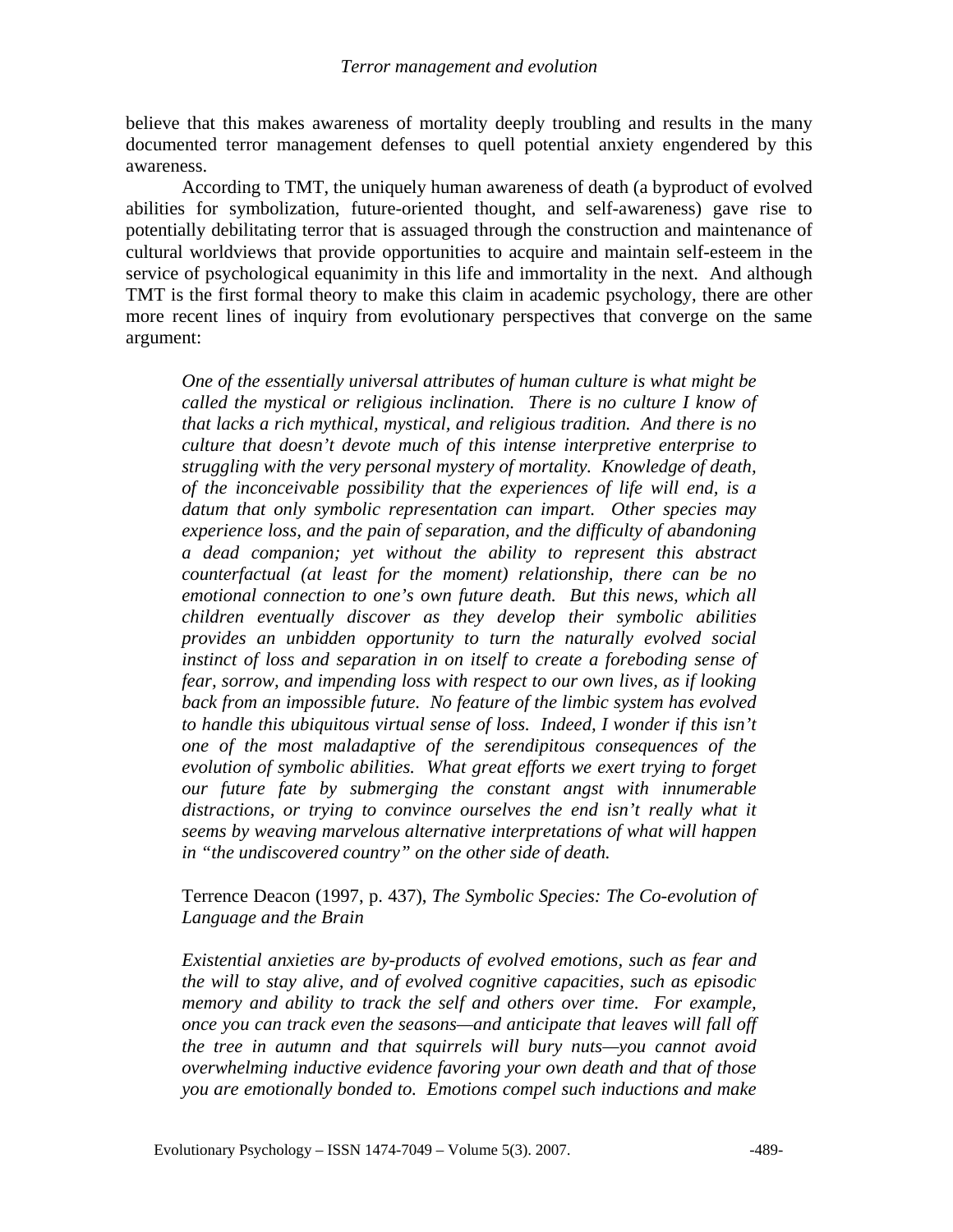*them salient, and terrifying. This is "the Tragedy of Cognition." Dying is by nature not a telic event because once the process of dying starts (from birth on) it cannot be stopped to avoid the inevitable end state. By introducing a supernatural agent, religion resolves the Tragedy of Cognition. Dying is converted into a telic event whole goal state is an extended afterlife. The result is, in part, an allaying of an otherwise recurring and interminable existential anxiety…* 

Scott Atran (2002, p. 66), *In Gods We Trust: The Evolutionary Landscape of Religion* 

 Such explanations are entirely consistent with Darwin's original account of the mechanics of evolutionary change, as well as its more contemporary renderings: the psychological propensities of members of a given species are posited to be determined by the historical process of natural selection within particular environments in the service of gene perpetuation. As Tooby and Cosmides (1992, p. 69) noted: "*organisms transact the business of propagation in specific environments, and the persistent characteristics of those environments…. Consequently, the structure of the environment causes corresponding adaptive organization to accumulate in the design of the organism.*" However, Tooby and Cosmides also recognized (p. 69) that evolution could proceed in response to the demands of internal organismic problems entirely independent of the demands of the external environment:

*Obviously…adaptations may solve endogenous adaptive problems and may improve over evolutionary time without necessarily being driven by or connected to any change in the external environment.* 

The notion that culture evolved to solve the "endogenous" problem engendered by the burgeoning awareness of the inevitability of death associated with human consciousness is thus completely consistent with an evolutionary point of view; indeed, this idea has been explicitly advanced by primatologist David Premack in E. O. Wilson's (1978) *On Human Nature*. In Wilson's (p. 27, brackets added) words:

*If [for non-human primates] consciousness of self and the ability to communicate ideas with other intelligent beings exist, can other qualities of the human mind be far away? Premack has pondered the implications of transmitting the concept of personal death to chimpanzees, but he is hesitant. "What if like man," he asks, "the ape dreads death and will deal with this knowledge as bizarrely as we have?…The desired objective would be not only to communicate the knowledge of death but, more important, to find a way of making sure the apes' response would not be that of dread, which, in the human case, has led to the invention of ritual, myth, and religion. Until I can suggest concrete steps in teaching the concept of death without fear, I have no intention of imparting the knowledge of mortality to the ape*.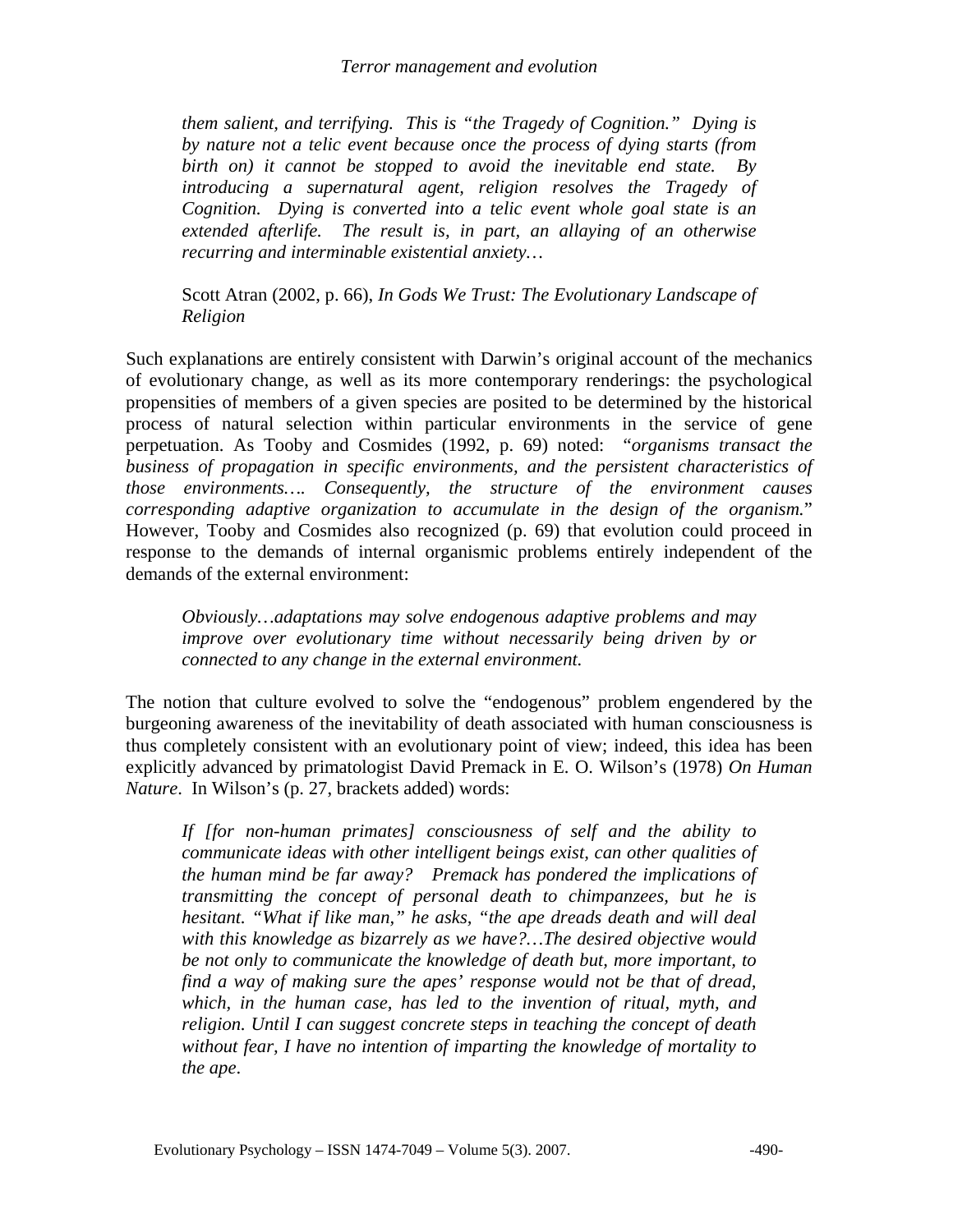Our point here is that death is a very specific and universal problem for a self-conscious animal. Consequently, even if there is no general proclivity for self-preservation common to all life-forms, there most assuredly appears to be one for humans. Because of our cognitive capacities for temporal and abstract thought and symbolic self-awareness, we readily infer from our limbic system fear responses that we want to stay alive (Batson and Stocks, 2004). Do Navarrete and Fessler really want to argue that humans do not fear death? Wouldn't it be curious if a species whose bodies were designed by natural selection to stay alive and reproduce were not at all bothered by knowledge that they must die and that this knowledge did *not* have significant effects on the way they live their lives?

Additionally, it seems to us that Navarrete and Fessler adhere to a rather narrow characterization of contemporary evolutionary thinking based on an unequivocal acceptance of the "Swiss-army-knife" analogy of domain-specific adaptations consisting of content-rich mental modules (that are completely independent of, and insulated from, each other) advanced by Tooby and Cosmides (1992). In contrast, Mithen (1996) and others (e.g., Karmiloff-Smith, in *Beyond Modularity*, 1992) argue that evolutionary explanations of human behavior that rely solely on domain-specific adaptations are unable to account for uniquely human forms of creative cognition, including metaphor and analogical reasoning. Accordingly, these theorists propose that human evolutionary adaptations are both domainspecific and general in nature. Indeed, the integrative flexibility of human intelligence is one of the primary bases of our species' continuing population boom. Consequently, the fact that death is not tied to any specific situation in no way disqualifies it from exerting significant selection pressures on the human animal.

### *Anxiety and Inhibition*

TMT (e.g., Solomon, Greenberg, Schimel, Arndt, and Pyszczynski, 2004) posits that it was and is adaptive (in all senses of the term) to keep the ever-present potential for anxiety that results from knowledge of mortality at bay, for both our ancestors and for contemporary humans. Navarrete and Fessler argue that because fear is an adaptive response designed by natural selection to respond to specific fitness challenges, inhibiting anxiety would have been maladaptive in our ancestral past and that it is therefore implausible that psychological processes for inhibiting anxiety (such as those posited by TMT) would be active today. This critique also has been previously raised by others (e.g., Leary and Schreindorfer, 1997). We believe that Navarrete and Fessler are misleadingly conflating fear over impending threats (e.g., an approaching predator) with anxiety over non-imminent threats of things that will or might happen at some point in the future. For example, they write (p. 303): "A person feeling anxious sitting on railroad tracks as a train approaches might feel some relief by thinking warm thoughts about her worldview, but the problem of imminent annihilation still looms." We certainly agree that in cases of impending threat (e.g., facing an approaching train) embracing one's worldview would have little adaptive utility (nor would efforts to make oneself more coalition-worthy!). This critique is misplaced, however, because TMT does not predict worldview-defense in instances of fear aroused in response to imminent threats, nor does it claim that terror management defenses afford any protection from immediate threats to life or reproductive capacity. Rather, TMT addresses the role that self-esteem and cultural worldviews play in managing the potential for anxiety that results from awareness of the ultimate inevitability of death.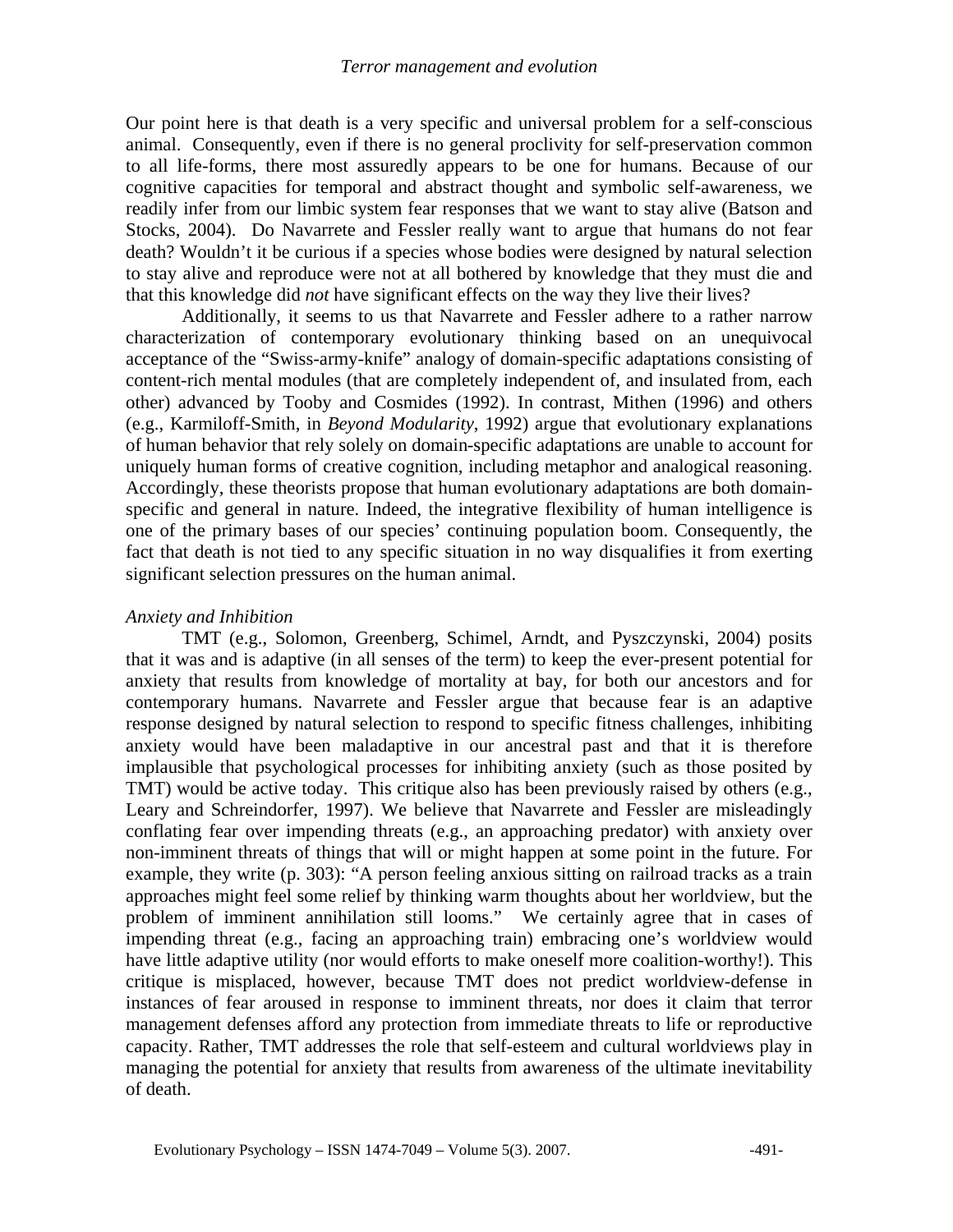Pyszczynski et al.'s (1999) analysis of the distinction between proximal and distal defenses we described previously pertains directly to this issue. According to this analysis, when people are consciously thinking about the problem of death they do things - or promise themselves that they will do things - that are believed to have a real chance of forestalling death or preventing them from thinking about death. However, when thoughts of death are highly accessible but not in conscious attention, people seek security in the meaning and value provided by their worldviews and self-concepts.

The distal terror management defenses of clinging to one's worldview and selfesteem function to deal with the knowledge that death is inevitable and its potential to arouse anxiety, rather than with specific imminent threats to continued survival, like oncoming trains and the like. This is why no TMT studies have ever examined the responses of people who are actually facing looming threat to their lives; MS treatments are reminders of the abstract idea that death is inevitable given to people sitting in lab rooms (or interviewed in public places) who are as safe as could be. When reminded of death in a private cubicle in a lab (or on city streets in field studies), surely people know that they are not currently in any danger from either physical or social sources. This point seems to escape Navarrete and Fessler: *These reminders affect people because they remind them of a perpetual psychological problem, not because they pose a clear and present danger to their immediate survival.* Consistent with this, many studies have shown that MS effects are not mediated by subjective anxiety, affect, or mood, as might be expected if MS aroused concern with clear and present danger (Greenberg et al., in press).

Furthermore, TMT has amassed a large body of published evidence that people do in fact suppress death-related thoughts and engage in various other defenses after contemplating their death. Research in support of the dual process model explicitly demonstrates that death-related thought is actively suppressed immediately after reminders of death and subsequently increases as the suppression is lifted (Arndt et al., 1997b), and that this increase in the accessibility of death-related thought engenders the potential for anxiety, which mediates defense of one's worldview (Greenberg et al., 2003). We question the value of disputing the validity of solid evidence about contemporary human functioning based on speculations about what may have been adaptive over the millennia while our hominid ancestors faced shifting environmental conditions.

Although we strongly concur with Navarrete and Fessler, as well as with Darwin, Freud, and many others that fear evolved to serve an adaptive function, this in no way implies that fear is adaptive in all contemporary or past circumstances. Fear regarding clear and present dangers, and even anxiety regarding events in the remote future, can certainly be functional in many cases. There is no doubt that subjective concern over distant events like having enough food for the winter or even death itself can motivate behaviors to escape or avoid a threat (e.g., collecting nuts, getting exercise). However, anxiety regarding the inevitability of death is unique because it refers to an existential circumstance that cannot be avoided. Fear focused on a specific present threat can lead to adaptive action, and conscious fear of death can encourage behavior that may forestall death. But anxiety regarding the inevitability of death - a problem that has no clear boundaries and presents no obvious solution – seems unlikely to be adaptive. No matter how concerned an individual is about the inevitability of death, he or she could not devise any behaviors capable of solving this problem. More generally, Navarrete and Fessler seem to suggest that because fear was and is adaptive in *some* circumstances it is *always* adaptive. This would be news to the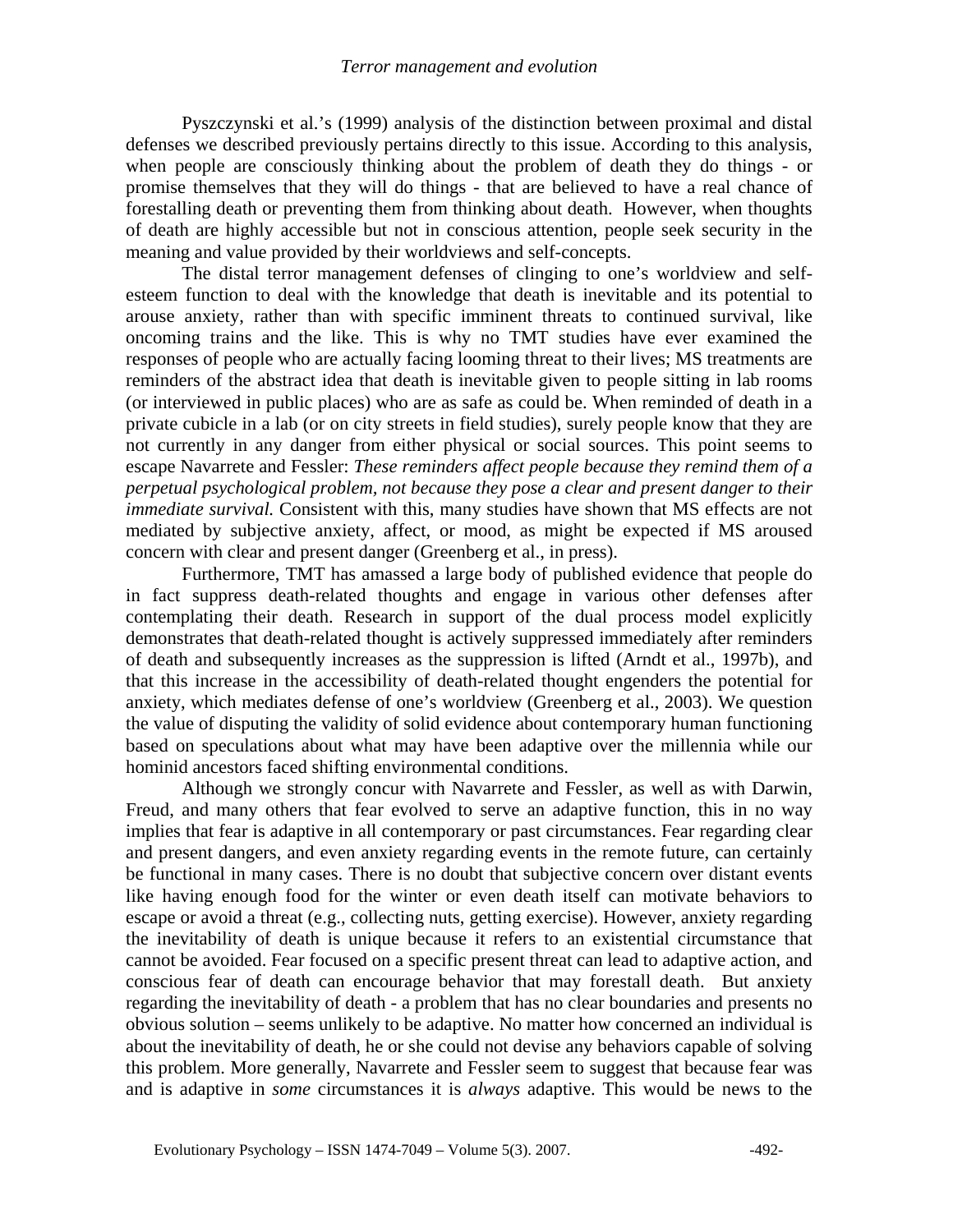many people who suffer from anxiety disorders and the clinicians who try to the help them conquer their fears so that they can function more effectively in their daily lives.

 If the awareness of death engenders the ever-present potential to experience nonadaptive anxiety, why weren't the cognitive capacities that gave rise to this awareness (e.g., self-consciousness) selected against by natural selection? Evolution works by trade-offs. For example, the adoption of upright bipedalism was a crucial shift in hominid evolution that conferred a number of advantages, and yet postural erectness often results in slipped disks, dislocated hips, wrenched knees, fallen arches, and other assorted woes. There is no reason to think that our evolved psychology reflects a perfect organization in which all problems have been solved. This was expressed in our response (Solomon, Greenberg, and Pyszczynski, 1997) to this same critique offered by Buss in the 1997 *Psychological Inquiry* paper:

*Although specific fears of things that threaten one's continued existence are no doubt adaptive, and, as Buss suggests, probably evolved because they helped facilitate the survival of our ancestors' genes, generalized existential anxiety resulting from the clash between a desire for life and awareness of the inevitability of death is neither adaptive nor selected for. TMT thus views existential anxiety as an unfortunate byproduct of these two highly adaptive human proclivities rather than as an adaptation that was selected for because of its advantages.* 

### *Why do Worldviews sometimes Arouse Rather than Inhibit Anxiety?*

TMT claims that cultural worldviews buffer death anxiety by providing an orderly, meaningful view of reality that provides individuals with the possibility of personal significance and value and the hope of immortality to those who uphold cultural standards of value. Navarrete and Fessler challenged these assertions by pointing out that many worldviews feature elements of fear (e.g., malevolent supernatural entities) and even use anxiety in systematic ways. For example, Protestants in the Calvinist traditions believe that with the exception of a select cadre of divinely favored individuals, humanity is destined for eternal persecution and utterly unable to save themselves. If worldviews provide a secure buffer against existential anxiety, why do cultural beliefs often include horrific scenarios, terrifying characters, and other hair-raising elements?

First, TMT does not claim that the only function of worldviews is to manage anxiety, or that all sources of anxiety are kept under constant control by worldviews. Rather, the theory posits that faith in worldviews in concert with sustained perception of personal worth and significance (self-esteem) buffers the anxiety associated with the awareness of the inevitability of death. Second, the authors seem to be confusing TMT's claim that worldviews buffer anxiety by imbuing the world and one's existence with meaning with the claim that worldviews are designed to make people feel good. The fact is that there are a lot of tragedies in life – famine, disaster, disease, etc. - and people need to somehow make sense of them. Different cultures have developed different systems for doing so, including beliefs in a just-world, Karma, worldly suffering ensuring eternal happiness, focalizing pain and suffering onto a unitary source of evil, possession by demons or witches, and so on. Indeed, there is reason to believe that our Cro-Magnon ancestors adorned their caves with powerful images of dangerous predators (e.g., lions and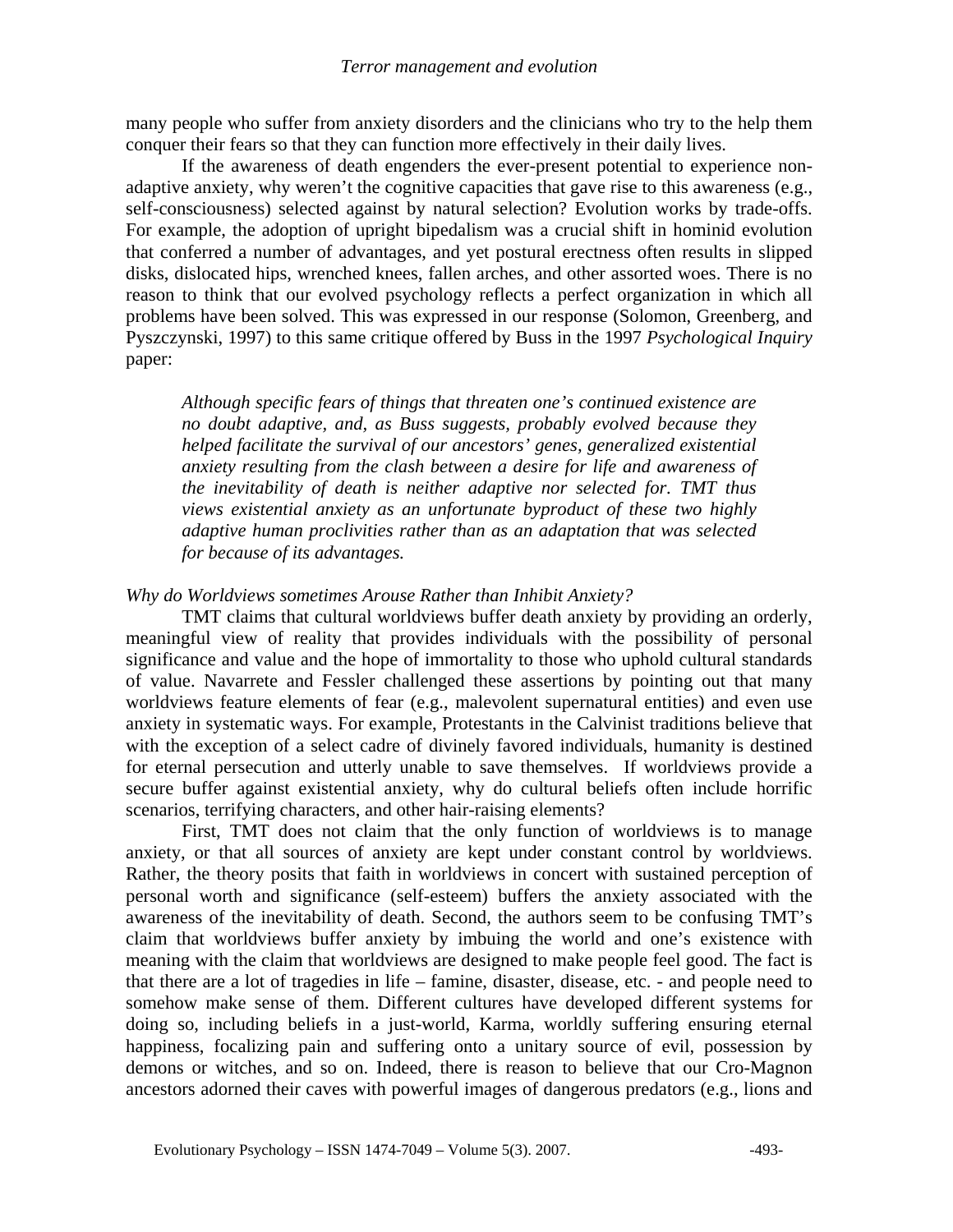bears) in an attempt to comprehend and control frightening but survival-relevant aspects of the environment (interestingly, these depictions became less frequent as new technologies rendered these animals less threatening; Tattersall, 1998). In order to control death-related anxiety, worldviews help people comprehend tragedies and other survival-related events by explaining them within a broader system of meaning and causal order.

Worldviews also control fear of death by helping people affirm faith in the existence and causal efficacy of supernatural forces, and the human propensity to fear death is often used to secure faith in such entities. By making supernatural agents responsible for calamities such as rain, floods, droughts, and invasions, and by creating rituals to challenge or appease these invisible powers in the hopes of preventing such misfortunes, cultures use the fear of death to encourage allegiance to the beliefs and values that follow from their worldviews. As Aldous Huxley (1931/2002, p. 459) put it:

*Men's terrors in face of the enigmatically dangerous universe led them to postulate the existences of angry gods; and, later, thinking about angry gods made them feel terror, even when the universe was giving them, for the moment, no cause of alarm*.

Attributing a drought to an angry god, for instance, makes the drought seem comprehensible and, furthermore, avoidable in the future through the propitiation of supernatural entities believed to have human-like mental states.

Worldviews also enforce adherence to local norms and standards of behavior, and fear is useful toward this end. According to TMT's developmental analysis, the initial security base is the parents; as children, being viewed as "good" in their eyes sustains a sense that one is loved and protected. As the developing child becomes increasingly aware of the parents' fallibility, he or she shifts the basis of security to deities, culturally recognized authorities, and the culture at large. This process of transferring security from the parents to the broader culture is facilitated by the enduring associations, forged early in development, between being "good" (worthy) and protection, and between being "bad" and punishment or abandonment. Thus, the culture extends the capacity, first conveyed by the parents, to save or condemn as contingent on culturally sanctioned conduct.

Both terror management functions of induced fear – bolstering faith and enforcing valued conduct – are evident in the case of Calvinism, which Navarrete and Fessler erroneously argue is inexplicable from a TMT perspective. According to Calvinism, God pre-determines whether a given individual is eligible for salvation prior to his or her birth. How can people buffer anxiety if they believe that their fate is sealed before birth, and that there is nothing they can do to maximize their eligibility for immortality? For one, the doctrine of predestination bolsters faith in an all-encompassing divine order and God's intervention in all aspects of experience; it is an assurance to those who seek salvation that there is some hope of transcending death, because God is able to save all he elects to save.

More importantly, because Calvinists believed that one's virtue was a sign that they were part of God's chosen few, they viewed verbal testimony, good works, and earthly success as indicators of salvation. This was effective in encouraging people to conduct themselves "as if" they were among the elect. If a person claimed to be saved but continued to deviate from accepted standards, this was taken as evidence that he or she wasn't truly saved to begin with ["We say, the fact that this deluded man can live in willful sin is the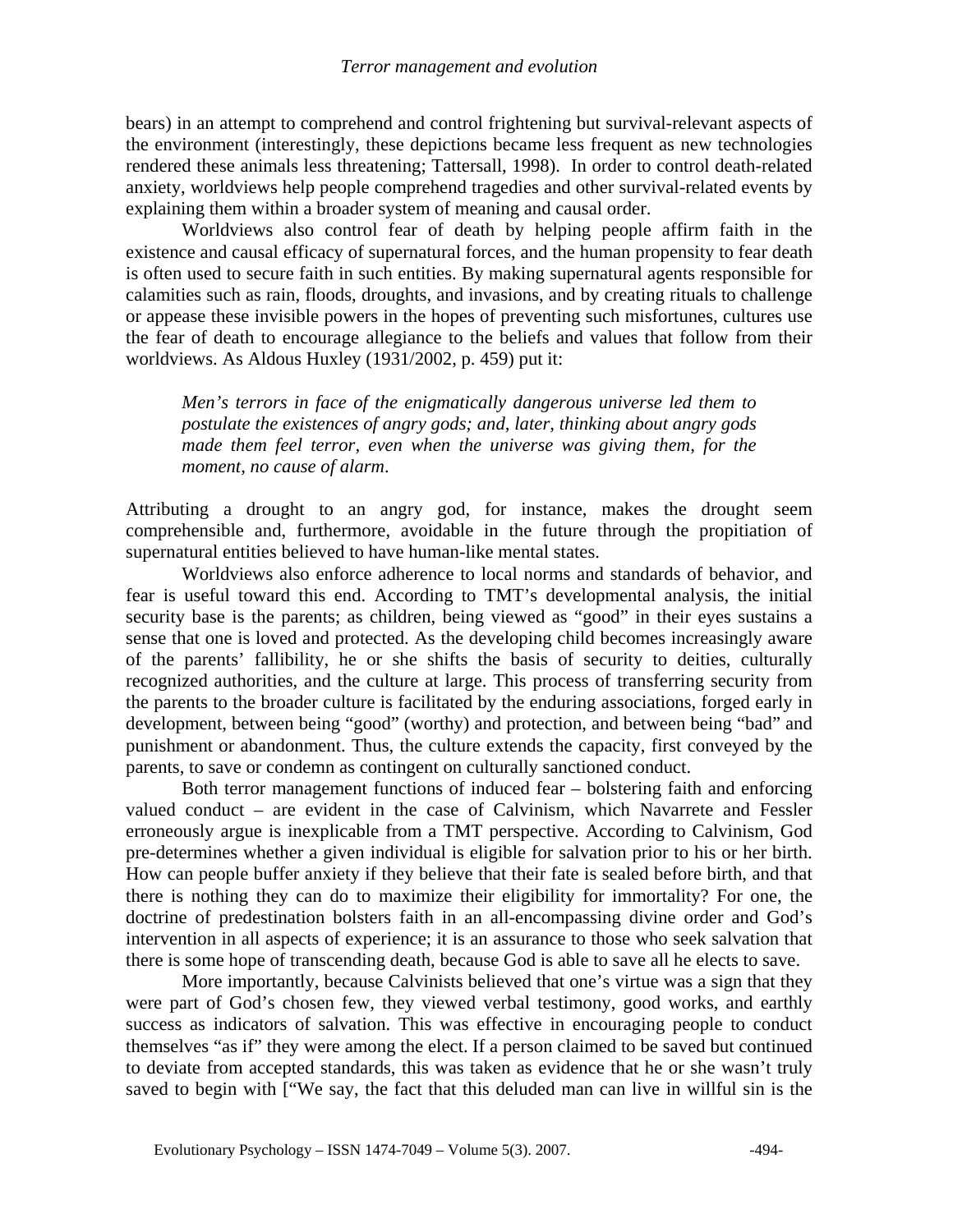#### *Terror management and evolution*

strongest possible proof that he never was justified, and never had any grace to fall from" (Dabney, n.d.)]. This belief system also bolstered faith that one belonged to a cosmically significant minority that stood apart from nonbelievers ("They went out from us, but they were not of us; for if they had been of us, they would have continued with us. But they went out, that it might become plain that they all are not of us" I John 2:19). It is an open question whether Calvinists experienced especially high levels of anxiety in their everyday lives (Navarrete and Fessler offer no evidence that they did); nevertheless, Calvinism is not inconsistent with TMT because it bolsters faith in a meaningful cosmic order and enforces (sometimes through doubt and fear) culturally appropriate conduct as a sign of divine salvation.

Although TMT posits that cultural worldviews function to manage death-related anxiety, this in no way implies that all aspects of worldviews must be comforting or that worldviews should not contain frightening elements. Worldviews control death-related fear by conferring meaning and significance to the universe, explaining tragedy (including death itself), and providing the individual with some hope of transcending death. The fear of death provides a powerful incentive for people to maintain faith in the cultural worldview and live up to the cultural standards that promise salvation and thus help manage death anxiety. In this way, cultures use this fear as a mechanism to maintain faith in their worldviews and adherence to the standards of behavior that follow from these worldviews. Interestingly, by encouraging allegiance to cultural beliefs, values, and norms, cultures use the fear of death to promote the kind of in-group solidarity and pro-social behavior that Navarrete and Fessler seek to explain. This intersection of the TMT and coalitional approaches is discussed more in subsequent sections.

 To summarize this section, we find Navarrete and Fessler's critiques of TMT on the grounds that it is inconsistent with contemporary evolutionary theory to be devoid of merit. Although TMT adds some propositions to what is found in most evolutionary analyses of the origins and functions of culture, the theory is highly compatible with what we view as the essence of evolutionary thinking. Although we agree that the propensity to experience fear in response to clear and present dangers was selected for because it is adaptive, anxiety in response to the inevitability of death threatened to undermine adaptive functioning and therefore needed to be ameliorated. TMT posits that humankind used the same intellectual capacities that gave rise to this problem to fashion cultural beliefs and values that provided protection against this potential anxiety. These cultural beliefs and values -- even the unpleasant and frightening ones – are adaptive in that they manage potential death anxiety and in a way that promotes beliefs and behaviors that facilitated the functioning and survival of the collective.

We turn now to a consideration of coalitional psychology (CP), Navarrete and Fessler's alternative to TMT.

#### *Theoretical and Empirical Limitations of CP as an Alternative to TMT*

Navarrete and Fessler propose an evolved tendency to respond to adaptive challenges (defined as anything that reduces the likelihood of successful gene transmission) with behavior that increases one's likelihood of forming and maintaining coalitions with members of one's group. From this perspective, "culturally constructed worldviews can be seen as mental representations that facilitate the creation and maintenance of social relationships" (p. 307). Thus the essence of Navarrete and Fessler's alternative to TMT is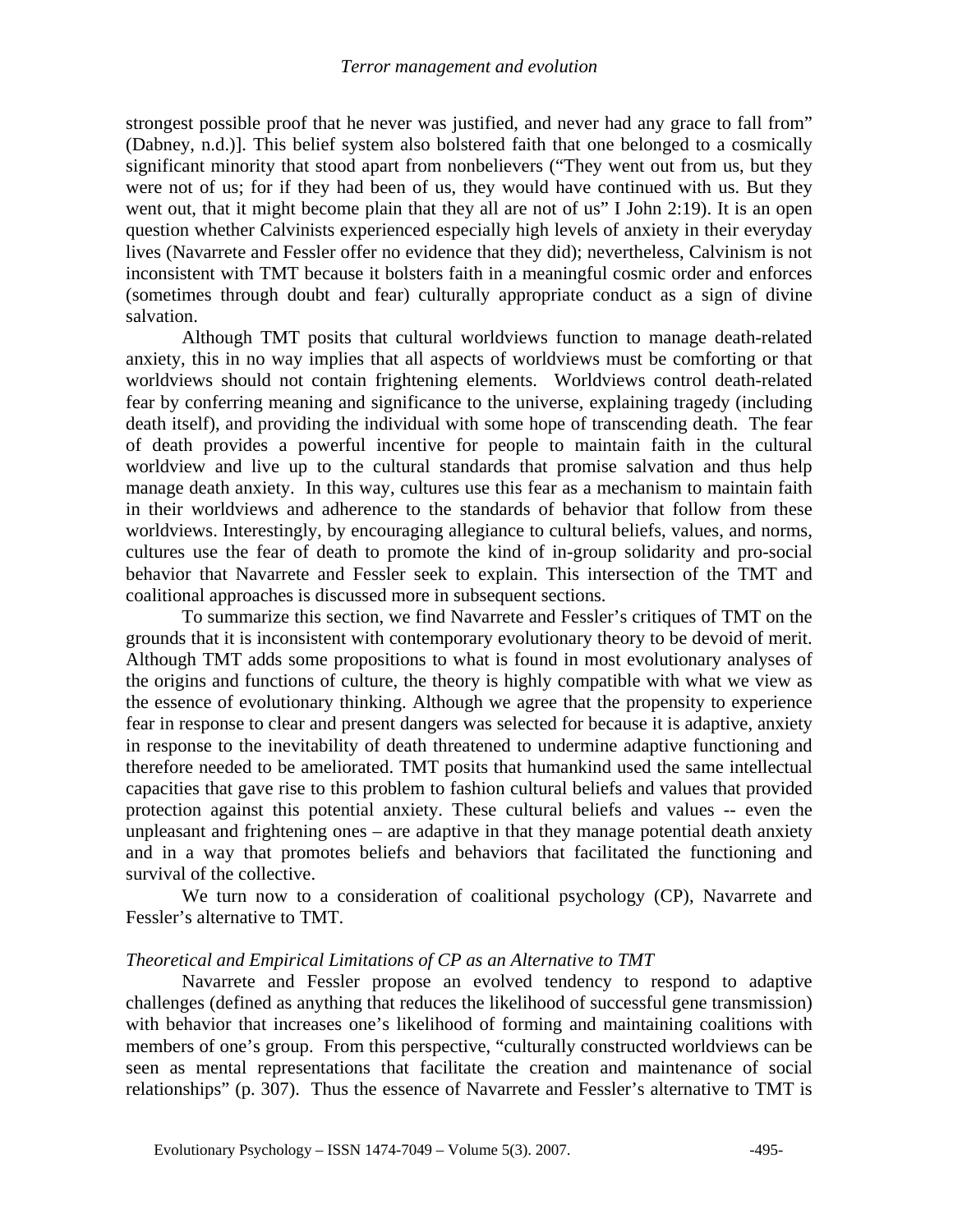the idea of an evolved tendency to respond to all kinds of adaptive challenges by seeking coalitions with members of one's groups; belief systems, cosmologies, values, rituals, and various other trappings of culture exist simply to facilitate group cohesiveness; thus any meaning, sense of personal value, or hope of death transcendence such beliefs may provide is purely epiphenomenal to their coalition-binding function. Although the notion that cultural worldviews foster formation and maintenance of some social relationships is certainly feasible (and likely partly correct; more on this below), we find CP untenable as an alternative to TMT on both conceptual and empirical grounds.

Theoretically, CP is not a viable alternative to TMT because: 1) it cannot account for the fact that virtually all cultures have a supernatural dimension; 2) it does not explain why cultural worldview defense is symbolic, involving allegiance to both specific and general systems of abstract meaning unrelated to specific threats, rather than focused on the specific adaptive threats it supposedly evolved to deal with; and, 3) it dismisses TMT's dual process account of the underlying processes that generate MS effects without providing an alternative of any kind or attempting to account for the data relevant to this aspect of the TMT analysis. We also question: 1) the consistency of Navarrete and Fessler's CP with the very domain specific conception of the evolutionary origins of humankind they use to critique TMT; and, 2) the utility of this perspective for generating novel hypotheses that go beyond those that can be derived from any number of longstanding theories of interpersonal behavior.

Empirically, CP is not a viable alternative to TMT because: 1) the experiments testing hypotheses derived from CP do not provide compelling or unique support for CP; and 2) it cannot account for a host of empirical findings supporting hypotheses derived from TMT that could never be deduced from CP. We will discuss these points in turn.

# *Culture and the Supernatural*

In *Religion Explained: The Evolutionary Origins of Religious Thought, Pascal* Boyer (2001) reviews diverse anthropological literatures leading to the conclusion that all cultural worldviews include a supernatural dimension in which at least one natural law is violated; e.g., gods who fly or ghosts who walk through walls. But why would supernatural dimensions be so ubiquitous across cultures if the primary function of worldviews was simply to provide markers of belonging to groups or coalitions? The proponents of CP make no effort to explain this ubiquitous feature of cultures. The only possible answer to this question from the CP perspective (other than ignoring it as epiphenomenal) would be to argue that supernatural beliefs are especially effective in producing group cohesion.

But why would all cultures need a supernatural dimension to forge and maintain coalitions? If all that was at stake was maintaining coalitions to cope with pressing adaptive threats, wouldn't such an obfuscation of reality be more likely to lead to conflicts and confusion within groups because of the lack of objective proof for such phenomena? It seems likely that the lack of proof for any culture's supernatural beliefs is one factor that fuels conflicts *between* cultures with different cosmologies; why, then, wouldn't similar contentious forces operate *within* cultures as well? Although it is not obvious why groups would need a supernatural dimension to promote cohesiveness, the possibility of immortality is inconceivable without such humanly constructed fabrications about a supernatural world beyond what can be directly experienced.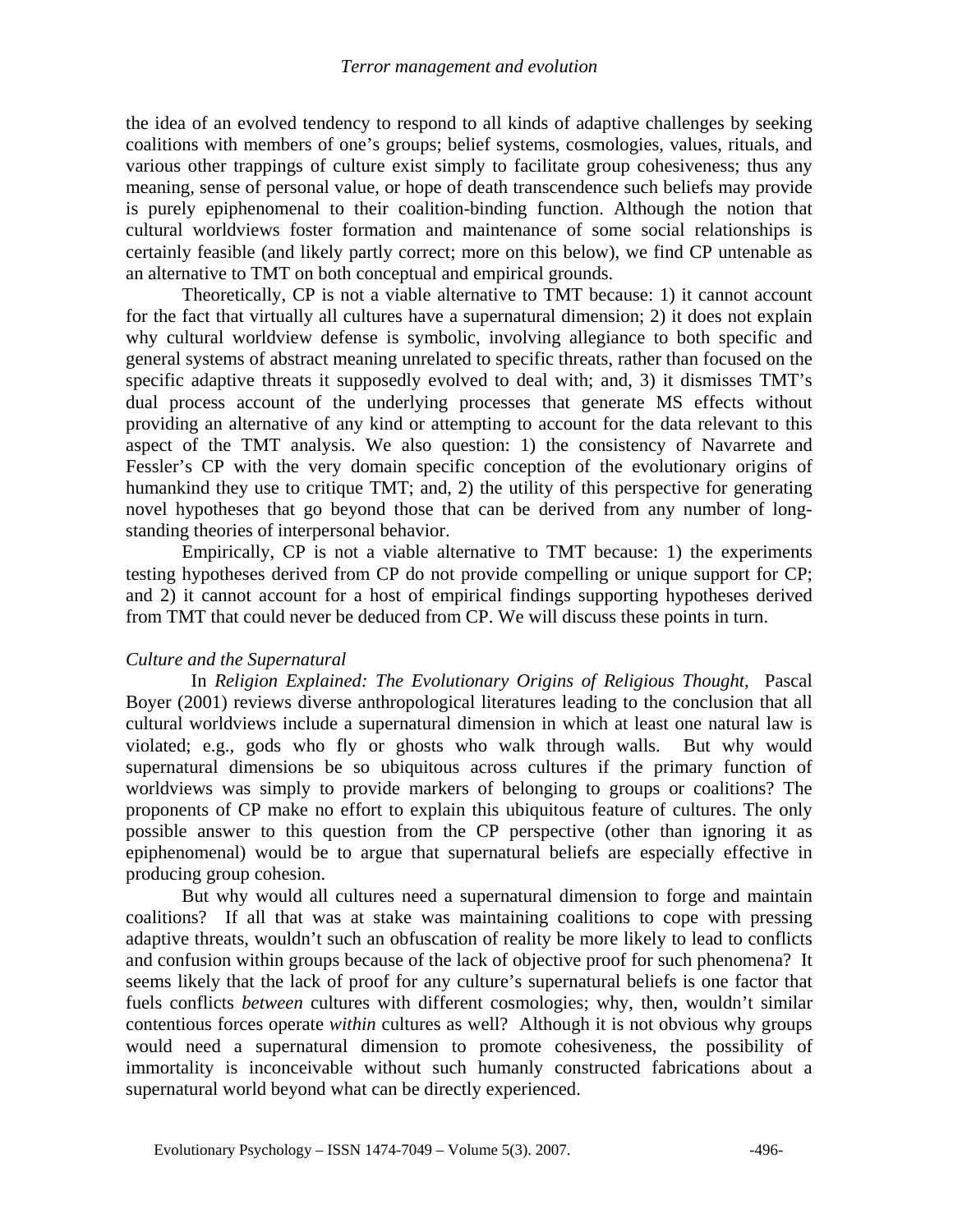As we have argued elsewhere (Solomon, Greenberg, Pyszczynski, Schimel, and Arndt, 2004), many aspects of cultural worldviews seem designed to obscure rather than illuminate the truth about life and the world in which we live. Similarly, in *Why Gods Persist: A Scientific Approach to Religion,* biologist Robert Hinde (1999) argues that *"*symbolic processing allows counter-intuitive concepts to be taken in even though they cannot readily be assimilated to existing representations (p. 96)." TMT argues that these "counter-intuitive concepts" function to help people cope with their knowledge of the terrifying aspects of human existence, the most basic of which is the fact that death is inevitable. Of course we wouldn't claim that this is the *only* function of cultural beliefs, or that accurate and practically useful explanations are not also sought by cultures. Clearly, like the beliefs of individual humans, cultural beliefs reflect a compromise between what our senses tell us, the need for a structured understanding of reality that provides a basis for effective action, and what we would like to believe about our lives and the world at large (cf., Becker, 1971; Kruglanski, 1989). Nonetheless, a theory like CP, that makes no attempt to explain the universal existence of comforting stories about life and what may follow it, has little chance of providing a comprehensive account of culture.

The proponents of CP chide TMT for being inattentive to cultural variation and argue that, "because TMT does not attend to the belief systems of non-Western societies, nor does it accurately characterize most Western belief systems when viewed in historical context, it provides a limited and profoundly ethnocentric approach to the function of worldviews (p. 305)." This strikes us as a bit ironic, because one of the most salient characteristics of the anthropological and historical record is the ubiquitous nature of supernatural and afterlife beliefs across almost all known cultures. From the Epic of Gilgamesh (one of the earliest know written documents), to the Egyptian necropolises, to the Chinese search for the islands of immortality, through all the major religions in all regions of the planet, cultural worldviews are replete with beliefs that defy the laws of physics and provide hope that death is not the end of existence. Although the wide diversity in the specifics of these belief systems show that there are many different ways that the basic human need for death denial can be accomplished, the common themes that transcend any particular culture and historical era attest to the universal nature of this  $need^4$ .

Supporting the proposition that investment in supernatural beliefs are tied to death concerns, Norenzayan and Hansen (2006) demonstrated that MS increases peoples' belief in supernatural powers and the efficacy of prayer for those whose worldviews include religious belief. Similarly, Kluck, Pyszczynski, and Landau (1999) found that reminders of death increased belief in a wide range of paranormal phenomena among American college students. And Jonas and Fischer (2006) have show that for the intrinsically religious (but not the extrinsically religious who use religion more for social purposes), after MS, making salient their religiosity reduced worldview defense and death thought accessibility. Indeed, a wide range of studies attest to the value of religion and afterlife beliefs in coping with death (see Greenberg, Landau, Solomon, and Pyszczynski, in press).

More recently, Solomon, Pyszczynski, Cohen and Ogilvie (in press) demonstrated that a reminder of death increased peoples' reports of flying fantasies and desire to fly; a behavior that, for humans without mechanical assistance, clearly violates the laws of nature. As importantly, asking people to imagine themselves flying eliminated a widely replicated MS-induced worldview defense. Specifically, whereas MS increased affection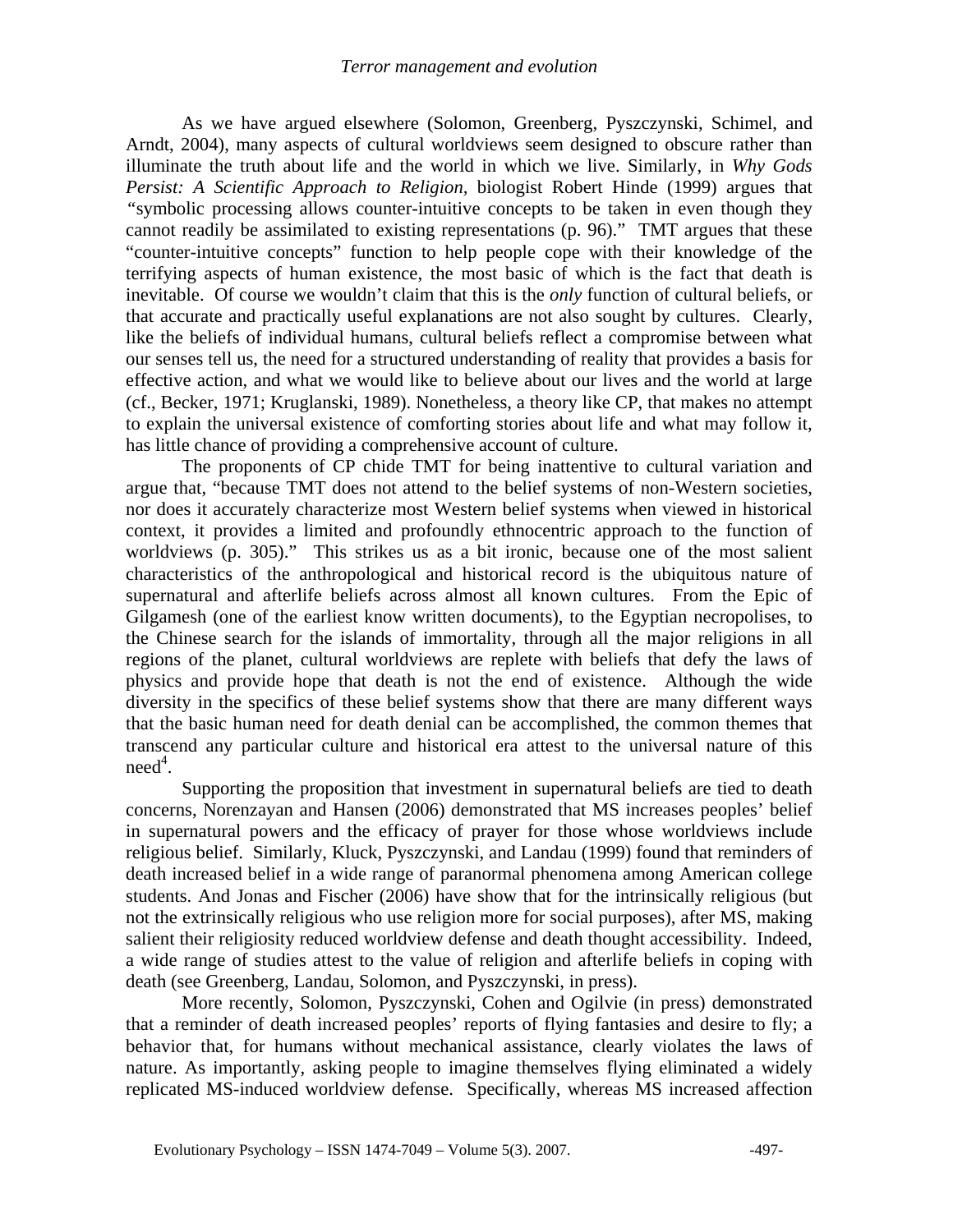for President Bush among American participants relative to controls (replicating Landau et al., 2004b), imagining oneself flying completely eliminated this effect. These results are shown in Figure 2.

The fact that imagining oneself flying eliminated the effect of MS shows that thoughts of a supernatural nature, i.e., those that violate the laws of nature, play a role in death denial. Of course additional research on the role of other types of supernatural phenomena is needed. But to the extent that literal death denial requires a denial of a physical fact of life, these findings suggest that other denials of the limitations that nature place on what humans can do may serve a similar death-denying function.

Although TMT readily explains the widespread nature of supernatural beliefs and why thoughts of death seem to increase faith in such things, CP cannot do so. If culture has nothing to do with death denial, why do all cultures have a supernatural dimension without which immortality is inconceivable? If culture has nothing to do with death denial, why would a reminder of death increase belief in supernatural powers? If culture has nothing to do with death denial, why would imagining a supernatural power eliminate defensive response to MS?





FLIGHT

Perhaps even more pointedly, any analysis that denies an important role of the awareness of death in the formation and acceptance of cultural beliefs, such as the one

Evolutionary Psychology – ISSN  $1474-7049$  – Volume 5(3). 2007.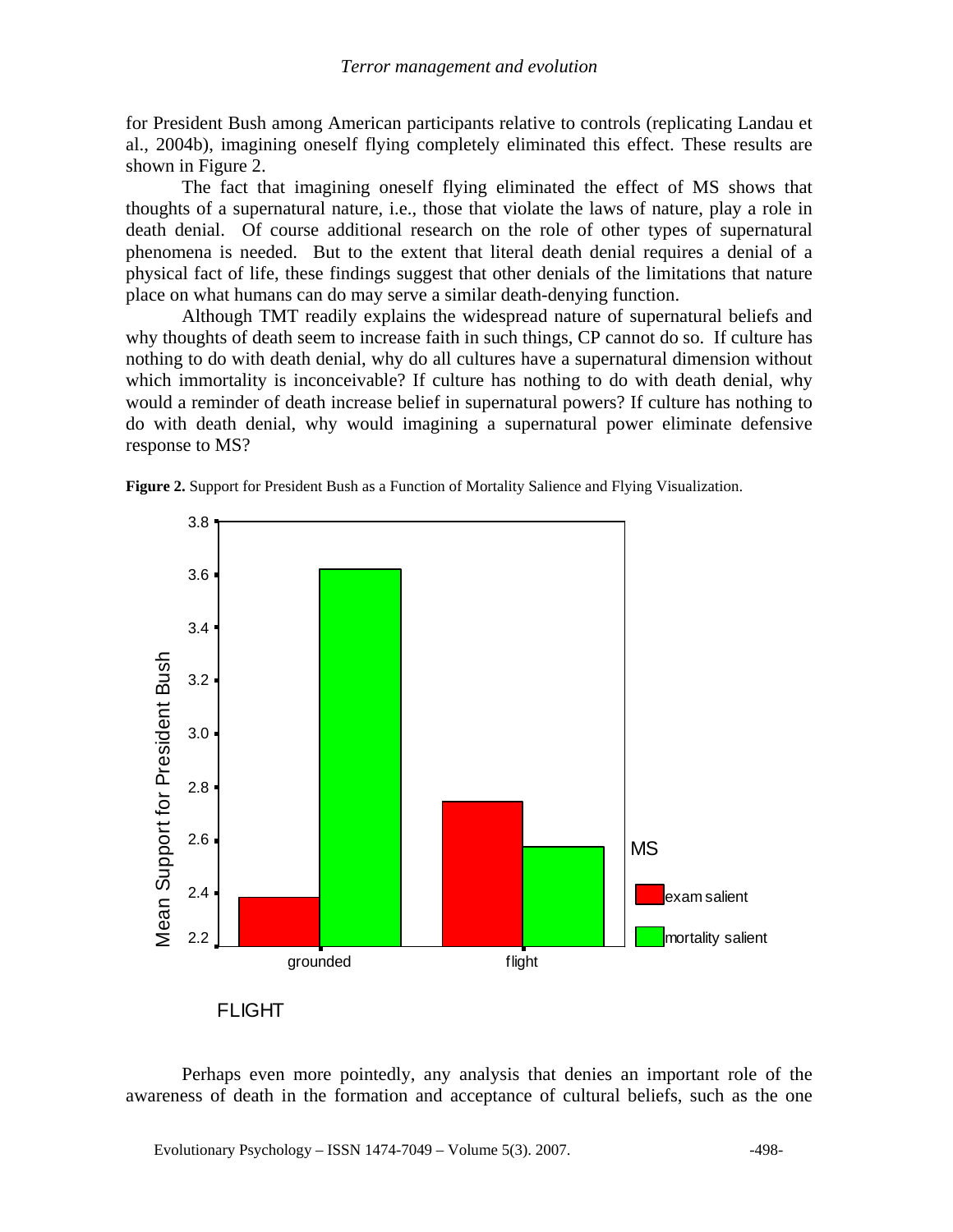offered by Navarrete and Fessler, would be hard-pressed to explain the many deathdenying and death-averting aspects of every known culture, including afterlife beliefs, burial rituals, memorials, concerns with inheritance and generativity, health, medicine, and consumer safety efforts, all of which are focused not on addressing immediate threat but on denying or forestalling one's *eventual* demise and what happens afterwards. Although one might argue that concerns with inheritance, generativity, and future generations reflect evolved concerns for one's offspring that emerged because this facilitates gene perpetuation – and we agree that this most likely does play a role in these behaviors – such concerns necessarily entail a response to an abstract awareness of death and a desire to pass something of oneself on to these future generations. People most certainly want their offspring to survive and prosper, but they also fervently want them to preserve their beliefs, values, and memory of their own existence. "Coalitional psychology" offers no viable explanation for these phenomena. Nonetheless, it is perfectly consistent with contemporary evolutionary theory to say that culture serves an important role in denying the abstract awareness of one's own vulnerability to death.

### *Culture and the Symbolic*

CP fails to account for why people display in-group affiliation in elaborate symbolic ways involving complex belief systems. It seems that expressing ingroup identity using elaborate rituals, illusion, arcane texts, etc. would just open the doors to potential confusion and miscommunication. If eating pork is dangerous because of food poisoning, why not just tell people not to eat pork because it can make them sick? Why enshroud this dictate in a veil of spiritual meaning? It seems that natural selection would have favored more straightforward means of expressing in-group affiliation. Rather than buying into elaborate counter-intuitive beliefs and values, it would seem more adaptive for maintaining coalitions to invest more energy into helping members of one's group in as many practical ways as possible and generally being a reliable member of one's group. From a CP perspective, would someone who wore a t-shirt brandishing the American flag and who sang the Star-Spangled Banner, but who didn't return favors or share food, be a hero or a villain? Would a leader who loudly proclaimed the virtues and values of the group but led the group into a disastrous war and was ineffective in dealing with matters at home be kept in office? These individuals are promulgating in-group ideology, but in a very practical sense are ineffectual affiliation partners.

If the function of coalitions is to solve practical problems to facilitate gene survival, why do ethnocentric or nationalistic cheerleaders so often win out over those with more practical skills to offer the group? Also, if ingroup and ideological biases primarily reflect group cooperation and support, why would we see some form of shamanism or leaderworship in almost every culture in history? In short, CP is not able to account for the historically and cross-culturally pervasive flavor of in-group ideologies, namely, their highly elaborate, symbolic structure. CP claims that people cling to cultural beliefs and values to signal their utility to the group in times of needs. Unfortunately CP offers no explanation for why people are so concerned with symbolic manifestations of their belief systems over and above the practical means of addressing everyday adaptive challenges or why thoughts of death would increase concern with such symbolic matters.

CP starts with a human psychology much simpler than even that which would be needed to understand early hominids (and higher primates), with their undoubtedly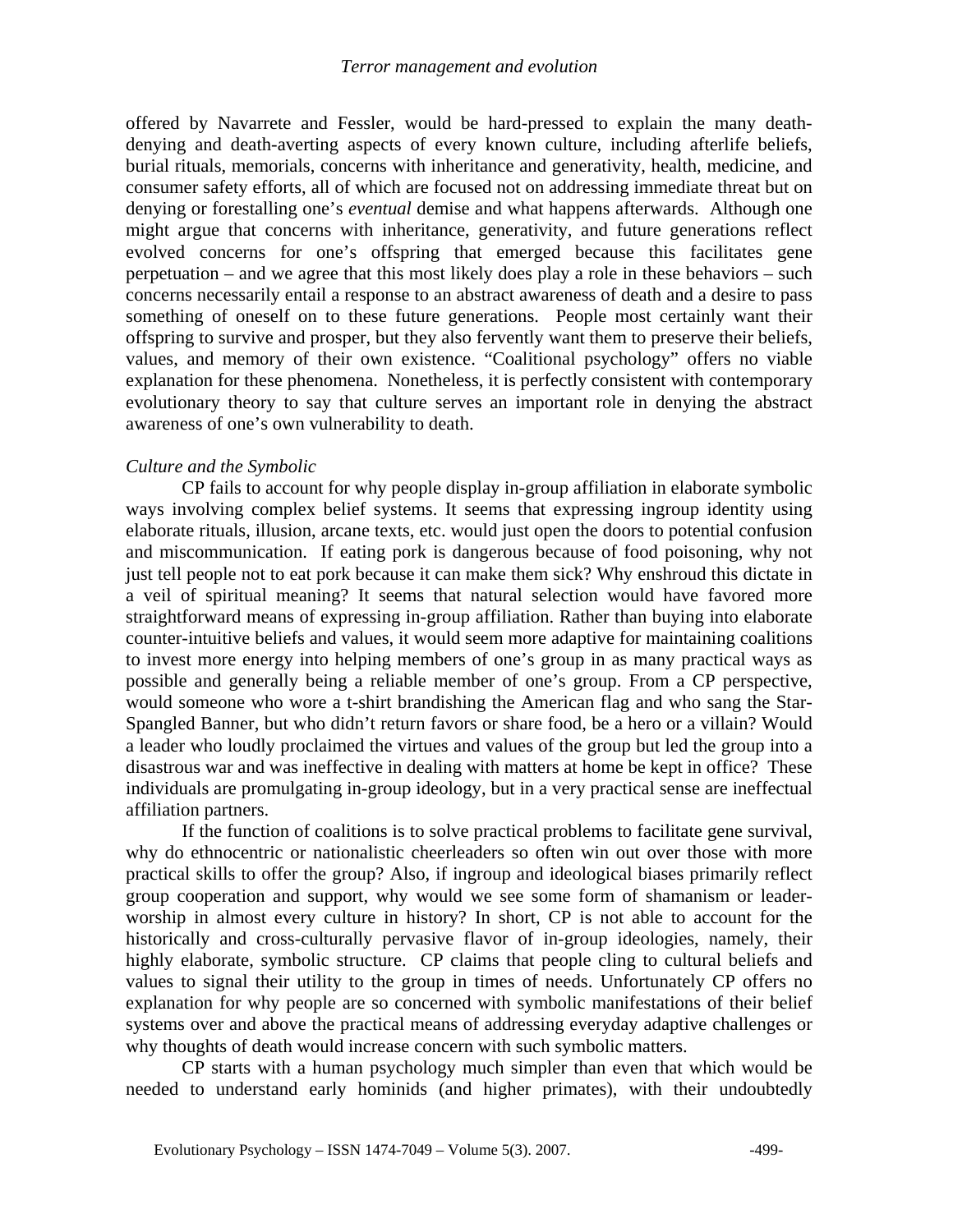complex social structures and within group coalitions (e.g., Dunbar, 1988). In contrast, TMT posits that understanding uniquely human culture and self-conceptions requires understanding uniquely human psychology, which for us involves our singular capacity for symbolic thought and the associated mental abilities for self-reflection and abstract, temporally extended reasoning. We think that these capacities were immensely adaptive, in part because they allowed us to navigate and manipulate our social milieus in powerful ways (Humphrey, 1983), but they came with the unfortunate side-effect of revealing the unsettling truth that all life, including one's own, comes to an end. The same cognitive capacities that engendered this realization where then conscripted to create fundamentally symbolic entities such as myth, ritual, religion, and other cultural systems that shield us from the awareness of our mortal fate. Without considering the unique role of humans' capacity for symbolic thought, we have difficulty understanding why culture arose in the first place, what it does for the individual, and why it must be defended against the threat of those with different worldviews. In short, it is unclear how CP could explain how abstract cultural beliefs and values would have provided a competitive advantage either within or among species that was not provided by non-symbolic, non-supernatural forms of social reciprocity, alliance formation, status, and cooperation.

# *Black Box Psychology*

Evolutionary psychology is based on the assumption that you must explain behavior in terms of underlying mechanical processes. For example, Roney (1999 p. 435) states:

*Following Williams (1966), Buss et al. (1998) suggested that specialized adaptations can be identified by means of specific conceptual criteria. In particular, the "complexity, economy, efficiency, reliability, precision, and functionality" of a mechanism's design provide evidence for its status as an adaptation….The best way to demonstrate that an outcome occurs by special design, then, is to provide evidence for a mechanism well-engineered to produce just that outcome. Unfortunately, such evidence is rarely produced….The research to date has almost exclusively used a black box approach that hypothesizes about and documents the output of putative mechanisms without any attempt to demonstrate the engineering characteristics of the psychological processes in question….evolutionary psychologists [must] accept the challenge of empirically demonstrating evidence for special design. This will necessarily entail going beyond the important task of demonstrating outputs to the subsequent task of producing cognitive descriptions of how these mechanisms work.* 

This is precisely what we've done with TMT, especially with our dual process model of underlying cognitive processes (Pyszczynski et al., 1999). TMT posits that, on an individual psychological level, the potential for anxiety produced by awareness of the inevitability of death is managed by minimizing the accessibility of death-related thought by maintaining faith in the absolute validity of one's cultural worldview and attaining selfesteem by believing that one is living up the standards of that worldview. This model also posits that if inductions semantically unrelated to death threaten the protective structures of the worldview or self-worth sufficiently, such threats often increase the accessibility of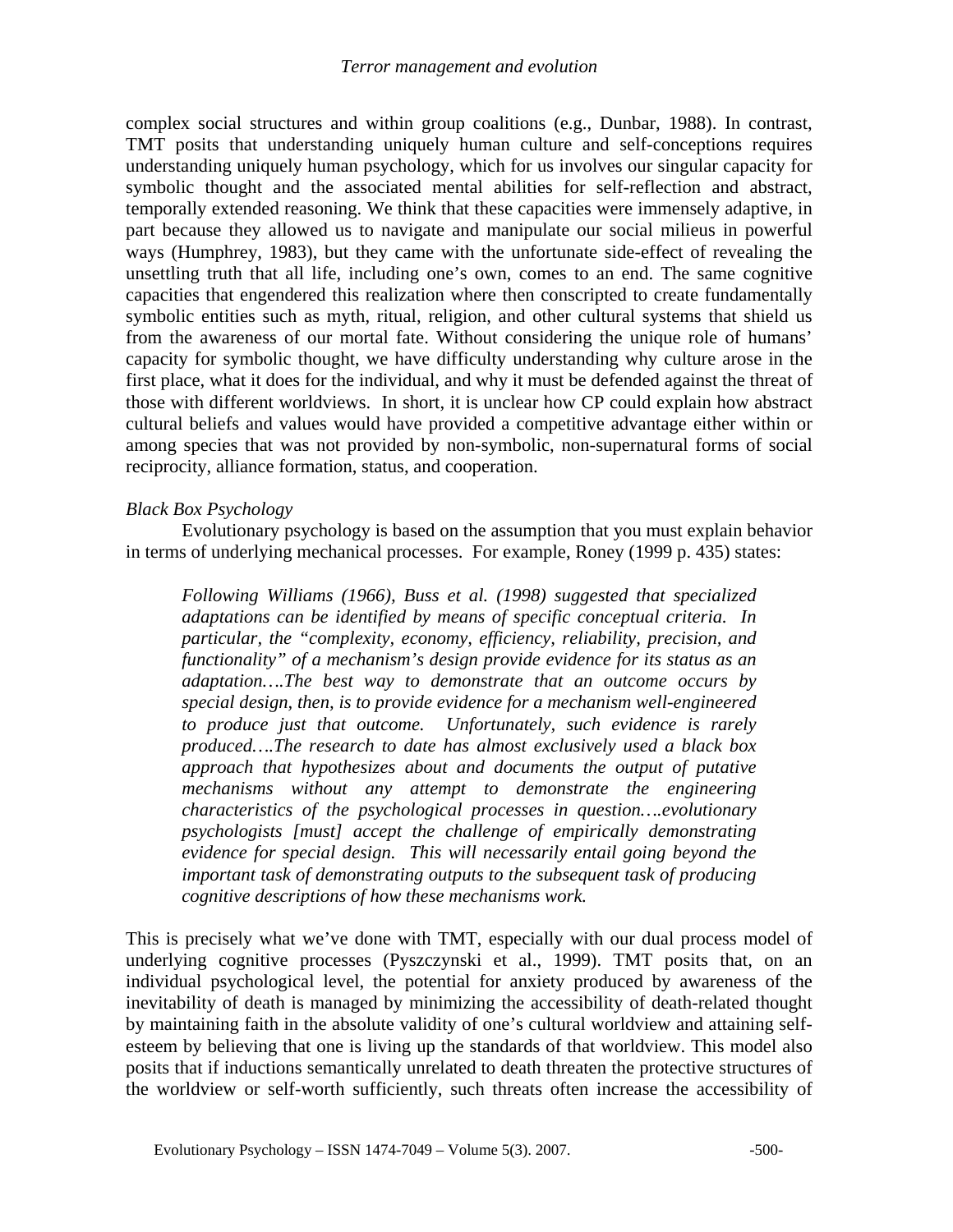death-related thought, and therefore should increase worldview defense and self-esteem striving as well.

Navarrete and Fessler reject TMT and instead propose a black-box where there are "inputs" and "outputs" but nothing in between, no explication of underlying psychological processes (p. 307): "*We propose that the mortality-salience phenomena documented by terror management researchers are best explained as the social-cognitive output of a system of adaptive mechanisms that facilitate the formation of socia, networks, interpersonal attachment, and coalitions*." But just specifying psychological outputs without any effort to articulate the underlying psychological processes responsible for such output is lamentable; it's pretty much like saying "things happen" – and is not a psychological theory at all.

If the dual process model of conscious and nonconscious defenses against death based on accessibility of implicit death thoughts is wrong, then what mediational processes account for these effects? For example, how would CP explain how people register an "adaptive threat"? Are we genetically programmed to recognize every potential adaptive threat? Also, the authors say nothing to explain how a specific innate worldview defense mechanism could be adapted to local variations. Clearly we are afraid and anxious about outcomes that would have no relevance or meaning in the ancestral past (e.g., nuclear bombs, global warming, AIDS), yet the authors do not suggest how evolved fear responses may be shaped by current conditions.

It's difficult to see how some of these more important aspects of human culture are programmed in any detail by our genetic heritage. We don't dispute the plausibility of the claim that natural selection may have produced a "mental adaptation" that led humans to respond to specific types of threats by seeking out social cooperation, but CP tells us nothing about how that actually happens at the psychological level or how it is shaped by local conditions to give rise to the myriad cultural forms that we see. The proponents of CP must provide a set of putative cognitive processes to account for their social-cognitive outputs to replace the death accessibility model they propose to discard.

# *CP and the Authors' Evolutionary Psychology Meta-Theory: CP is far too Domain General to be an Adaptive Mechanism*

Navarrete and Fessler's CP alternative to TMT runs counter to the evolutionary psychological meta-theory from which they derive their analysis and which they use to critique TMT. They go to great lengths to argue that "highly general motivational systems are unlikely to evolve, as natural selection can only build mechanisms to solve particular adaptive problems" (p. 301). Yet they propose that any and all adaptive challenges result in any of an incredibly wide range of behaviors that indicate conformity to norms of the ingroup. Surely more specific links between particular imminent threats and particular forms of defense, whether involving affiliation or not, would have been more adaptive in the pre-verbal ancestral past, as well as in the present.

To specify, Navarrete and Fessler argue that evolution could not have designed a cognitive mechanism that responds to the problem of "death" per se, since it is too abstract a notion to lead to the emergence of a dedicated module. Evolved mechanisms, they insist, respond to specific adaptive threats. However, they claim that CP is supported by evidence that contemplating death evokes adaptive affilliative responses. But if the abstract notion of death cannot serve as input into an evolved mechanism, then evidence that abstract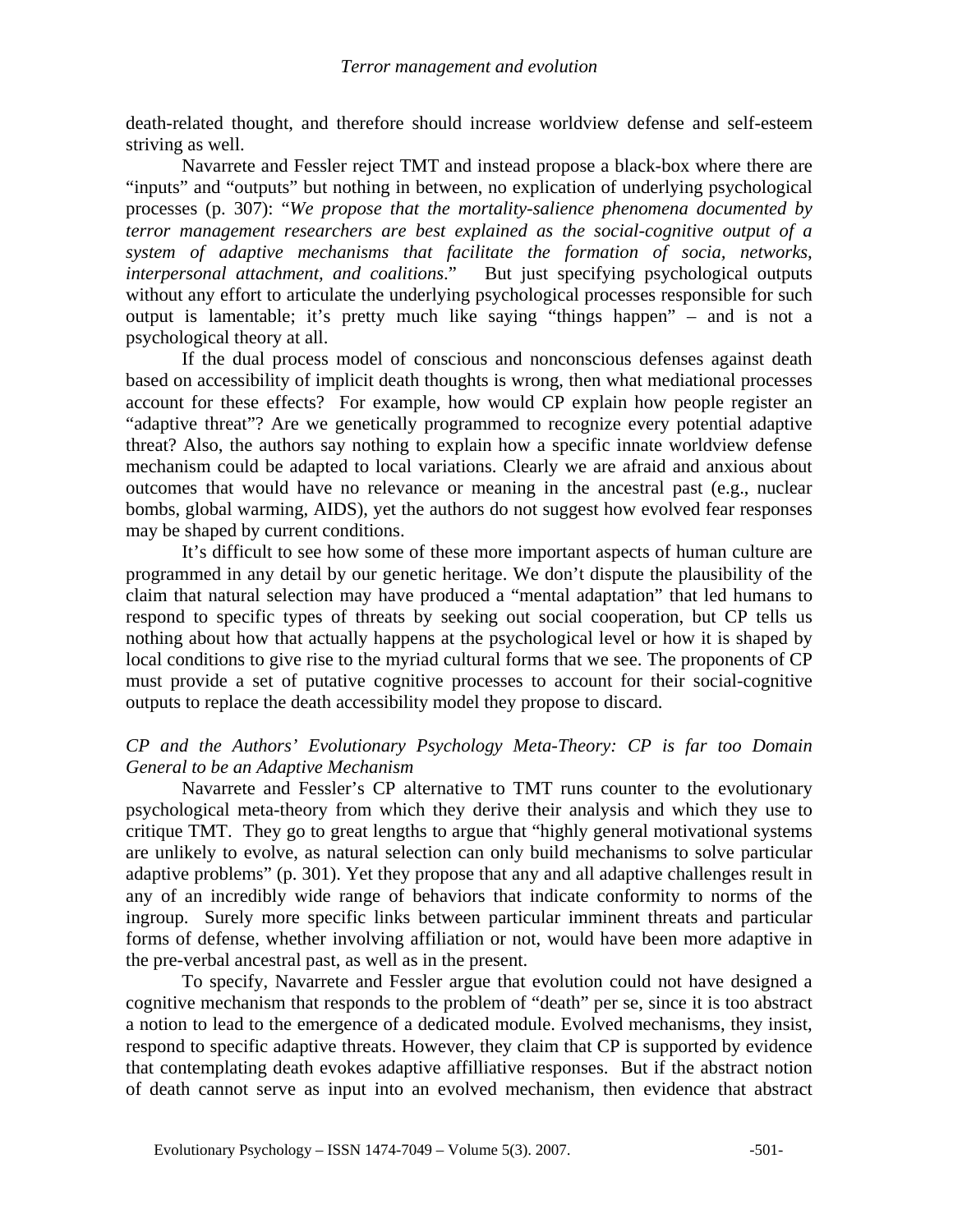reminders of death increase in-group bias surely cannot be taken as support for an evolved mechanism. By the authors' arguments, reminders of the general problem of death should not activate evolved mechanisms. Indeed the thousands of participants in the TMT studies that have demonstrated worldview defense in response to reminders of death were exceedingly safe when they responded defensively. Research shows that what people in these studies try to do first is distract themselves from death-related thoughts (Arndt et al., 1997b), something that would be maladaptive in terms of staying alive (so that one's genes can survive) if they were under real physical threat. CP does not seem capable of explaining why thinking about the inevitability of death would pose the sort of adaptive challenge Navarrete and Fessler base their analysis on among people who are currently safe and sound, facing no immanent threat to their survival or reproductive success.

There are similar meta-theoretical complications regarding the "output" of the evolved mechanism proposed by CP. In the ancestral past, the sorts of death thoughts that Navarrete and Fessler acknowledge as adaptive challenges would primarily arise under conditions of immanent threat (or when someone else died). It makes little sense to suggest that defending one's cherished beliefs, giving to charities, or displaying one's valued attributes would be useful responses under such conditions; rather, fight or flight responses directed toward averting the threat were and still would be what's adaptive. The conditions our ancestors faced that likely posed challenges to gene survival seem rather like Navarrete and Fessler's example of a person sitting on a train track facing an oncoming train; worldview validation and self-esteem bolstering make no sense under such circumstances. Symbolic defenses such as these are tailored to quell existential concerns when death is certain but not imminent, but they are bizarre and futile under immanent threat to safety. It would be surprising if natural selection didn't favor behavioral responses more specifically tailored to the presenting problem.

Furthermore, the authors' CP alternative to TMT relies heavily on the notion that people are concerned with their *own* survival, an assumption that they criticized TMT for using. Based on their own meta-theoretical assumptions, why would thinking about one's own eventual death be problematic and so strongly linked to adaptive behavior if one were not concerned with one's own survival but only with one's net genetic interests? Participants in TMT experiments have every reason to expect that they will live for many years to come. Given Fessler and Navarrete's starting assumptions, knowing that you are certain to die at some point in the future should be of no motivational significance, because this fact has no bearing on the likelihood that in one's lifetime one will have many offspring who eventually pass on one's genes. Thinking about the inevitability of death is very different than dying.

Applying the authors' critique of TMT to their own CP analysis, their proposed mechanism seems far too domain general, both in terms of it's purported inputs and outputs, to be plausible as an evolved adaptation. In contrast, TMT posits a set of defenses to address a specific adaptive problem that has far-reaching consequences — the potential for debilitating anxiety resulting from awareness of the inevitable thwarting of one's life and virtually all one strives for -- and through research has advanced a model of specific cognitive and affective processes through which these defenses function.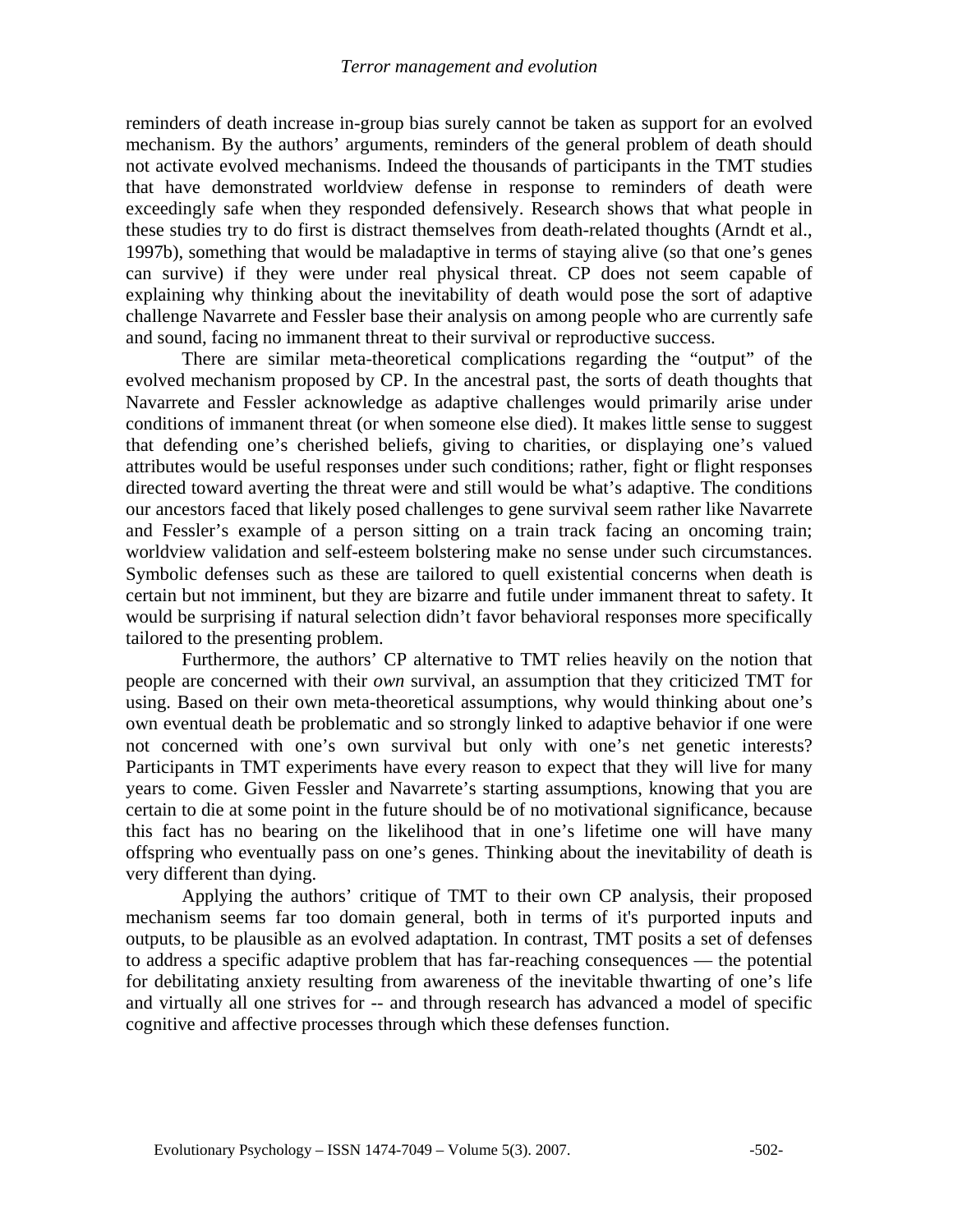# *The CP Analysis of Coalition-Seeking Behavior*

There are many short-comings in Navarrete and Fessler's CP as a scientifically useful analysis of coalition-related behavior. First, although CP posits that people seek coalitions in response to adaptive threats, it says nothing about why people are disturbed by threats to their worldviews in the absence of adaptive threats. For example, CP does not account for why people would be bothered by the mere existence of others whose worldviews differ from their own if they were not currently experiencing an impending "adaptive threat." Nor could it explain why hearing about desecration of sacred symbols of one's culture in a distant place (e.g., flag burning, cartoons of Mohammed) would lead to anger and outrage. TMT posits that, at any given moment, the mere existence of worldviews different from our own or actions that deny the sacredness of our culture's symbols undermine the secure basis of meaning that protects us from thoughts of death. This interpretation has been empirically supported by research showing that threatened sources of meaning increase the accessibility of death-related thoughts (e.g., Goldenberg et al., 2000; Landau et al., 2004a; Schimel et al., 2007). Because CP makes predictions only about the link from threat to in-group bias, it cannot easily explain why people dislike dissimilar others in the absence of threat. CP advocates might claim that people are concerned not only with emergency situations in the present, but also with the possibility of threats in the future, and therefore constantly strive to demonstrate their eligibility for group membership by constantly championing their group's worldview. But this would entail the type of generalized and abstract thinking, un-attuned to specific classes of threats, that the authors took great pains to shun. Any theory attempting to account for rigid adherence to ideologies - what the authors claim to be pursuing - should certainly account for why people uphold their group's worldview in the absence of specific adaptive threats and why people are often offended or disturbed by the mere existence of alternative worldviews.

In addition, the CP perspective on coalitional behavior says little about the specifics of such behavior. Work by Dunbar (1988) and others on primates shows that coalitions and alliances in primate groups are complex, differentiated, and serve very specific functions. They involve far more than just general efforts to fit in with the broad workings of the group. Rather, specific coalition-forming tactics seem to concern status within the group, and serve specific adaptive goals, such as protecting one's offspring or controlling access to mates; if monkeys and apes can be this sophisticated and specific in their coalition related behaviors and what inspires them, certainly humans can. CP tells us little about the specifics of support-seeking behavior, implying that people indiscriminately surround themselves with just any member of their group when faced with any type of adaptive threat. However, to solve specific adaptive problems, it seems likely that sick people would seek out a doctor before a teenager, and someone who has just had their possessions stolen would seek out a policeman before a grocer. CP simply posits a generic "seek others" response to address any adaptive challenge.

In fact, the theoretical core of CP doesn't seem to require evolutionary theorizing at all. The primary postulates of CP are consistent with any number of extant social psychological perspectives. Indeed, Navarrete and Fessler discuss Muzafer Sherif's and Solomon Asch's work that makes exactly the same point, but didn't require an evolutionary framework. It's commendable that CP is consistent with these views, but if it is to say anything beyond what has already been said, it needs to go beyond a mere "trouble leads to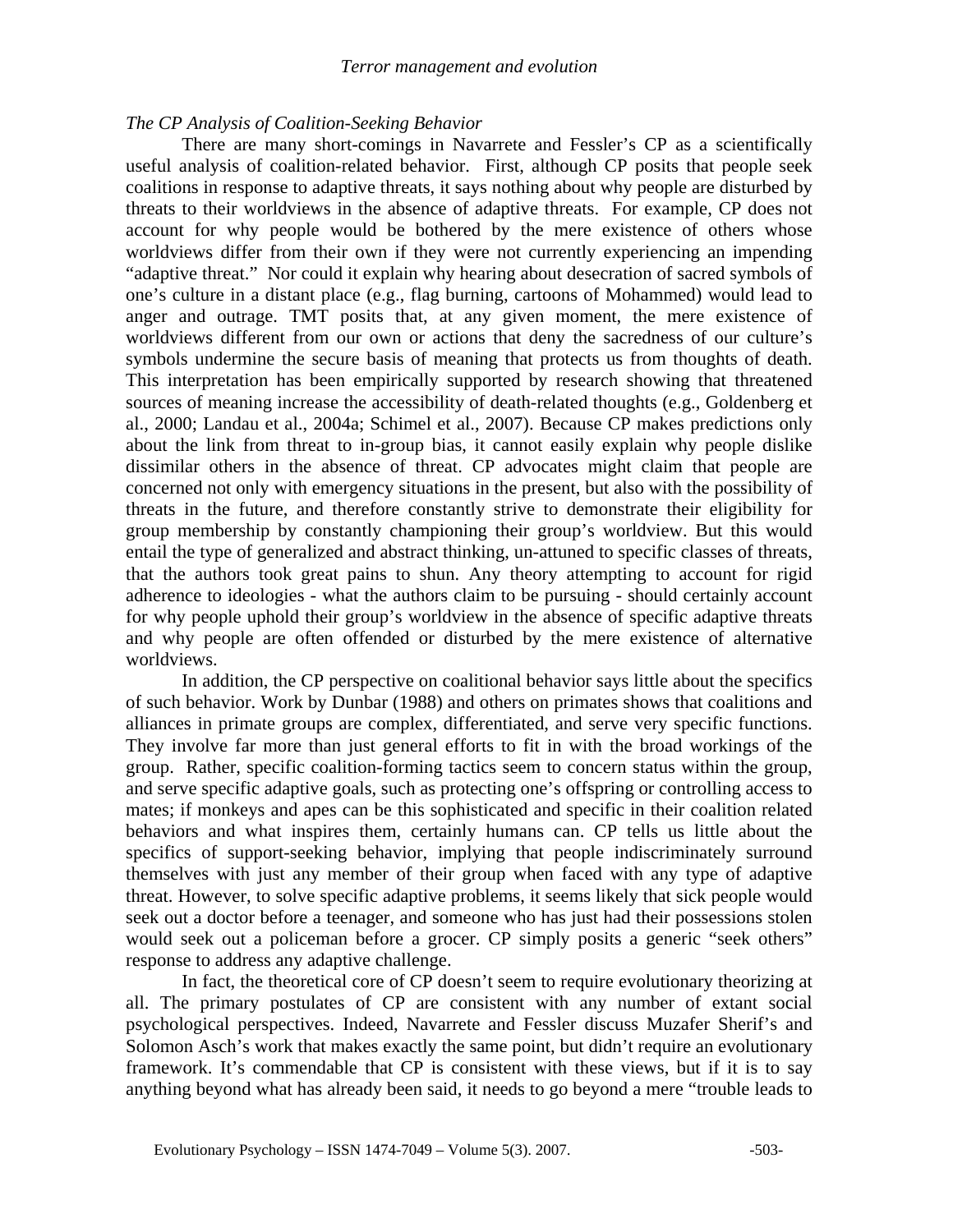seeking others" link to make novel predictions that wouldn't follow from any number of other, non evolutionary theoretical perspectives.

# *Can CP Really Account for the Empirical Evidence Supporting TMT?*

Navarrete and Fessler's final critique of TMT is that the findings from tests of the MS hypothesis do not provide unique support for the theory and are better accounted for with their CP alternative. Unfortunately they restrict their consideration of TMT-related evidence to studies investigating the effects of MS on cultural worldview defense. Although this is indeed the most widely researched hypothesis derived from the theory, as the review of evidence presented earlier in this paper (and in various other papers, e.g., Greenberg et al, 1997; Pyszczynski et al., 1999, 2003; Solomon et al, 2004) shows, the theory is supported by a convergence of evidence coming from tests of several inter-related hypotheses, most of which have little if anything to do with one's attractiveness as a coalitional partner <sup>5</sup>. To dispute the evidence that MS effects are specifically due to concerns about death, Navarrete and Fessler cite findings that other types of threats can elicit defensive responses similar to those produced by MS, including several of their own studies that showed that thoughts of robbery produce increased worldview defense and another that failed to produce effects of MS on worldview defense among a Costa Rican sample.

Addressing the null MS effect, we note that a single null effect does not in itself constitute definitive evidence; also, we fail to see how a null MS effect provides unique support for CP (indeed, CP is presented as an alternative explanation for the numerous documented MS effects). Regarding the finding that reminders of other threatening events produce worldview defense, it's important first to note that many events not directly tied to death remind people of death anyway; in fact there is a substantial body of evidence on how other threats can increase death thought accessibility. As described above, death though accessibility has been shown to be increased by reminders of one's physical nature (Goldenberg, Cox, Pyszczynski, Greenberg and Solomon, 2002), disgust eliciting stimuli (Cox, Goldenberg, Pyszczynski, and Weise, in press), salient threats to a close relationship (Mikulincer, Florian, and Hirschberger, 2003), subliminal primes of the numerals 911 or the letters WTC (Landau et al., 2004b; both strongly associated with the 9/11 terrorist attacks), events that violate the belief in a just world (Landau et al., 2004a), threats to cultural value or creationist beliefs and self-esteem threats (Schimel et al., 2007). The notion that these and other psychological structures provide protection from death-related anxiety helps explain why threats to these structures have been shown to elicit worldview defense. For example, thoughts of what a place where significant events from one's life occurred will be like 35 years from today are likely to highlight the transient nature of life (McGregor, Zanna, Holmes, and Spencer, 2001); thoughts of uncertainty may remind one of the flimsy nature of one's views about the world (van den Bos, 2001); and thoughts of being robbed may bring to mind the very real possibility that the robbery will entail the threat of potentially lethal violence. As the research cited above suggests, threats to the structures that protect us from anxiety are likely to increase the accessibility of death related thoughts, which TMT views as a sufficient cause of increased worldview defense.

It is also important to realize that the meaning and understanding provided by worldviews undoubtedly serve a variety of functions in addition to protecting people from death-related fears. The point of TMT is not that cultural worldviews and the meaning they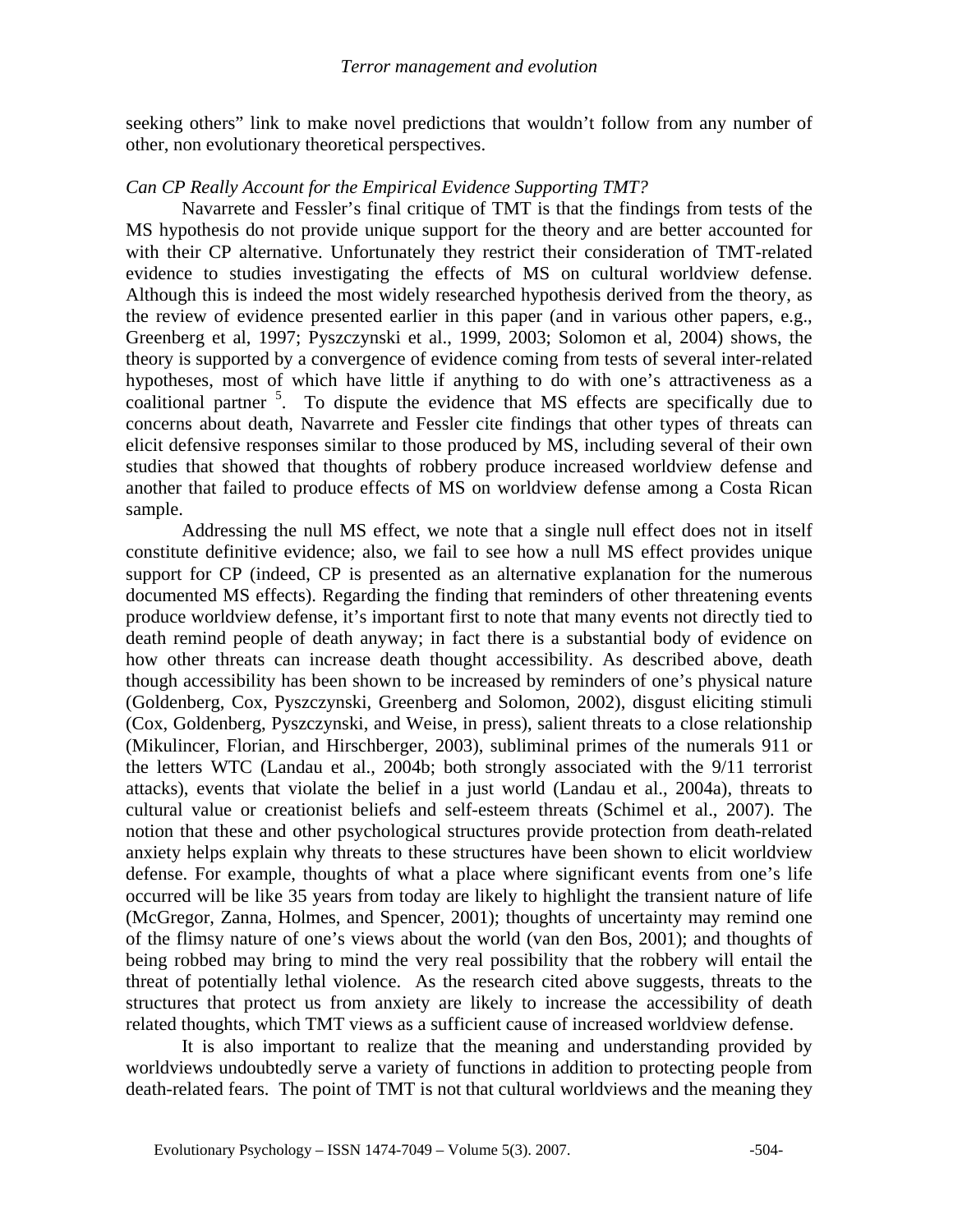provide function *only* to provide a shield against death-related fears, but rather, that this is a very important function that these psychological structures fulfill and that once they began fulfilling these functions (both phylogenetically and ontologically) this inexorably changed the way conceptions of reality are pursued and the role they play in the psychology of the individual and group. We have no quarrel with the notion that worldview defense, selfesteem bolstering, or affiliation seeking can be heightened by events other than MS. We included comparison conditions in which participants were induced to think of aversive events other than death in many of our studies to show that the effects of MS are not simply reducible to the more general category of aversive or anxiety-producing events. The fact that these studies showed that MS produced higher levels of defensiveness than thoughts of other aversive events suggests that these effects are clearly not simply a general reaction to thinking about just any aversive event. The fact that recent studies have shown that other aversive events sometimes produce effects similar to MS is indeed interesting, and clearly calls for additional research to explore the processes involved. At this point, the jury is out as to whether these effects are mediated by the accessibility of death-related thoughts, and thus fall under the conceptual umbrella of TMT, or instead, are not mediated by death thought accessibility and thus reflect a different class of threats unrelated to death.

Still, we think the problem of death is unique because death is the only inevitable future event, and the threat of no longer existing undermines virtually all other individual level psychological motives. Death obliterates control, social connections, meaning, pleasure, and everything else that people seek in life. Thus we do believe that death-related thought is uniquely potent relative to thoughts of other types of threats and there is a massive literature suggesting that death-related thought is indeed uniquely potent. For example, research has shown that subliminal presentation of the word "dead" arouses worldview defense while similar presentations of the words "pain" and "fail" do not (e.g., Arndt et al., 1997a). While a few studies have found specific effects of making people think of being uncertain that seem similar to MS effects, a variety of published studies have found MS to have very different effects than uncertainty salience (e.g., Arndt et al., 2004; Landau, et al, 2004a; Martens, Greenberg, Schimel, and Landau, 2004). Minimally, these latter findings suggest that in at least these studies, reminders of death were not producing their effects because of their generally threatening nature, and that the effect they produced are not the same as those produced by general fears, uncertainty, etc. Similarly, many studies have shown MS effects to be different than those of thinking about unpleasant things like pain, dental pain, failure, upcoming exams, being paralyzed, social exclusion, giving a speech in public, general worries, and a variety of other aversive topics. If the effects of MS were reducible to the general category of adaptive threats, it would be odd that death primes increase worldview defense whereas direct, unambiguous reminders of specific threats, such as pain, exclusion, paralysis, lack of control, and uncertainty do not.

As noted above, there are many findings in the TMT literature that are not easily explained by CP. Here are a few notable examples where the evidence runs counter to the tenor of the CP alternative.

#### *Public vs. Private Defense*

Navarrete and Fessler argue that worldview defense findings in TMT studies reflect public displays of one's acceptance and adherence to group values and beliefs in the face of imminent dangers that serve the function of signaling one's allegiance to the group to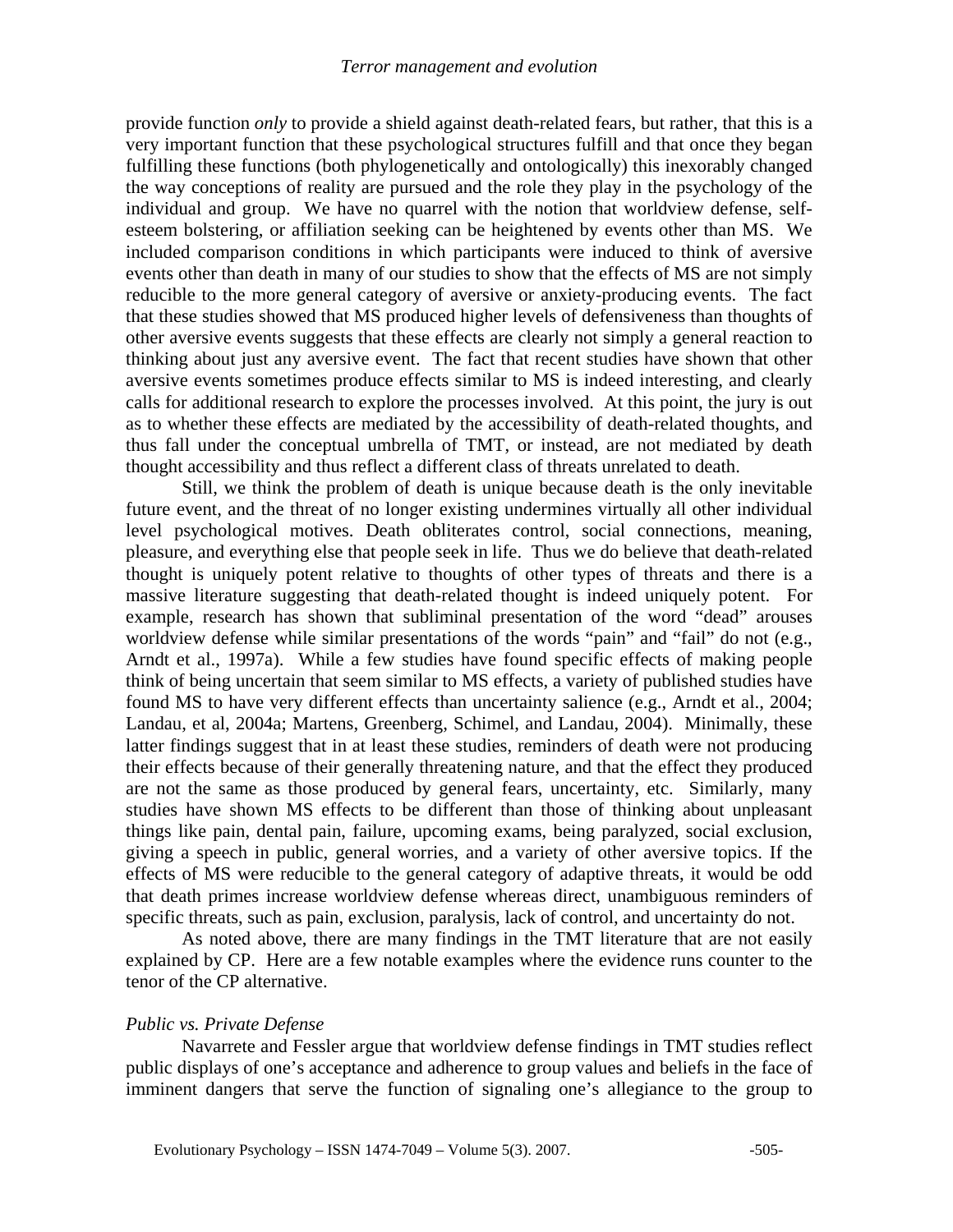#### *Terror management and evolution*

others. However, in almost all worldview defense studies, participants are repeatedly informed that their responses will remain anonymous and confidential and that they should place their finished materials in unmarked envelopes. Given that participants are quite confident that their responses will remain anonymous, it seems unlikely that the worldview defense they exhibit reflects a purely public advertisement of commitment to group values; even if their response were seen by the experimenter, no one of any real significance to their welfare would know about their supposed displays of group solidarity. CP is a theory about exclusively public demonstration of in-group norms, and says nothing about people's private endorsement and clinging to their ideologies. If CP is to be an adequate account of adherence to and defense of ideologies, the mechanism it posits should encompass more than just public displays.

### *Responses to MS and Coalitional Fitness*

We agree with Navarrete and Fessler's claim that *some* of the reactions to MS documented in the literature could be viewed as demonstrations of one's loyalty to one's group (e.g., Harmon-Jones et al, 1996; Greenberg et al, 1990, Study 1). However, many other well-documented responses to MS would be hard to explain as attempts to advertise one's value as a coalitional partner. For example, Arndt et al (2002; see also Deschesne, Janssen, and van Knippenberg, 2000) showed that participants *disaffiliated* from ingroups when they had been reminded of negative stereotypes of their group that would make identification with the group threatening to self-esteem. How would the CP perspective account for distancing from one's group when its ability to provide a sense of personal value is undermined? In another series of studies, Kasser and Sheldon (2000) found that MS led participants to use more than their share of group resources in a business simulation. Wouldn't amassing one's own fortune at the expense of others imply that one would not be a very good group member?

Another implication of CP is that negativity toward outgroups serves to advertise one's coalitional solidarity; we would thus expect that under MS people would especially dislike others who most clearly represent an outgroup. However, Schimel et al. (1999) found just the opposite: MS led Whites to more positively evaluate a stereotypic Black person and more negatively evaluate a counter-stereotypic Black person (see also Landau et al., 2004a; Study 2). Still other studies show that MS increases the general preference for well-structured sets of information. For example, Landau et al. have shown that MS increases preference for balanced relationships and just outcomes (2004a) and decreases liking for abstract art (2006b), unless a label is applied that makes the painting easier to understand. How such preferences for structured meaning would increase one's value as a coalitional partner is not at all clear. Other research shows that thoughts of death increase disgust sensitivity, exaggerate the tendency to view humans as distinct from other animals, and reduces the appeal of both pleasant and unpleasant physical experiences and the physical aspects of sex (for a review, see Goldenberg et al., 2000). Arguing that enhanced feelings of disgust, exaggerated separateness from other animals, or decreased interest in the physical aspects of sex enhances one's value as a coalitional partner would seem to require quite a stretch of the imagination.

Beyond these problems, CP has no answer to the many findings that reminders of death activate two very different sets of defenses, proximal defenses logically related to death immediately after such reminders, and distal symbolic defenses of worldview and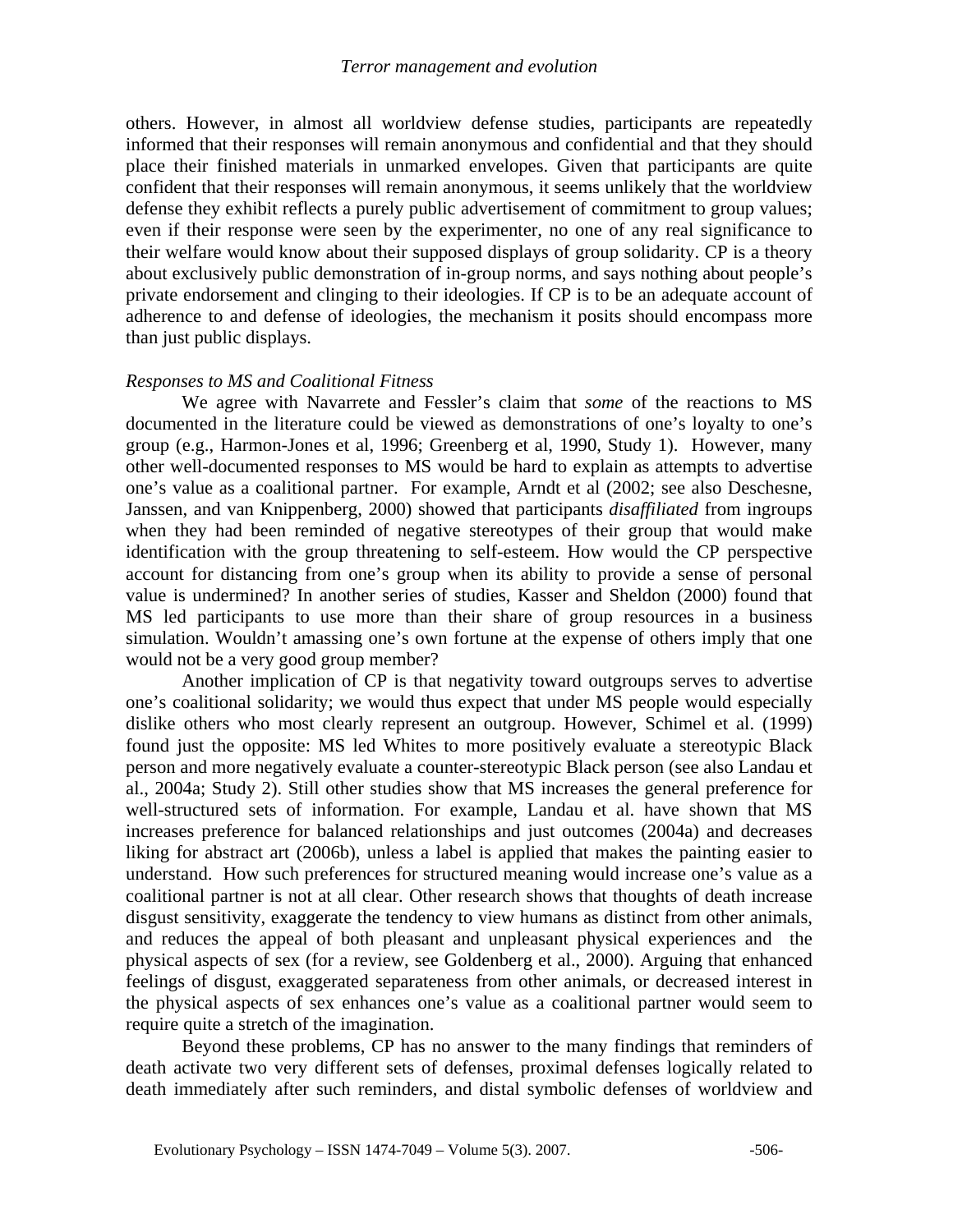self-worth bolstering only after a distracting task that removes death-related thought from focal awareness. For example, immediately after MS people employ biases to deny vulnerability to early death and increase intentions to exercise and use sunscreen. In contrast, after MS and a delay, only people who base their self-worth partly on their fitness increase fitness intentions and people who base their self-worth partly on having a good tan *reduce* their intentions to use sunscreen (Routledge, Arndt, and Goldenberg, 2004).

There are also subtleties in the procedures and findings in many of the studies that Navarrete and Fessler claim reflect displays of coalitional value that render their consistency with a CP interpretation suspect. For example, they cited Wisman and Koole's (2003) study that claims to show that MS leads to affiliation even with others who threaten one's worldview. Although this study is published in a top journal, the conclusions that can be drawn from these findings are not at all clear. The measure of group affiliation in this study assumed that choosing to sit next to rather than opposite a group of people with different beliefs indicates choosing to be close to these different others. However, such seating choices could just as plausibly indicate not wanting to face them and the threat to one's own beliefs they represent. Ochsmann and Mathy (1994) performed a study in which physical distancing was assessed in a much less ambiguous manner as the number seats away from a target person participants chose to sit after being reminded of death. They found that although MS led German participants to sit closer to a fellow German, it led them to sit further away from a Turk. The authors also cite Harmon-Jones, Greenberg, Solomon and Simon's (1996) finding that increased ingroup bias in a minimal group experiment involving ad hoc groups. We wonder, though, why a coalitional perspective would imply that people would estrange themselves from a group of fellow students (the minimal outgroup) who would otherwise provide potential for increased coalition bonding on the basis of a rather arbitrary and temporary group distinction.

How could any of these findings be parsimoniously explained from a CP perspective? Although it might appear that the CP model could provide post hoc accounts for *some* studies demonstrating that reminders of mortality instigate worldview defenses, there are a multitude of TMT findings for which a CP account is not applicable in any straightforward way. And, as noted above, given that *all* TMT studies conducted to date have examined the effect that thoughts of death have on people who are safe, sound, and not at risk in any way, we question the relevance of the CP view to *any* of these findings. In short, CP does not provide a plausible alternative for the many studies that have been conducted to test hypotheses derived from TMT.

# *An Evolving Synthesis: Integrating TMT and Evolutionary Perspectives on Culture and Self-Esteem*

 Although we are highly skeptical about the merits of CP as an alternative to TMT, we do not dispute the possibility that worldviews may indeed facilitate the formation and maintenance of coalitions or help individuals signal their allegiance to groups. We argue, however, that the death-denying aspects of cultural worldviews play a central role in this process.

For example, Navarrete and Fessler cite work by Hallowell (1956; 1963) in support of their coalitional view, but in a later work, Hallowell (1968, pp. 211-212), observed that all cultural adaptations require eschatology ("a belief concerning death, the end of the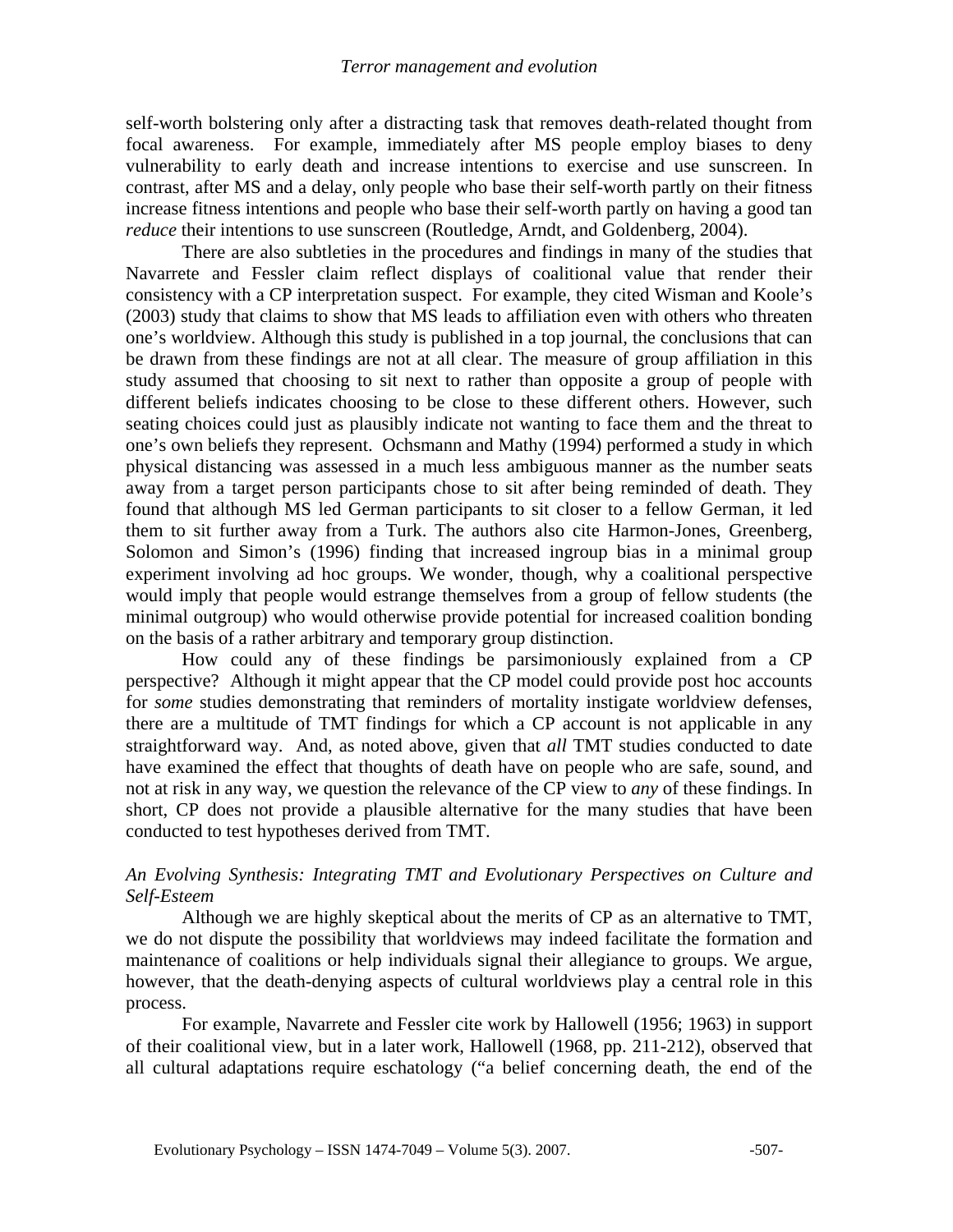world, or the ultimate destiny of mankind" according to the Merriam-Webster Dictionary). Hallowell goes on to note that:

*It is a particularly interesting item when its underlying psychological implications are considered. For concepts concerned with a future life, in order to become functionally significant, require a concept of self and being, in some sense, indestructible and persistent in future time….In phylogenetic terms the evolutionary status of Homo sapiens implies common psychological potentialities. These would appear to be as necessary for the functioning of notions of eschatology as for the manufacture of tools and other forms of cultural adaptation.* 

So for Hallowell at least, culturally-constructed immortality ideologies are necessary and universal human evolutionary adaptations. Thus although we agree that worldviews probably do help keep groups together, we argue that this is the case because people are attracted to worldviews that give life meaning and themselves value because these qualities protect them from existential fears. If this were not the case, there would be no reason for cultural worldviews to be so imbued with supernatural conceptions and afterlife beliefs. Shared immortality ideologies provide powerful social glue in that those who share a belief system affirm the correctness of that worldview and become of great value to each other, at least in part, for this reason.

As we have stressed elsewhere in this paper, the proposition that cultural worldviews serve a terror management function is in no way incompatible with worldviews serving other functions as well. Clearly belief systems do many things for people, and we suspect that our ancestors began using their emerging cognitive abilities to understand their world to facilitate solving practical problems to help meet basic needs for nutrition, mates, and other resources before their cognitive abilities had evolved to the point where explicit death awareness arose. But once this awareness materialized, the potential for terror that it created put a press on emerging conceptions of reality so that any formation that was to be widely accepted by the masses needed to provide a means of managing this terror.

 If the awareness of death emerged as a consequence of the evolution of increasingly sophisticated cognitive capacities, and these cognitive capacities evolved in order to help solve various practical problems related to survival, reproduction, and fostering the survival of one's offspring, then clearly our ancestors had begun conceiving of the world in linguistic and abstract ways before awareness of death became a problem. And it is likely that our ancestors' initial verbal explanations of their world were built on earlier non-verbal evolved behavioral tendencies, like dominance hierarchies, mating rituals, rules for the distribution of resources, etc. Along these lines, Haidt and colleagues (Keltner, Haidt, and Shiota, 2006) have recently proposed a theory of the emergence of moral imperatives in which the emergence of language and other sophisticated cognitive capacities led to an elaboration of pre-verbal adaptations that evolved to facilitate co-existence within groups. We suspect that many terror managing aspects of cultural worldviews were built on top of pre-verbal evolved tendencies and initial verbal explanations of the world that initially served more pragmatic functions. However, once these budding conceptions were co-opted in the struggle to deny the finality of death, the functioning of these primitive conceptions was forever changed.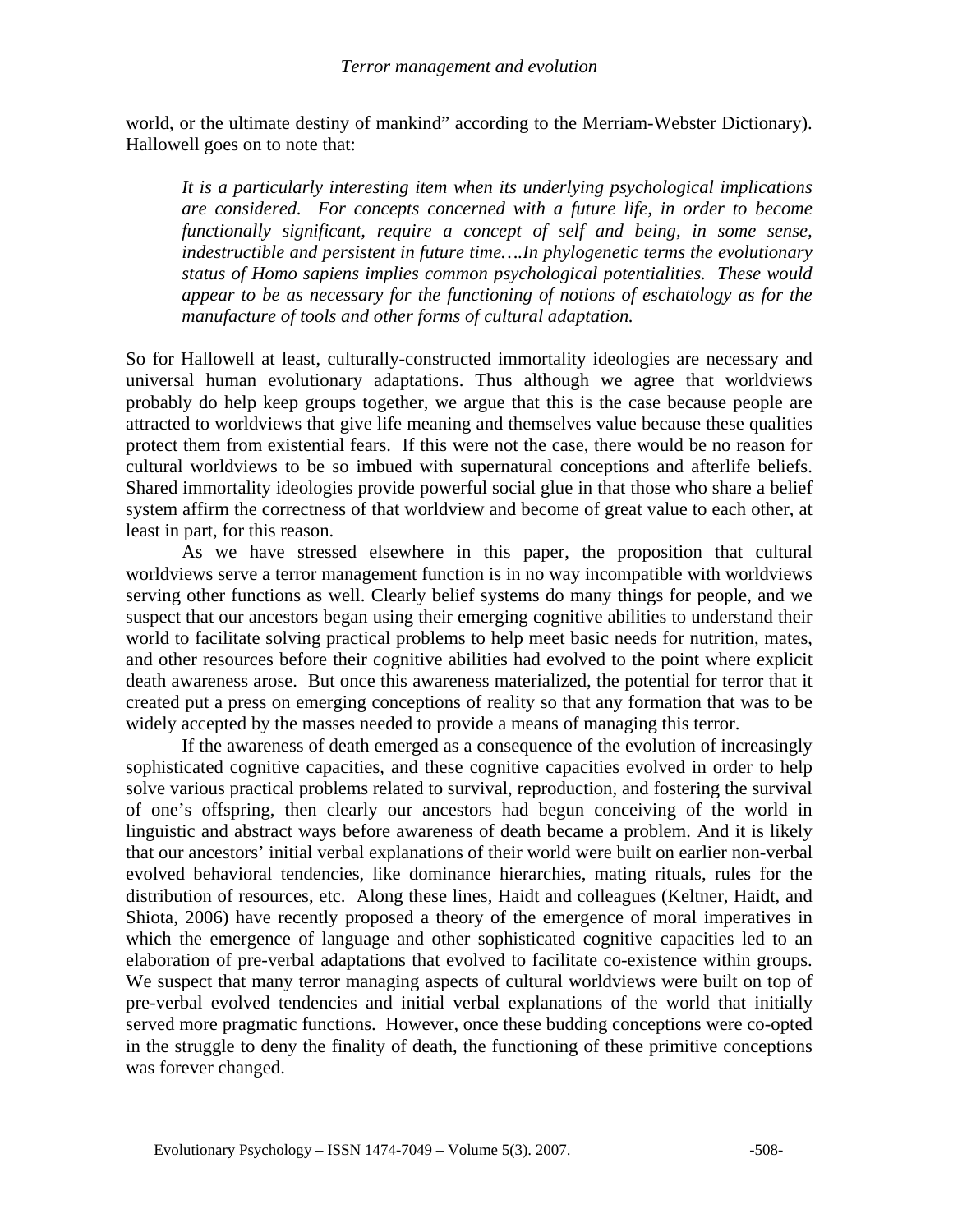#### *Terror management and evolution*

*"And with the rise and gradual conception of the self as the source of personal autonomy comes, of course, the knowledge of its limit—the ultimate prospect of death. The effect of this intellectual advance is momentous…As a naked fact, that realization is unacceptable…Nothing, perhaps, is more comprehensible than that people—savage or civilized – would rather reject than accept the idea of death as an inevitable close to their brief earthly careers."* 

(Langer, 1982, pp. 87, 90, 103)

For example, although there is evidence that Neanderthals were burying their dead as early as 100,000 years ago, many have expressed skepticism that such burials reflect supernatural or afterlife beliefs (e.g., Tattersall, 1998). It may be that Neanderthals buried their dead as a means of avoiding unpleasant odors, disease-infested parasites, or dangerous scavengers. However, during the Upper Paleolithic era, these pragmatic burial practices appear to have become superimposed with layers of ritual and supernatural beliefs, suggested by the elaborate decoration of bodies with thousands of beads or other markers and including food and other necessities for an afterlife within the burial chamber. Similarly, the dominance hierarchies that existed in our pre-human ancestors and that currently exist in non-human primates are clear indications of differential value being placed on different members of the group that exist without mediation of verbal language. We previously have argued that the uniquely human symbolic need for self-esteem was likely built on top of this earlier social control mechanism and took on the new function of managing existential fear when cognitive abilities had evolved to the point that this became a problem (Pyszczynski et al., 2004). Our general point is that ideas about modern human needs and functions originating in preverbal evolved behavior patterns are in no way inconsistent with the TMT view that the emergence of symbolic, future-oriented, and self-reflective thought created new adaptive problems that were solved by imbuing these tendencies with new symbolic meaning and function.

#### *Conclusion*

Navarrete and Fessler conclude their critique of TMT by questioning "the utility of grafting increasingly accurate additions onto a dubious theoretical framework" (p. 317). We in turn question the virtue of disposing of a viable theoretical framework (TMT) with a proven track record of generating a host of diverse, often complex hypotheses (sometimes predicting four-way interactions) yielding supportive findings in favor of a rudimentary coalitional psychology (CP) that is theoretically under-developed and empirically undistinguishable from any number of other perspectives on affiliative behavior, is unable to account for very basic universal characteristics of culture or a large empirical literature of research findings in accord with hypotheses derived from TMT, and has yet to produce any empirical findings that unequivocally undermine TMT and support CP. At the very least, the proponents of CP should: explain why all cultural worldviews have a supernatural dimension and why engaging in supernatural acts should mitigate MS-induced worldview defense and the other empirical effects presented above; explicitly specify which aspects of TMT research they grant are inexplicable in terms of CP and why; produce an empirical finding at odds with TMT that does not rely on a null result (i.e., the absence of heightened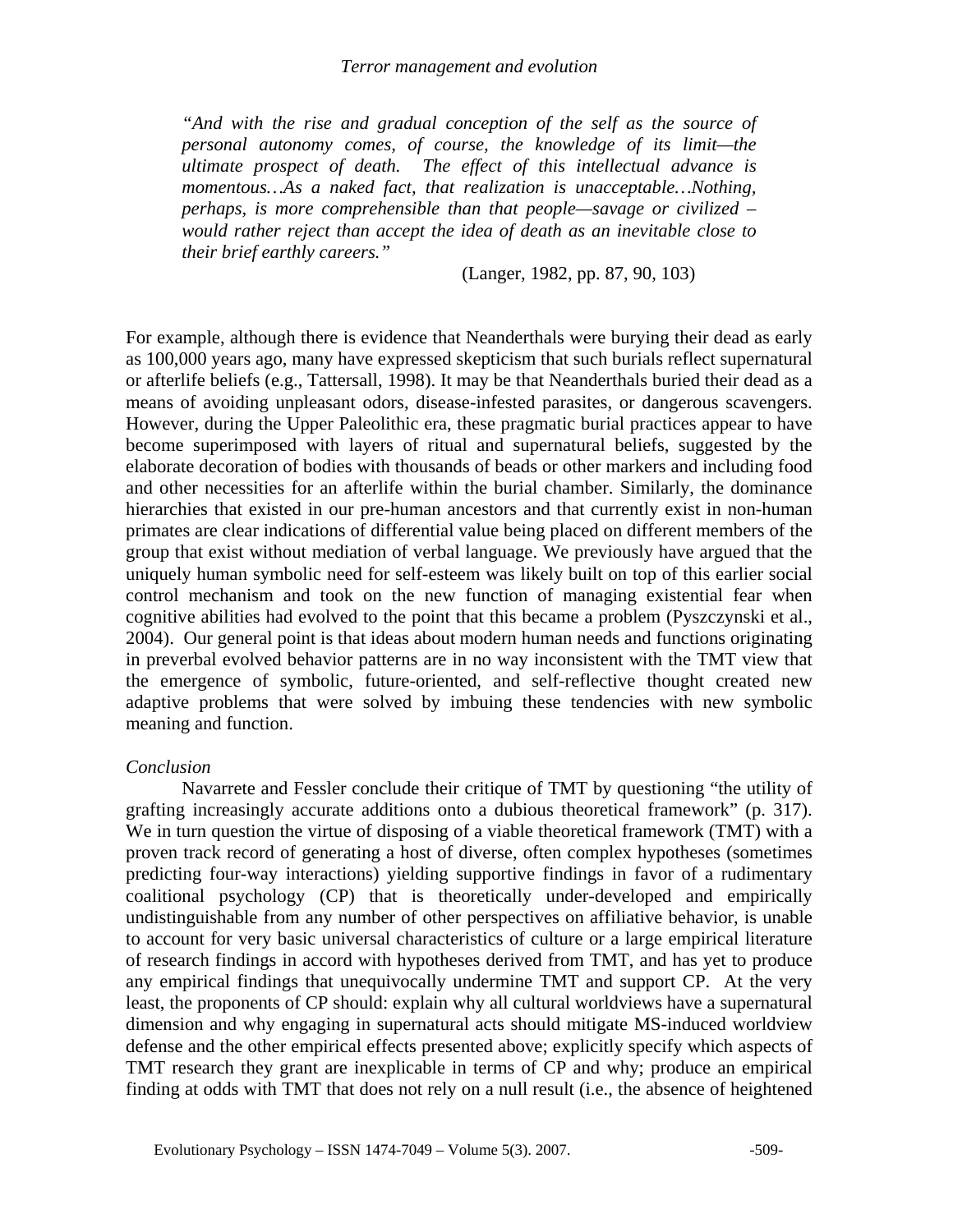death accessibility); provide a set of putative cognitive processes to account for their socialcognitive outputs to replace the death accessibility model they propose to discard.

On a more constructive note, we conclude by suggesting that comparing TMT and CP reveals a number of intriguing questions about how humans' evolved psychology and terror management processes interacted to shape the emergence of culture and other characteristically human phenomena (many of these questions have been more fully addressed elsewhere; e.g., Atran; 2002; Burkert, 1996; Deacon, 1997; Donald, 1991; Langer, 1982). We believe that further integration of terror management and evolutionary perspectives holds promise for a more comprehensive and well-rounded understanding of human culture, cognition, and motivation.

# **Received 30 March 2007; Accepted 15 May 2007**

# **References**

- Arndt, J., Cook, A., and Routledge, C. (2004). The blueprint of terror management: Understanding the cognitive architecture of psychological defense against the awareness of death. In J. Greenberg, S. L., Koole, and T. Pyszczynski (Eds.), *Handbook of Experimental Existential Psychology* (pp.35-53). New York: Guilford.
- Arndt, J., and Greenberg, J. (1999). The effects of a self-esteem boost and mortality salience on responses to boost relevant and irrelevant worldview threats. *Personality and Social Psychological Bulletin, 25,* 1331-1341. http://www.tmt.missouri.edu/articles/Arndt\_Greenberg\_1999\_PSPB.pdf
- Arndt, J., Greenberg, J, and Cook, A. (2002). Mortality salience and the spreading activation of worldview-relevant constructs: Exploring the cognitive architecture of terror management. *Journal of Experimental Psychology: General, 131,* 307-324. http://www.tmt.missouri.edu/articles/Arndt\_et\_al\_\_2002\_JEPG.pdf
- Arndt, J., Greenberg, J., Pyszczynski, T., and Solomon, S. (1997a). Subliminal exposure to death-related stimuli increases defense of the cultural worldview. *Psychological Science, 8,* 379-385.
- Arndt, J., Greenberg, J., Schimel, J., Pyszczynski, T., and Solomon, S. (2002). To belong or not to belong, that is the question: Terror management and identification with gender and ethnicity. *Journal of Personality and Social Psychology, 83,* 26-43. http://www.tmt.missouri.edu/articles/Arndt\_et\_al\_2002\_JPSP.pdf
- Arndt, J., Greenberg, J., Solomon, S., Pyszczynski, T., and Schimel, J. (1999). Creativity and terror management: The effects of creative activity on guilt and social projection following mortality salience. *Journal of Personality and Social Psychology, 77,* 19-32.

http://www.tmt.missouri.edu/articles/Arndt\_et\_al\_1999\_JPSP.pdf

Arndt, J., Greenberg, J., Solomon, S., Pyszczynski, T., and Simon, L. (1997b). Suppression, accessibility of death-related thoughts, and cultural worldview defense: Exploring the psychodynamics of terror management. *Journal of Personality and Social Psychology, 73*, 5-18. http://www.tmt.missouri.edu/articles/Arndt\_et\_al\_1997\_JPSP.pdf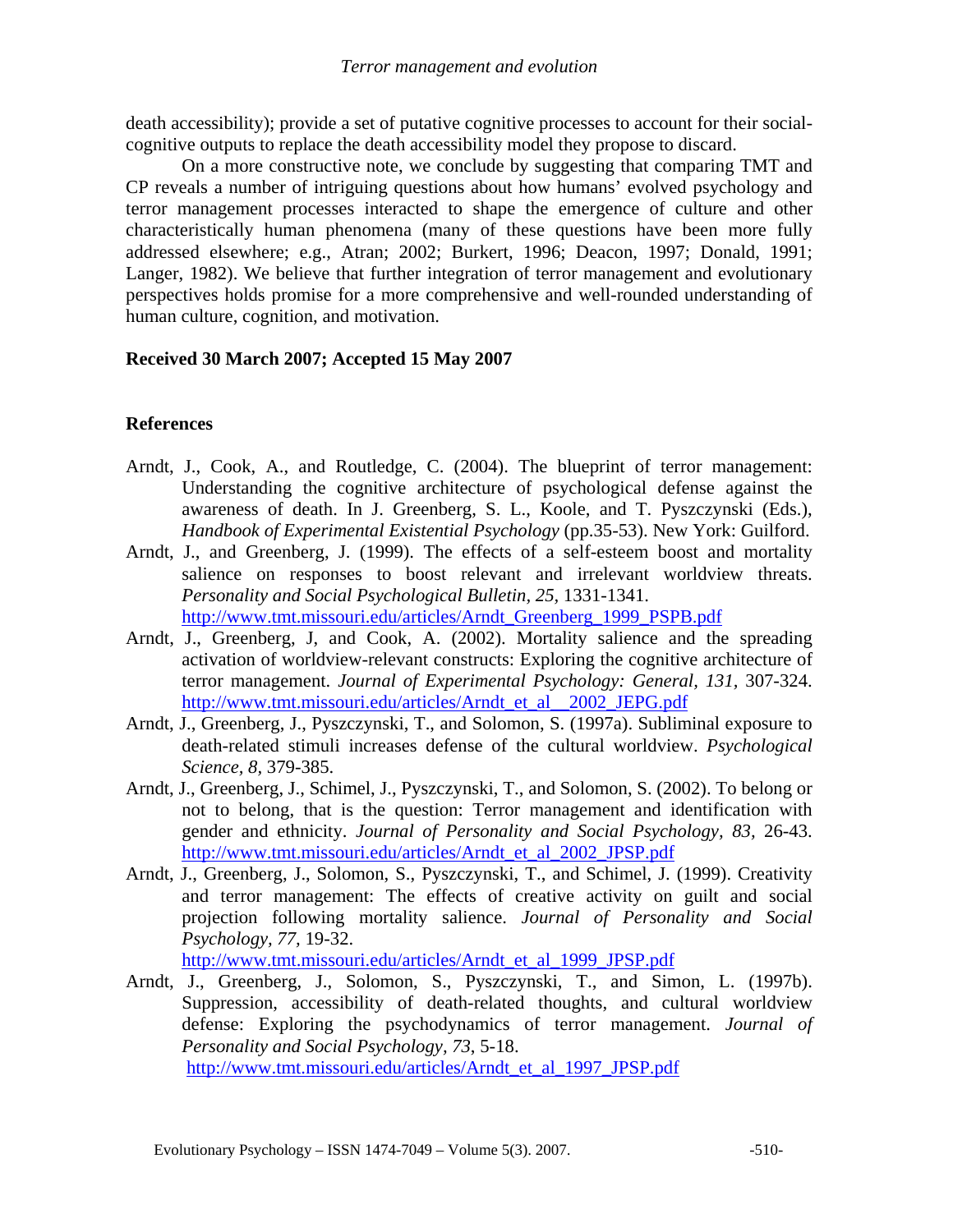- Arndt, J., Schimel, J., and Goldenberg, J.L. (2003). Death can be good for your health: Fitness intentions as a proximal and distal defense against mortality salience. *Journal of Applied Social Psychology, 33,* 1726-1746. http://www.tmt.missouri.edu/articles/Arndt\_et\_al\_\_2003\_JASP.pdf
- Atran, S. (2002). *In Gods We Trust: The Evolutionary Landscape of Religion*. Oxford University Press.
- Batson, C.D. and Stocks, E.L. (2004). Religion: Its core psychological functions. In J. Greenberg, S.L., Koole, and T. Pyszczynski (Eds.), *Handbook of Experimental Existential Psychology* (pp. 141-155). New York: Guilford.
- Becker, E. (1971). *The Birth and Death of Meaning*. New York: Free Press.
- Becker, E. (1973). *The Denial of Death*. New York: Free Press.
- Becker, E. (1975). *Escape from Evil*. New York: Free Press.
- Boyer, P. (2001). *Religion Explained: The Evolutionary Origins of Religious Thought.* New York: Basic Books.
- Brown, N.O. (1959). *Life Against Death: The Psychoanalytic Meaning of History*. Middletown, CT: Wesleyan Press.
- Burkert, W. (1996). *Creation of the Sacred.* Cambridge, MA: Harvard University Press.
- Buss, D.M. (1997). Human social motivation in evolutionary perspective: Grounding terror management theory. *Psychological Inquiry, 8,* 22-26.
- Castano, E., Yzerbyt, V., and M. Paladino, M. (2004). Transcending oneself through social identification. In J. Greenberg, S. L., Koole, and T. Pyszczynski (Eds.), *Handbook of Experimental Existential Psychology* (pp. 305-321). New York: Guilford.
- Cox, C.R., Goldenberg, J.L., Pyszczynski, T., and Weise, D. (in press). Disgust, creatureliness, and the accessibility of death-related thoughts. *European Journal of Social Psychology*.
- Dabney, R. L. (n.d.). *The Five Points of Calvinism*. Retrieved from http://www.dabney.com/docs/5ptsofcalvinism/section6.htm, July 27, 2007.
- Darwin, C.R. (1859). *The Origin of Species*. London: John Murray.
- Deacon, T.W. (1997). *The Symbolic Specie: The Co-Evolution of Language and the Brain.*  New York: Norton.
- Dechesne, M., Janssen, J., and van Knippenberg, A. (2000). Defense and distancing as terror management strategies: The moderating role of need for structure and permeability of group boundaries. *Journal of Personality and Social Psychology, 79,* 923-932.
- Dechesne, M., Pyszczynski, T., Arndt, J., Ransom, S., Sheldon, K.M., van Knippenberg, and Janssen, J. (2003). Literal and symbolic immortality: The effect of evidence of literal immortality on self-esteem striving in response to mortality salience. *Journal of Personality and Social Psychology, 84,* 722-737.
- Donald, M. (1991). *Origins of the Modern Mind*. Cambridge, MA: Harvard University Press.
- Dunbar, R. (1988). *Primate Social Systems*. London: Chapman and Hall.
- Faulkner, W. (1990). *Absalom, Absalom!* New York: Vintage International (Original work published 1936).
- Florian, V., and Mikulincer, M. (1997). Fear of death and the judgment of social transgressions: A multidimensional of terror management theory. *Journal of Personality and Social Psychology, 73,* 369-380.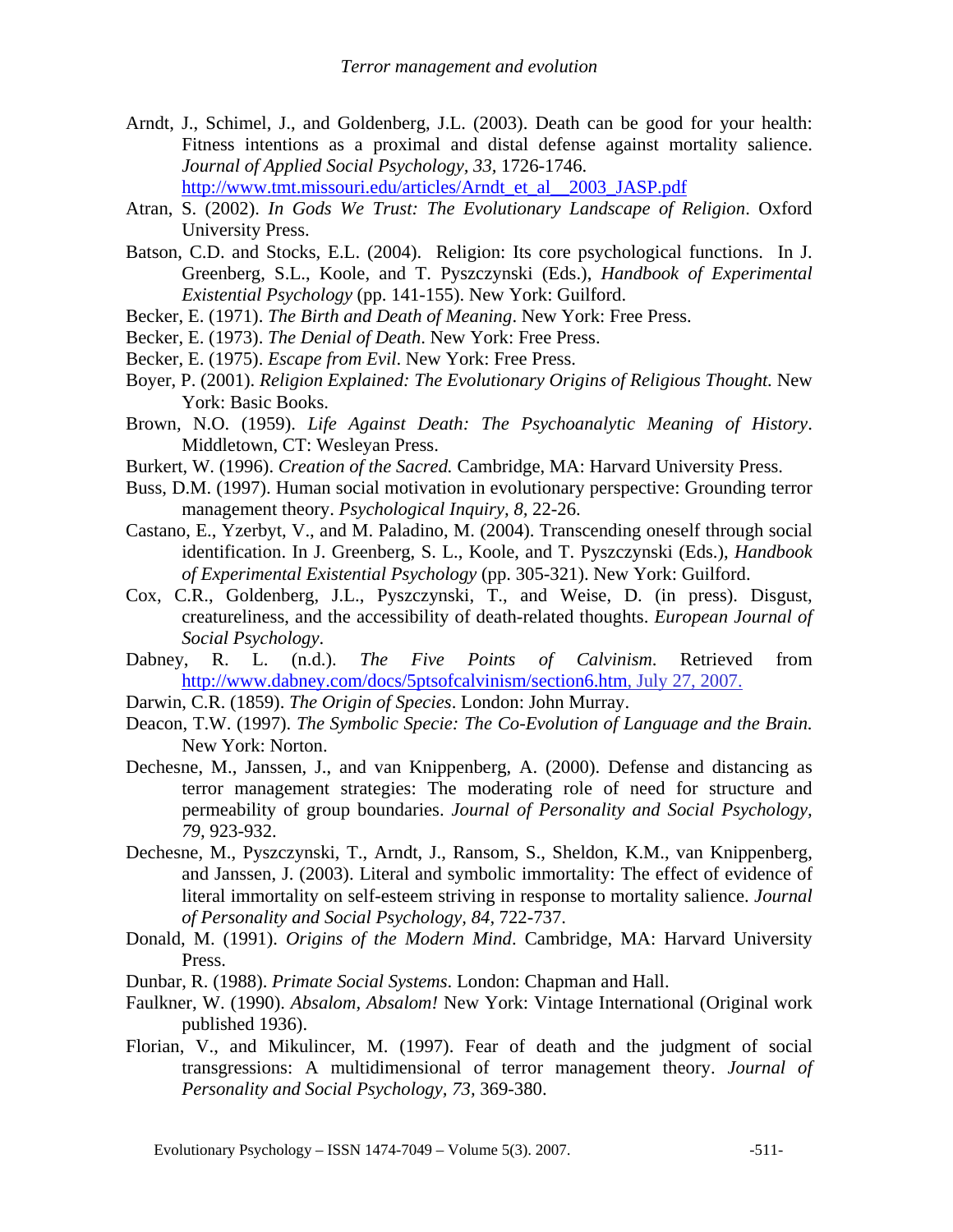http://www.tmt.missouri.edu/articles/Florian\_Mikulincer\_1997\_JPSP.pdf

- Freud, S. (1965). *New Introductory Lectures on Psychoanalysis*. New York: Norton (Original work published 1937).
- Goldenberg, J.L., Arndt, J., Routledge, C., and Hart, J. (2006a). *Uncovering an existential barrier to breast cancer screening behavior.* Manuscript submitted for publication.
- Goldenberg, J.L., Cox, C.R., Pyszczynski, T., Greenberg, J., and Solomon, S. (2002). Understanding human ambivalence about sex: The effects of stripping sex of meaning. *Journal of Sex Research, 39*, 310-320.
- Goldenberg, J.L., Hart, J., Pyszczynski, T., Warnica, G. M., Landau, M., and Thomas, L. (2006b). Terror of the body: Death, neuroticism, and the flight from physical sensation. *Personality and Social Psychology Bulletin, 32,* 1264-1277.
- Goldenberg, J.L., McCoy, S.K., Pyszczynksi, T., Greenberg, J., and Solomon, S. (2000). The body as a source of self-esteem: The effects of mortality salience on identification with one's body, interest in sex, and appearance monitoring. *Journal of Personality and Social Psychology, 79,* 118-130.
- Goldenberg, J.L., Pyszczynski, T. Greenberg, J., and Solomon, S. (2000). Fleeing the body: A terror management perspective on the problem of human corporeality. *Personality and Social Psychology Review*, *4*, 200-218.
- Goldenberg, J.L., Pyszczynski, T., Greenberg, J., Solomon, S., Kluck, B., and Cornwell, R. (2001). I am not an animal: Mortality salience, disgust, and the denial of human creatureliness. *Journal of Experimental Psychology, 130,* 427-235.
- Goldenberg, J.L., Pyszczynski, T., McCoy, S. K., Greenberg, J., and Solomon, S. (1999). Death, sex, and neuroticism: Why is sex such a problem? *Journal of Personality and Social Psychology, 77,* 1173-1187.
- Greenberg, J., Arndt, J., Simon, L., Pyszczynski, T., and Solomon, S. (2000). Proximal and distal defenses in response to reminders of one's mortality: Evidence of a temporal sequence. *Personality and Social Psychology Bulletin, 26,* 91-99. http://www.tmt.missouri.edu/articles/Greenberg\_et\_al\_\_2000\_PSPB.pdf
- Greenberg, J., Landau, M.J., Solomon, S., and Pyszczynski, T. (in press). What is the primary psychological function of religion? In D. Wurff (Ed.), *Handbook of the Psychology of Religion*. New York: Guilford Press.
- Greenberg, J., Martens, A., Jonas, E., Eisenstadt, D., Pyszczynski, T., and Solomon, S. (2003). Psychological defense in anticipation of anxiety: Eliminating the potential for anxiety eliminates the effects of mortality salience on worldview defense. *Psychological Science, 14,* 516-519.

http://www.tmt.missouri.edu/articles/Greenberg\_et\_al\_\_2003\_PS.pdf

- Greenberg, J., Pyszczynski, T., and Solomon, S. (1986). The causes and consequences of a need for self-esteem: a terror management theory. In R. F. Baumeister (Ed.), *Public Self and Private Self* (pp.189-212). New York: Springer-Verlag.
- Greenberg, J., Pyszczynski, T., Solomon, S., Pinel, E., Simon, L., and Jordan, K. (1993). Effects of self-esteem on vulnerability-denying defensive distortions: Further evidence of an anxiety-buffering function of self-esteem. *Journal of Experimental Social Psychology, 29,* 229-251.
- Greenberg, J., Pyszczynski, T., Solomon, S., Rosenblatt, A., Veeder, M., Kirkland, S., and Lyon, D. (1990). Evidence for terror management II: The effects of mortality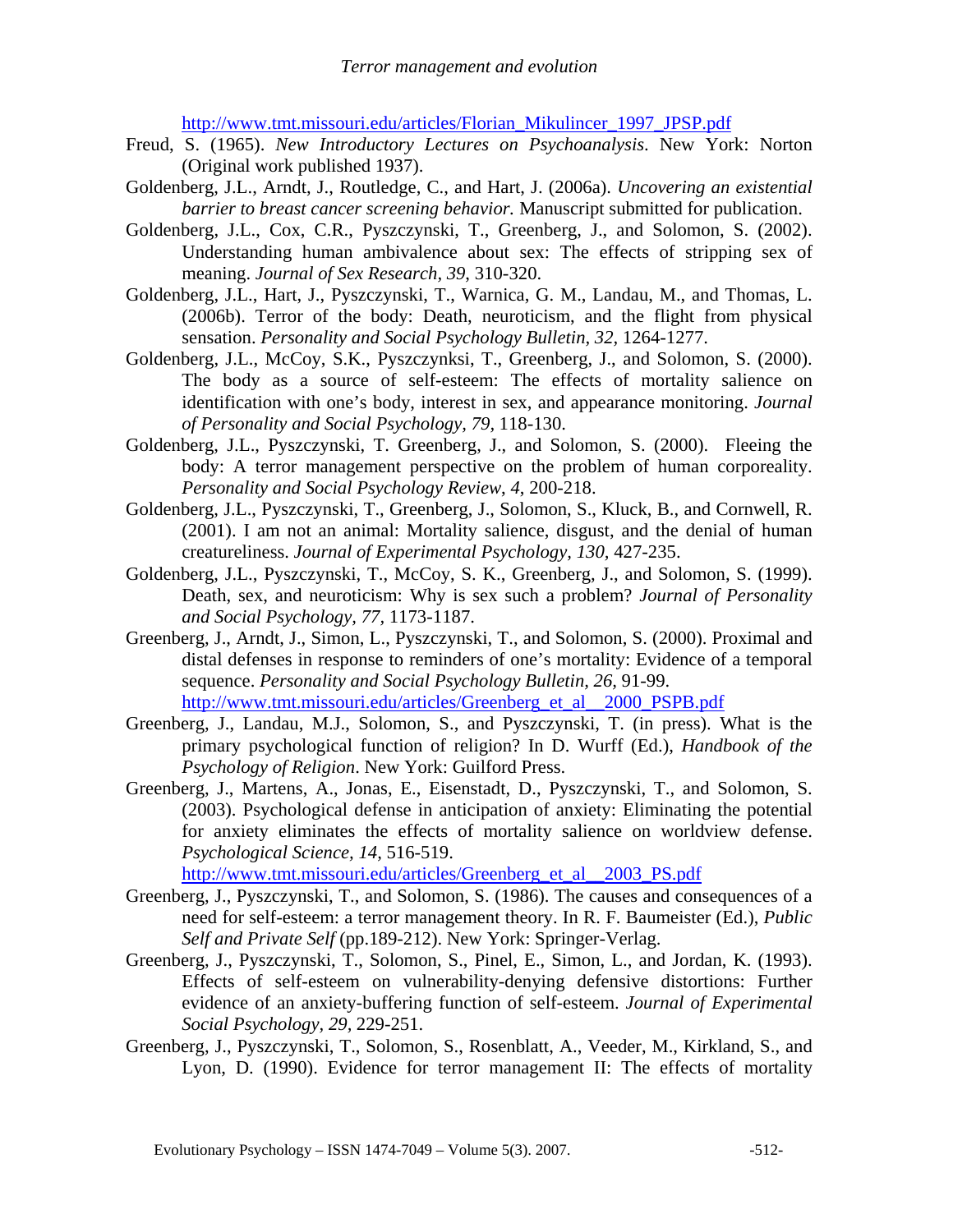salience on reactions to those who threaten or bolster the cultural worldview. *Journal of Personality and Social Psychology, 58,* 308-318.

http://www.tmt.missouri.edu/articles/Greenberg\_et\_al\_1990\_JPSP.pdf

- Greenberg, J., Pyszczynski, T., Solomon, S., Simon, L., and Breus, M. (1994). Role of consciousness and accessibility of death-related thoughts in mortality salience effects. *Journal of Personality and Social Psychology, 67,* 627-637.
- Greenberg, J., Simon, L., Harmon-Jones, E., Solomon, S., Pyszczynski, T., and Chatel, D. (1995). Testing alternative explanations for mortality effects: Terror management, value accessibility, or worrisome thoughts? *European Journal of Social Psychology, 12,* 417-433.

http://www.tmt.missouri.edu/articles/Greenberg\_et\_al\_\_1995\_EJSP.pdf

- Greenberg, J., Simon, L., Porteus, J., Pyszczynski, T., and Solomon, S. (1995). Evidence of a terror management function of cultural icons: The effects of mortality salience on the inappropriate use of cherished cultural symbols. *Personality and Social Psychology Bulletin, 21,* 1221-1228.
- Greenberg, J., Solomon, S., and Arndt, J. (in press). A uniquely human motivation: Terror management. In J. Shah and W. Gardner (Eds.), *Handbook of Motivation Science*. New York: Guilford.
- Greenberg, J., Solomon, S., and Pyszczynski, T. (1997). Terror management theory of selfesteem and social behavior: Empirical assessments and conceptual refinements. In M.P. Zanna (Ed.), *Advances in Experimental Social Psychology* (pp. 61-139). New York: Academic Press.
- Greenberg, J., Solomon, S., Pyszczynski, T., Rosenblatt, A., Burling, J., Lyon, D., Pinel, E., and Simon, L. (1992). Assessing the terror management analysis of self-esteem: Converging evidence of an anxiety-buffering function. *Journal of Personality and Social Psychology, 63,* 913-922.
- Halloran, M.J., and Kashima, E.S. (2004). Social identity and worldview validation: The effects of ingroup identity primes and mortality salience on value endorsement. *Personality and Social Psychology Bulletin, 30,* 915-925. http://www.tmt.missouri.edu/articles/Halloran\_Kashima\_\_2004\_PSPB.pdf
- Hallowell, A.I. (1956). The structural and functional dimensions of human existence. *Quarterly Review of Biology*, *31*, 88-101.
- Hallowell, A.I. (1963). Personality, culture, and society in behavioral evolution. In R. Fogelson (Ed.), *Contributions to Anthropology: Selected Papers of AI Hallowell*. Chicago: University of Chicago Press.
- Hallowell, A.I. (1968). Self, society, and culture in phylogenetic perspective. In A. Montagu (Ed.), *Culture: Man's Adaptive Dimension* (pp. 197-261). New York: Oxford University Press.
- Harmon-Jones, E., Greenberg, J., Solomon, S., and Simon, L. (1996). The effects of mortality salience on intergroup bias between minimal groups. *European Journal of Social Psychology, 25,* 781-785.
- Harmon-Jones, E., Simon, L., Greenberg, J., Pyszczynski, T., Solomon, S., and McGregor, H. (1997). Terror management theory and self-esteem: Evidence that increased selfesteem reduces mortality salience effects. *Journal of Personality and Social Psychology, 72,* 24-36.

http://www.tmt.missouri.edu/articles/Harmon-Jones\_et\_al\_1997\_JPSP.pdf.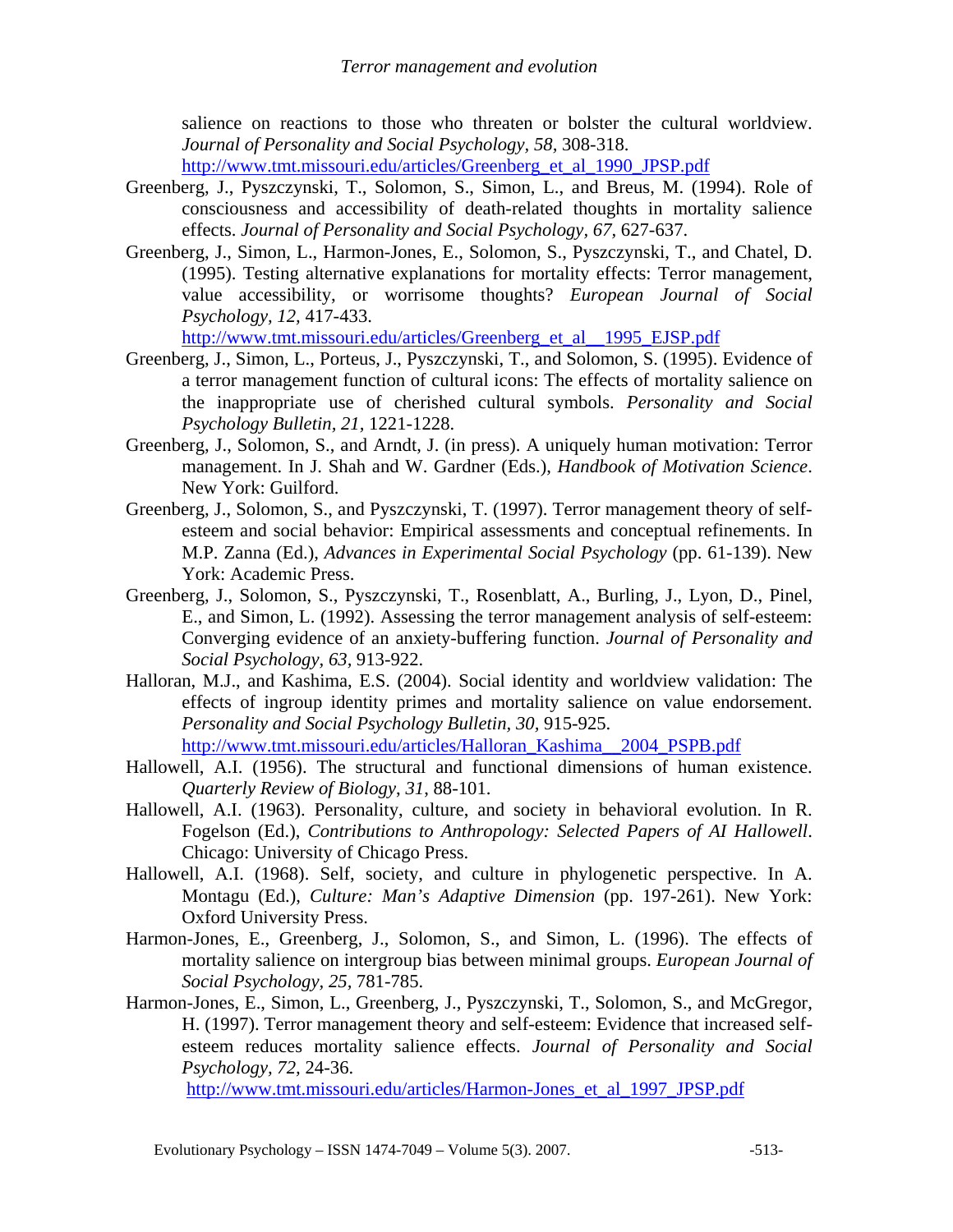- Hayes, J., Schimel, J. and Williams, T. (2007). *Threatening self-esteem increases death thought accessibility*. Unpublished manuscript, University of Alberta.
- Heine, S.J., Harihara, M., and Niiya, Y. (2002). Terror management in Japan. *Asian Journal of Social Psychology, 5,* 187-196.

http://www.tmt.missouri.edu/articles/Heine\_et\_al\_\_2002\_AJSP.pdf

- Hinde, R. (1999). *Why Gods Persist: A Scientific Approach to Religion*. New York: Routledge.
- Hirschberger, G. (in press). Terror management and attributions of blame to innocent victims: Reconciling compassionate and defensive responses. *Journal of Personality and Social Psychology.*
- Humphrey, N. (1983). *Consciousness Regained: Chapters in the Development of Mind*. New York: Oxford University Press.
- Huxley, A. (2002). Meditations on the moon. In J. Gross (Ed.), *The Oxford Book of Essays* (pp. 458-461). New York: Oxford University Press (Original work published 1931).
- Jonas, E., and Fischer, P. (2006). Terror management and religion Evidence that intrinsic religiousness mitigates worldview defense following mortality salience. *Journal of Personality and Social Psychology, 91*, 553-567.
- Jonas, E. and Greenberg, J., Pyszczynski, T., and Solomon, S. (2006). *Evidence that mortality salience increases conformity to norms*. Manuscript in preparation. University of Salzburg.
- Jonas, E., Schimel, J., Greenberg, J., and Pyszczynski, T. (2002). The Scrooge effect: Evidence that mortality salience increases prosocial attitudes and behavior. *Personality and Social Psychology Bulletin, 28*, 1342-1353.
- Karmiloff-Smith, A. (1992). *Beyond Modularity: A Developmental Perspective on Cognitive Science*. Cambridge, MA: MIT Press.
- Kasser, T., and Sheldon, K.M. (2000). Of wealth and death: Materialism, mortality salience, and consumption behavior. *Psychological Science, 11,* 348-351. http://www.tmt.missouri.edu/articles/Kasser\_Sheldon\_\_2000\_PS.pdf
- Keltner, D., Haidt, J., Shiota, M.N. (2006). Social functionalism and the evolution of emotions. In M. Schaller, J. Simpson, and D. Kenrick (Eds.), *Evolution and Social Psychology: Frontiers of Social Psychology* (pp. 115-142). Madison, CT: Psychosocial Press.
- Kierkegaard, S. (1959). *The Concept of Dread*. Princeton, NJ: University Press. (Original work published 1844).
- Kluck, B., Pyszczynski, T., and Landau, M.J. (1999). *Terror management and belief in the supernatural*. Unpublished manuscript. University of Colorado at Colorado Springs.
- Koole, S.L., and Van den Berg, A.E. (2005). Lost in the wilderness: Terror management, action orientation, and nature evaluation. *Journal of Personality and Social Psychology, 88,* 1014-1028.

http://www.tmt.missouri.edu/articles/Koole\_Van\_den\_Berg\_\_2005\_JPSP.pdf

- Kruglanski, A.W. (1989). *Lay Epistemics and Human Knowledge: Cognitive and Motivational Bases*. New York: Plenum.
- Landau, M.J., Goldenberg, J.L., Greenberg, J., Omri, G., Solomon, S., Cox, C., Martens, A., and Pyszczynski, T., (2006c). The siren's call: Terror management and the threat of men's sexual attraction to women. *Journal of Personality and Social Psychology, 90,* 129-146.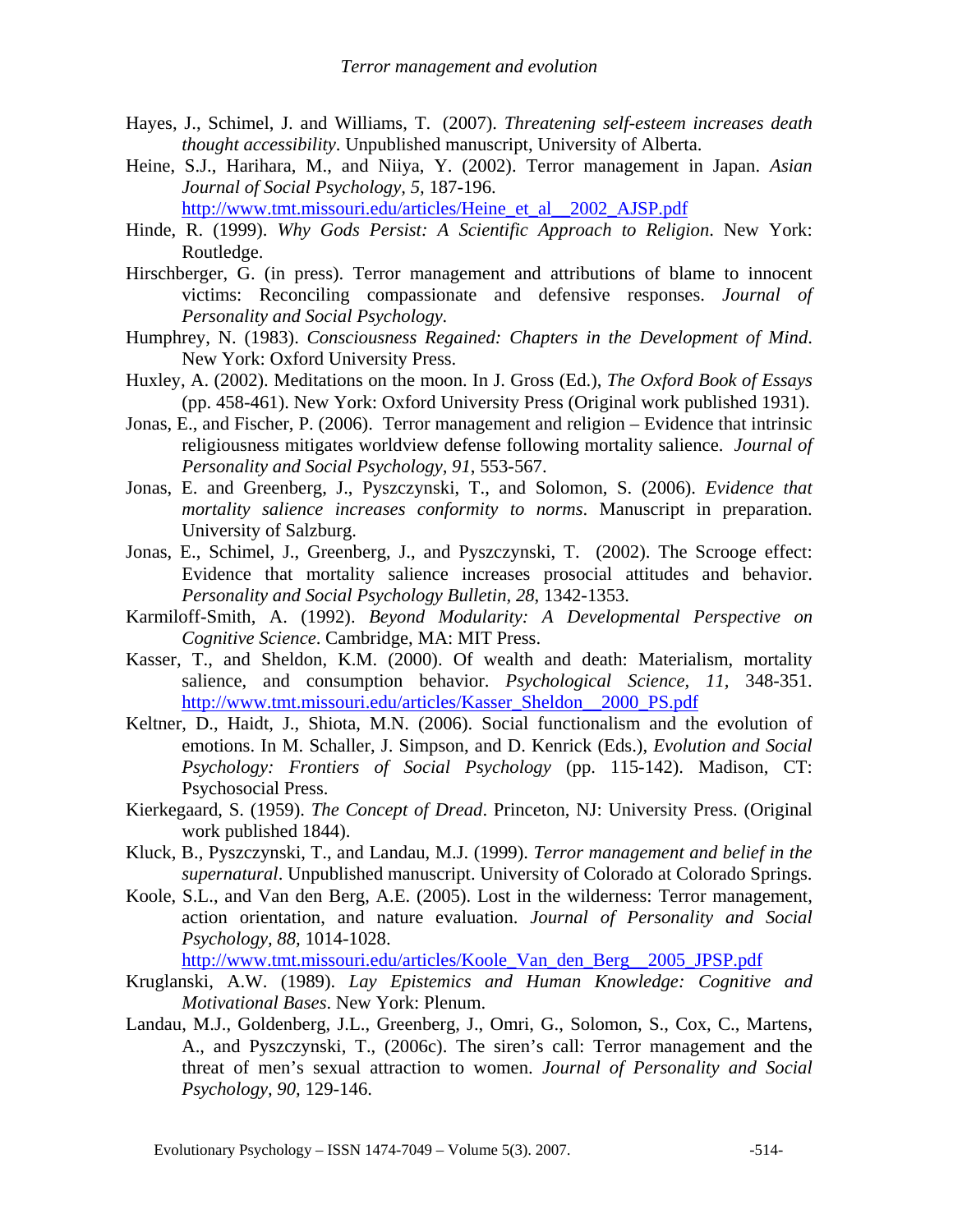- Landau, M.J., and Greenberg, J. (2006) Play it safe or go for the gold? A terror management perspective on self-enhancement and protection motives in risky decision making. *Personality and Social Psychology Bulletin, 32,* 1633-1645.
- Landau, M.J., Greenberg, J., Arndt, J., and Routledge, C. (2006a). *Marking time: Managing mortality through meaningful conceptions of time and the self in time.* Unpublished manuscript: University of Arizona.
- Landau, M.J., Greenberg, J., Solomon, S., Pyszczynski, T. and Martens, A. (2006b). Windows into nothingness: Terror management, meaninglessness, and negative reactions to modern art. *Journal of Personality and Social Psychology, 90,* 879-892*.*
- Landau, M.J., Johns, M., Greenberg, J., Pyszczynski, T., Solomon, S., and Martens, A. (2004a). A Function of form: Terror management and structuring of the social world. *Journal of Personality and Social Psychology, 87,* 190-210.
- Landau, M.J., Solomon, S., Greenberg, J., Cohen, F., Pyszczynski, T., Arndt, J., Miller, C.H., Ogilvie, D.M., and Cook, A. (2004b). Deliver Us from Evil: The Effects of Mortality Salience and Reminders of 9/11 on Support for President George W. Bush. *Personality and Social Psychology Bulletin, 30,* 1136-1150*.*
- Langer, S. (1982). *Mind: An Essay on Human Feeling* (Vol. 3). Baltimore, MY: John Hopkins Press.
- Leary, M.R. and Schreindorfer, L.S. (1997). Unresolved issues with terror management theory. *Psychological Inquiry, 8,* 26-29. http://www.tmt.missouri.edu/articles/Leary\_Schreindorfer\_\_1997\_PI.pdf
- Lifton, R.J. (1979). *The Broken Connection: On Death and Continuity of Life*. New York: Simon and Schuster.
- Martens, A., Greenberg, J., Schimel, J., and Landau, M.J. (2004). Ageism and death: Effects of mortality salience and similarity to elders on distancing from and derogation of elderly people. *Personality and Social Psychology Bulletin, 30,* 1524- 1536. http://www.tmt.missouri.edu/articles/Martens\_et\_al\_\_2004\_PSPB.pdf
- McGregor, H., Lieberman, J.D, Solomon, S., Greenberg, J., Arndt, J., Simon, L, and Pyszczynski, T. (1998). Terror management and aggression: Evidence that mortality salience motivates aggression against worldview threatening others. *Journal of Personality and Social Psychology, 74,* 590-605.

http://www.tmt.missouri.edu/articles/McGregor\_et\_al\_\_1998\_JPSP.pdf

- McGregor, I., Zanna, M.P., Holmes, J.G., and Spencer, S.J. (2001). Compensatory conviction in the face of personal uncertainty: Going to extremes and being oneself. *Journal of Personality and Social Psychology, 80,* 472-488.
- Mikulincer, M., and Florian, V. (2002). The effect of mortality salience on self-serving attributions - evidence for the function of self-esteem as a terror management mechanism. *Basic and Applied Social Psychology, 24,* 261-271.
- Mikulincer, M., Florian, V., and Hirschberger, G. (2003). The existential function of close relationships: Introducing death into the science of love. *Personality and Social Psychology Review, 7,* 20-40.
- Mithen, S. (1996). *The Prehistory of the Mind*. London: Thames and Hudson.
- Navarrete, D.C., and Fessler, D.M.T. (2005). Normative bias and adaptive challenges: A relational approach to coalitional psychology and a critique of terror management theory. *Evolutionary Psychology, 3,* 297-325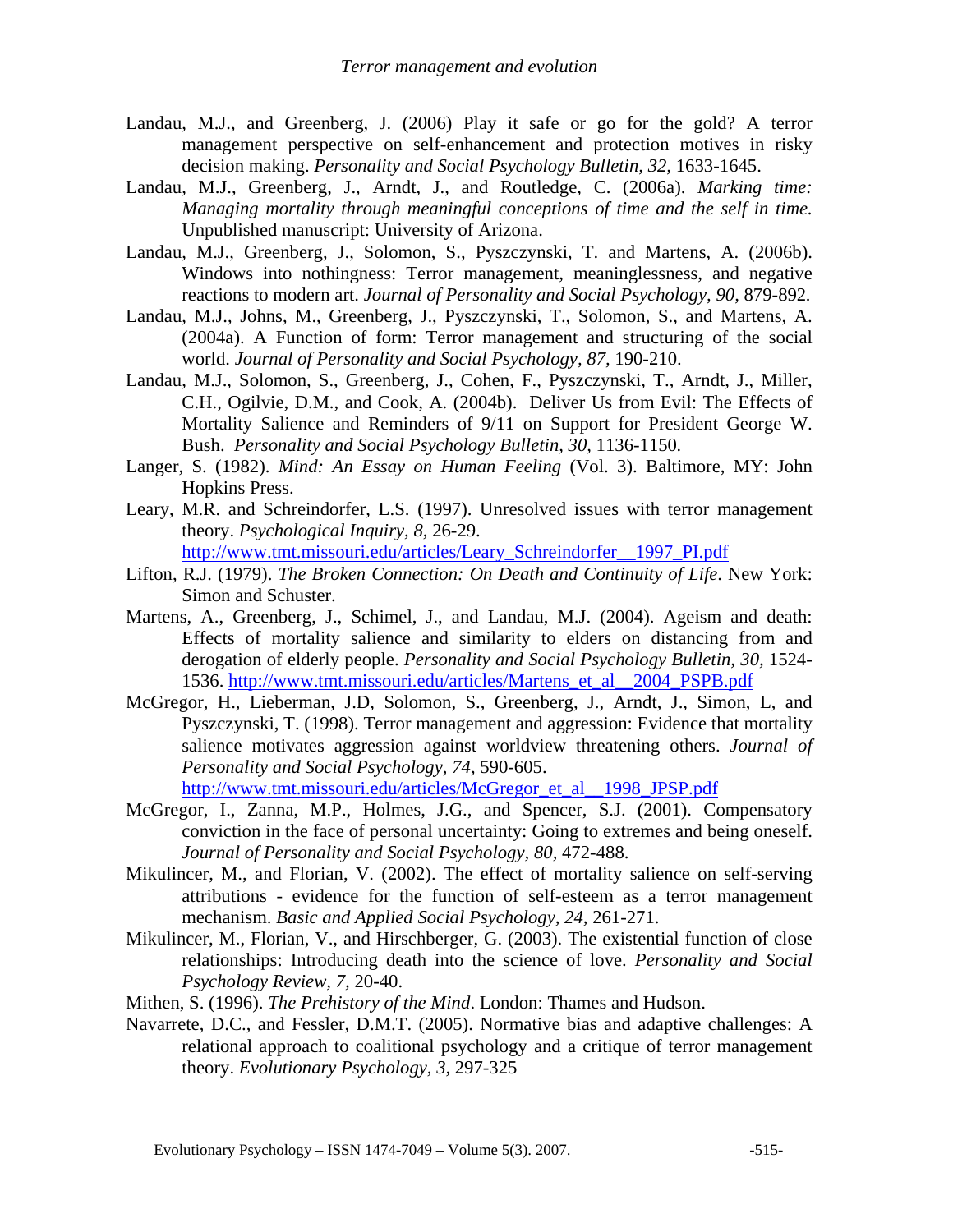- Norenzayan, A., and Hansen, I.G. (2006). Belief in supernatural agents in the face of death. *Personality and Social Psychology Bulletin*, *32*, 174-187.
- Ochsmann, R., and Mathy, M. (1994). *Depreciating of and distancing from foreigners: Effects of mortality salience*. Unpublished manuscript, Universität Mainz, Germany.
- Pelham, B.W. (1997). Human motivation has multiple roots. *Psychological Inquiry, 8,* 44- 47. http://www.tmt.missouri.edu/articles/Pelham\_1997\_PI.pdf
- Peters, H.J., Greenberg, J., Williams, J.M., and Schneider, N.R. (2005). Applying terror management theory to performance: Can reminding individuals of their mortality increase strength output? *Journal of Sport and Exercise Psychology, 27,* 111-116.
- Pyszczynski, T., Abdollahi, A., Solomon, S., Greenberg, J., Cohen, F., and Weise, D. (2006). Mortality salience, martyrdom, and military might: The Great Satan versus the axis of evil. *Personality and Social Psychology Bulletin, 32,* 525-537.
- Pyszczynski, T., Greenberg, J., and Solomon, S. (1999). A dual-process model of defense against conscious and unconscious death-related thoughts: An extension of terror management theory. *Psychological Review, 106,* 835-845. http://www.tmt.missouri.edu/articles/Pyszczynski\_et\_al\_\_1999\_PsychReview.pdf
- Pyszczynksi, T., Greenberg, J., Solomon, S., Arndt, J., and Schimel, J. (2004). Why do people need self-esteem?: A theoretical and empirical review. *Psychological Bulletin, 130,* 435-468.

http://www.tmt.missouri.edu/articles/Pyszczynski\_et\_al\_\_2004\_PsychBull.pdf

- Pyszczynski, T., Solomon, S., and Greenberg, J. (2003). *In the Wake of 9/11: The Psychology of Terror*. Washington, DC: American Psychological Association.
- Pyszczynski, T., Wicklund, R.A., Floresky, S., Gauch, G., Koch, S., Solomon, S., and Greenberg, J. (1996). Whistling in the dark: Exaggerated estimates of social consensus in response to incidental reminders of mortality. *Psychological Science, 7,* 332-336. http://www.tmt.missouri.edu/articles/Pyszczynski\_et\_al\_1996\_PS.pdf
- Rank, O. (1998). *Psychology and the soul* (G.C. Richter and E. J. Lieberman. Trans.). Baltimore: John Hopkins University Press. (Original work published 1930).
- Roney, J.R. (1999). Distinguishing adaptations from by-products. *American Psychologist, 54,* 435-436.
- Rosenblatt, A., Greenberg, J., Solomon, S., Pyszczynski, T., and Lyon, D. (1989). Evidence for terror management theory I: The effects of mortality salience on reactions to those who violate or uphold cultural values. *Journal of Personality and Social Psychology, 57,* 681-690.

http://www.tmt.missouri.edu/articles/Rosenblatt\_et\_al\_\_1989\_JPSP.pdf

- Roth, P. (2001). *The Dying Animal*. Boston: Houghton Mifflin.
- Routledge, C., Arndt, J., and Goldenberg, J.L. (2004). A time to tan: Proximal and distal effects of mortality salience on sun exposure intentions. *Personality and Social Psychology Bulletin, 30,* 1347-1358.
- Salzman, M., and Halloran, M. (2004). Cultural trauma and recovery: Cultural meaning, self-esteem, and the re-construction of the cultural anxiety-buffer. In J. Greenberg, S., Koole, and T. Pyszczynski (Eds.), *Handbook of Experimental Existential Psychology* (pp.231-246). New York: Guilford.
- Schimel, J., Hayes, J., Williams, T., and Jahrig, J. (2007). Is death really the worm at the core? Converging evidence that worldview threat increases death-thought accessibility. *Journal of Personality and Social Psychology*, *92*, 789-803.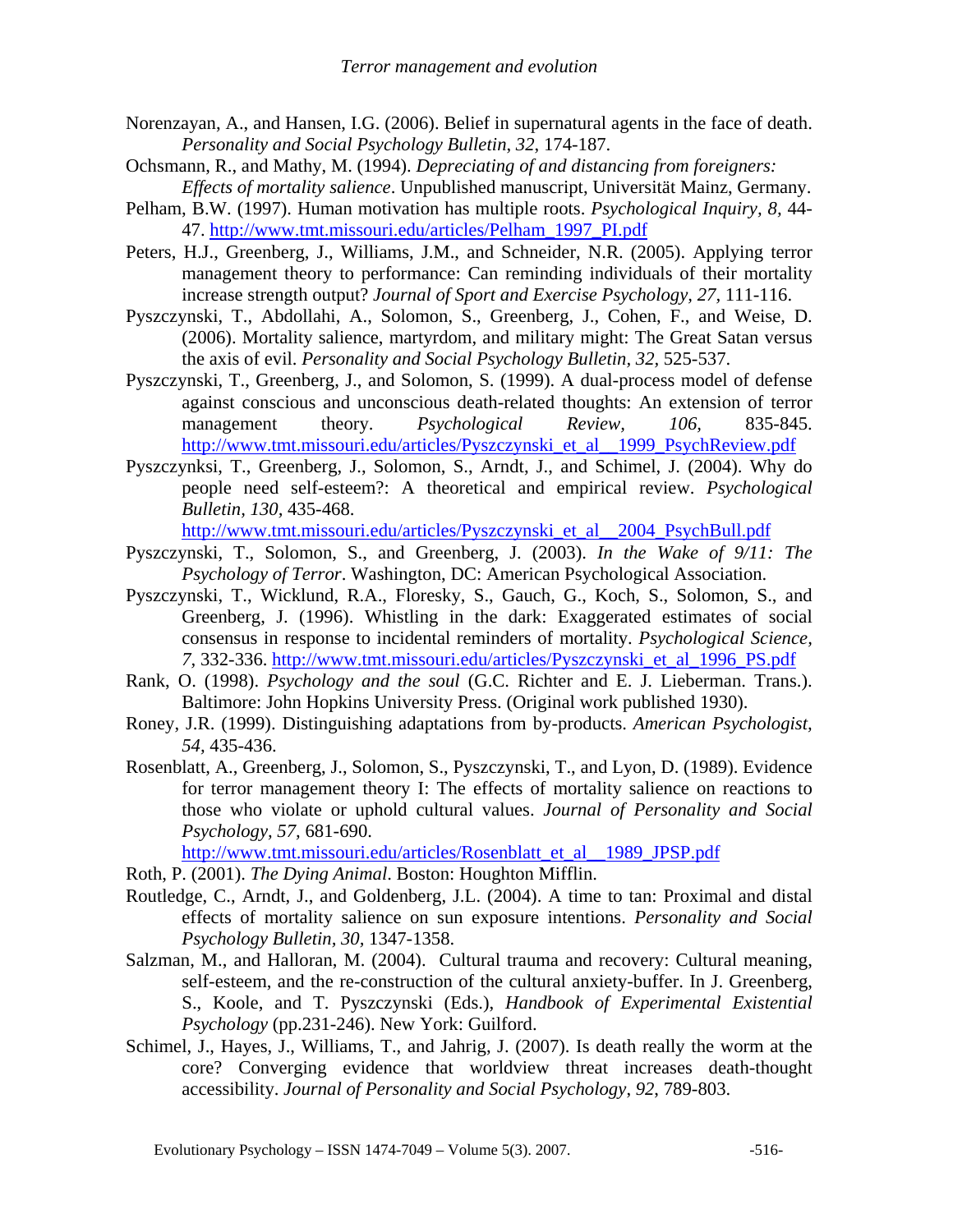- Schimel, J., Simon, L., Greenberg, J., Pyszczynski, T., Solomon, S., Waxmonski, J., and Arndt, J. (1999). Support for a functional perspective on stereotypes: Evidence that mortality salience enhances stereotypic thinking and preferences. *Journal of Personality and Social Psychology, 77,* 905-926.
- Simon, L., Greenberg, J., Harmon-Jones, E., Solomon, S., Pyszczynski, T., Arndt, J., and Abend, T. (1997). Cognitive-experiential self-theory and terror management theory: Evidence that terror management occurs in the experiential system. *Journal of Personality and Social Psychology, 72,* 1132-1146.
- Solomon, S., Greenberg, J., Cohen, F., and Pyszczynski, T. (2006). Evidence the mortality salience increases the appeal of flying and that thoughts of flying eliminate mortality salience-induced defensiveness. Manuscript in preparation: Skidmore College.
- Solomon, S., Greenberg, J., and Pyszczynski, T. (1991). Terror management theory of selfesteem. In C. R. Snyder and D. Forsyth (Eds.), *Handbook of Social and Clinical Psychology: The Health Perspective* (pp. 21-40). New York: Pergamon Press.
- Solomon, S., Greenberg, J., and Pyszczynski, T. (1991). A terror management theory of social behavior: The psychological functions of self-esteem and cultural worldviews. In M.P. Zanna (Ed.), *Advances in Experimental Social Psychology* (Vol. 24., pp. 93-159) New York: Academic Press.
- Solomon, S., Greenberg, J., and Pyszczynski, T. (1997). Return of the living dead. *Psychological Inquiry, 8,* 59-71.
- Solomon, S., Greenberg, J., and Pyszczynski, T. (2004). The cultural animal: Twenty years of terror management theory and research. In J. Greenberg, S.L., Koole, and T. Pyszczynski (Eds.), *Handbook of Experimental Existential Psychology* (pp.13-34). New York: Guilford.
- Solomon, S., Greenberg, J., Schimel, J., Arndt, J, and Pyszczynski, T. (2004). Human awareness of mortality and the evolution of culture. In M. Schaller and C. Crandall (Eds.). *The Psychological Foundations of Culture.* (pp. 15-40). New York: Erlbaum.
- Solomon, S., Greenberg, J., Pyszczynski, T, Cohen, F., Ogilvie, D.M. (in press). Teach these souls to fly: Supernatural as human adaptation. In M. Schaller, A. Norenzayan, S. Heine, T. Yamagishi, and T. Kameda, (Eds.) *Evolution, Culture and the Human Mind*. Mahwah, NJ: Lawrence Erlbaum Associates.
- Spielberger, C.D., Gorsuch, R.L., and Luschene, R.E. (1970). *The State-Trait Anxiety Inventory. Preliminary test manual for Form X*. Tallahassee: Florida State University.
- Tattersall, I. (1998). *Becoming Human: Evolution and Human Uniqueness*. New York: Harcourt Brace and Co.
- Taubman Ben-Ari, O., Florian, V., and Mikulincer, M. (1999). The impact of mortality salience on reckless driving--A test of terror management mechanisms. *Journal of Personality and Social Psychology,* 76, 35-45.
- Tooby, J., and Cosmides, L. (1992). The psychological foundations of culture. In J. Barkow, L. Cosmides, and J. Tooby (Eds.), *The Adapted Mind: Evolutionary Psychology and the Generation of Culture* (pp. 19-136). New York: Oxford University Press.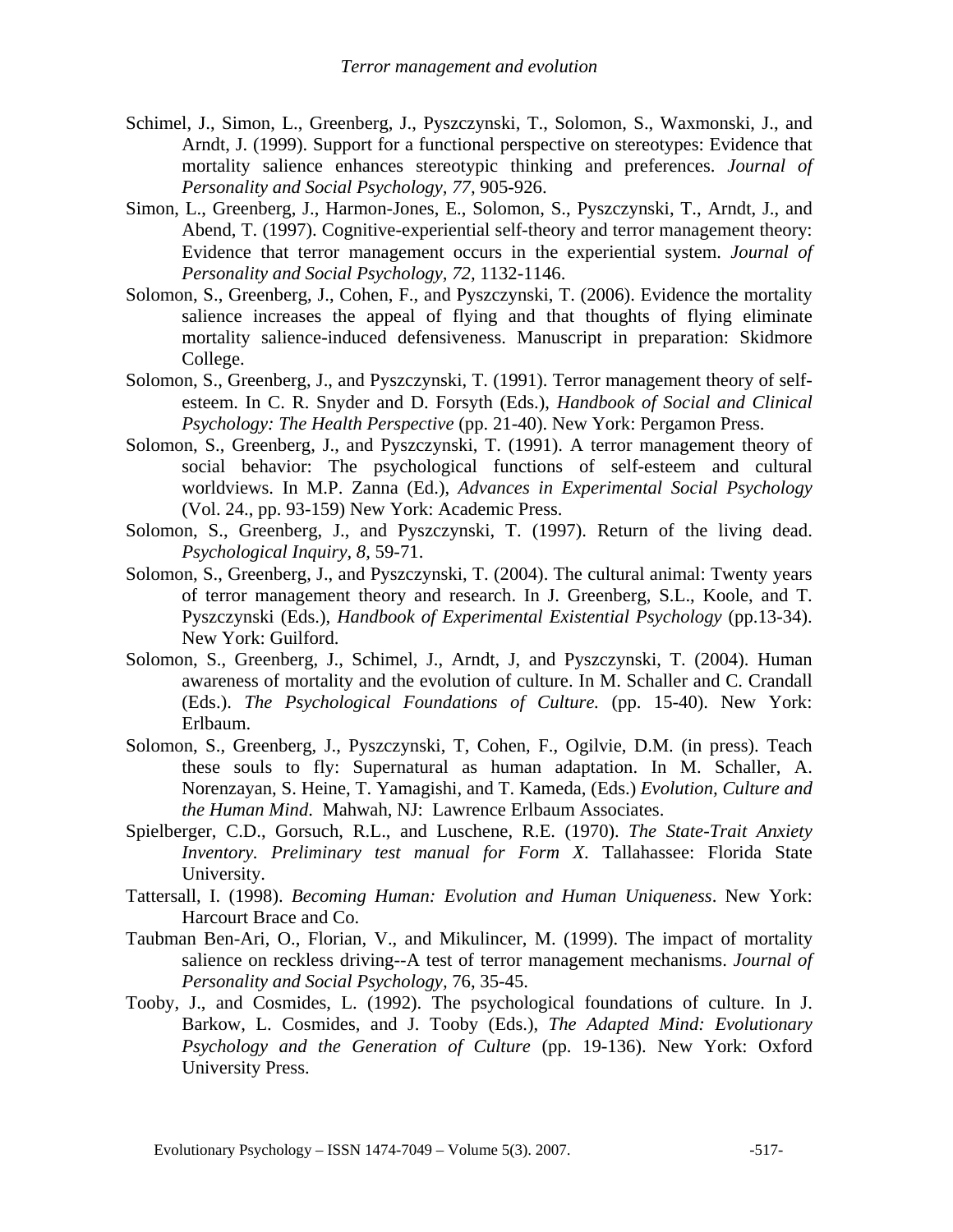- van den Bos, K. (2001). Uncertainty management: The influence of uncertainty salience on reactions to perceived procedural unfairness. *Journal of Personality and Social Psychology, 80,* 931-941.
- Wegner, D.M. (1992). You can't always think what you want: Problems in the suppression of unwanted thoughts. In M.P. Zanna (Ed.). *Advances in Experimental Social Psychology*, *25* (pp.193-225). San Diego, CA: Academic Press.

Wilson, E. (1978). *On Human Nature*. Cambridge, MA: Harvard University Press.

- Wisman, A., and Goldenberg, J. (2005). From the grave to the cradle: Evidence that mortality salience engenders a desire for offspring. *Journal of Personality and Social Psychology, 89*, 46-61.
- Wisman, A. and Koole, S. (2003). Hiding in the crowd: Can mortality salience promote affiliation with others who oppose one's worldviews? *Journal of Personality and Social Psychology, 84,* 511-526.

Zilboorg, G. (1943). Fear of death. *Psychoanalytic Quarterly, 12,* 465-475.

# *Footnotes*

1. Although the rudiments of these capacities have been identified in other species, most notably chimpanzees, they lack the complexity and creativity spontaneously exhibited by any normal 5 year old human (Deacon, 1997).

2. Interestingly, the known cultures that don't clearly separate humans from other animals tend to believe animals also have a spiritual essence that extends beyond death.

3. We find it curious that Navarrete and Fessler never cite this paper "A terror management theory of social behavior: The psychological functions of self-esteem and cultural worldviews", which is the first complete formal statement of TMT, including an explicit articulation of our theoretical assumptions and statement of the epistemological criteria by which we believe theories should be evaluated. Navarrete and Fessler also fail to cite the 1999 Pyszczynski, Greenberg, and Solomon paper entitled "A dual process model of defense against conscious and unconscious death-related thoughts: An extension of terror management theory" in which we present our theory and corroborative evidence in support of the dual process model of conscious and nonconscious defensive responses to deathrelated thought that underlie mortality salience effects. It seems to us that a scholarly critique of a theory should include explicit reference to the original theoretical statements of the theory in question, or at the very least, an explicit conceptual justification for ignoring such statements.

4. This critique warrants a more general response. Although it is certainly true that TMT processes have been empirically studied in only a small sample of contemporary cultures, support for TMT hypotheses has come from a much wider range of nations and cultures than is true for most contemporary psychological theories, including the United States, Canada, United Kingdom, Scotland, Netherlands, Denmark, Germany, France, Italy, Turkey, Iran, Japan, Korea, and Australia, both in modern urban centers and remote aboriginal villages in the outback. And although our own research approach entails